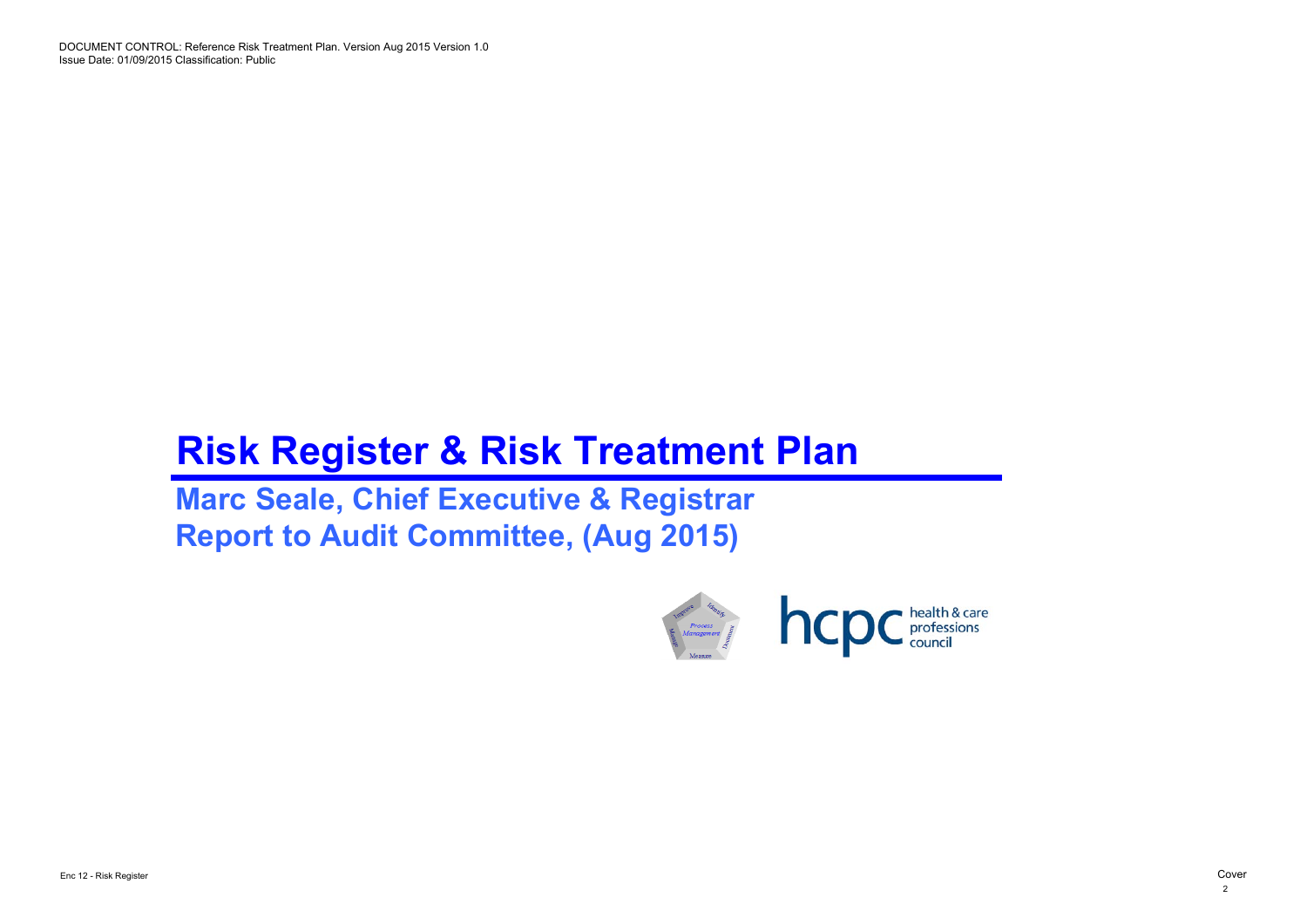| <b>Contents</b>                                        | Page            |
|--------------------------------------------------------|-----------------|
| Contents page                                          | $\mathfrak{S}$  |
| Top 10 HCPC risks                                      | $\overline{4}$  |
| Changes since last published                           | $\overline{5}$  |
| Strategic risks                                        | $\,6$           |
| <b>Operations risks</b>                                | $\overline{7}$  |
| <b>Communications risks</b>                            | $\overline{8}$  |
| <b>Corporate Governance risks</b>                      | $\overline{9}$  |
| <b>Information Technology risks</b>                    | 10 <sup>1</sup> |
| Partner risks                                          | 11              |
| <b>Education risks</b>                                 | 12              |
| <b>Project Management risks</b>                        | 13              |
| <b>Quality Management risks</b>                        | 14              |
| <b>Registration risks</b>                              | 15              |
| <b>HR</b> risks                                        | 16              |
| Legal risks                                            | 17              |
| <b>Fitness to Practise risks</b>                       | 18              |
| Policy & Standards risks                               | 19              |
| Finance risks                                          | 20              |
| Pensions risks                                         | 22              |
| <b>Information Security risks</b>                      | 23              |
| Appendix i Glossary and Abbreviations                  | $\overline{24}$ |
| Appendix ii HCPC Risk Matrix                           | 25              |
| <b>HCPC Risk Matrix terms detail</b>                   | $\overline{26}$ |
| Appendix iii HCPC Strategic Objectives & Risk Appetite | 27              |
| Appendix iv HCPC Assurance Mapping                     | 28              |

### **July 2015 Risk Assessment**

3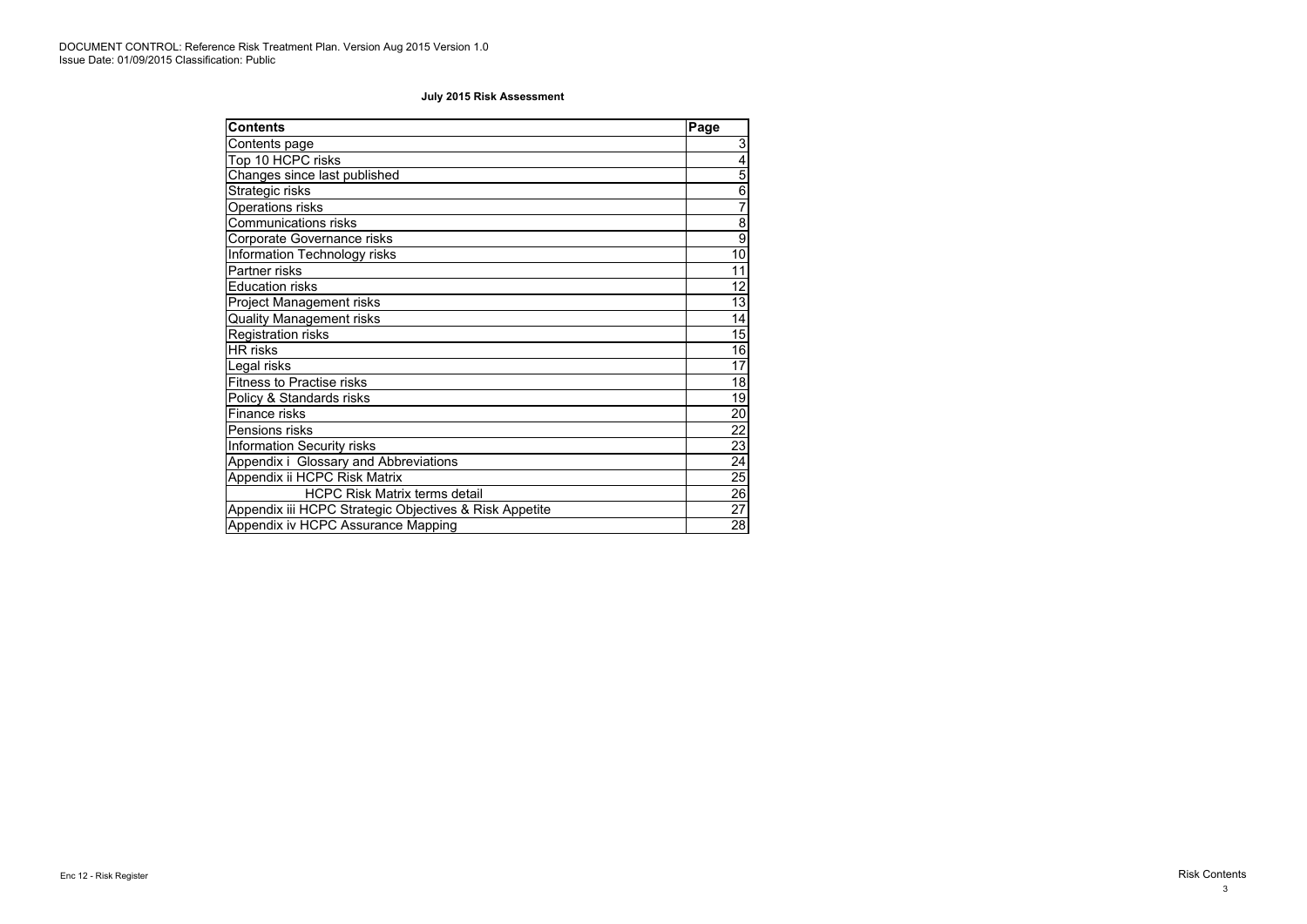|       | <b>Description</b>                                                                                         | <b>Risk owner (primary</b><br>person responsible<br>for assessing and<br>managing the<br>ongoing risk) | <b>Mitigation I</b>                                                                 | <b>Mitigation II</b>                                                             | <b>Mitigation III</b>                     | <b>CURRENT RISK SCORE</b> | Feb<br>2015<br><b>Risk</b> | Sept<br>2014<br><b>Risk</b> | Feb<br>2014 | Sept<br>2013<br><b>Risk Risk</b> | Feb<br>2013<br><b>Risk</b>                                                   | Sept<br><b>Risk</b> | $ {\sf Feb} $<br>2012 2012 2011 2011<br>Risk Risk Risk | July | Feb         | <b>Sept</b><br>2010<br><b>Risk</b> | Feb<br>2010<br><b>Risk</b> |
|-------|------------------------------------------------------------------------------------------------------------|--------------------------------------------------------------------------------------------------------|-------------------------------------------------------------------------------------|----------------------------------------------------------------------------------|-------------------------------------------|---------------------------|----------------------------|-----------------------------|-------------|----------------------------------|------------------------------------------------------------------------------|---------------------|--------------------------------------------------------|------|-------------|------------------------------------|----------------------------|
| 2.7   | Interuption to electricity supply (pre-mit 16)<br><b>ISMS RISK</b>                                         | <b>Facilities Manager</b>                                                                              | Relocate to other buildings on site                                                 | If site wide longer than 24<br>hours invoke DR Plan                              |                                           | <b>High</b>               | <b>High</b>                | <b>High</b>                 | High        | High                             | <b>High</b>                                                                  | <b>High</b>         | High                                                   | High | <b>High</b> | <b>High</b>                        |                            |
| 13.3  | Tribunal exceptional costs (pre-mit 25)                                                                    | FTP Director                                                                                           | Quality of operational processes                                                    | Accurate and realistic<br>forecasting                                            | Quality of legal advice                   | <b>Medium</b>             |                            |                             |             |                                  | <b>Medium MediumMediumMedium Medium</b>                                      | <b>High</b>         | High                                                   | High | <b>High</b> | <b>High</b>                        |                            |
| 17.9  | Loss of ISO27001 :2013 certification (pre-<br>mit 20)                                                      | Hd of Business<br>Process Improv &<br>Asset Owners                                                     | Culture, follow procedures, report<br>errors, training and awareness as<br>required | <b>Standard Operating</b><br>Procedures and prevention of<br>overwriting systems | Extend ISO systems as<br>required         | <b>Medium</b>             |                            |                             |             |                                  |                                                                              |                     |                                                        |      |             |                                    |                            |
| 2.11  | Basement flooding (pre-mit 16)                                                                             | <b>Facilities Manager</b>                                                                              | Flood barrier protection to prevent<br>ingress                                      |                                                                                  |                                           | <b>Medium</b>             |                            |                             |             |                                  | Medium MediumMediumMedium Medium MediumMediumMediumMedium Medium             |                     |                                                        |      |             |                                    |                            |
| 13.4  | Rapid increase in number of allegations and<br>resultant legal costs (pre-mit 16)                          | FTP Director                                                                                           | Accurate and realistic budgeting                                                    | Resource planning                                                                | $\overline{\phantom{a}}$                  | <b>Medium</b>             |                            |                             |             |                                  | Medium MediumMediumMedium Medium                                             |                     |                                                        |      |             |                                    |                            |
| 1.5   | Loss of reputation (pre-mit 15)                                                                            | Chief Executive &<br>Chair                                                                             | Quality of governance procedures                                                    | Quality of operational<br>procedures                                             | Dynamism and quality of<br>Comms strategy | <b>Medium</b>             |                            |                             |             |                                  | Medium MediumMediumMedium Medium MediumMediumMediumMedium Medium             |                     |                                                        |      |             |                                    |                            |
| 12.1  | Judicial review of HCPC's implimentation of<br>HSWPO including Rules, Standards &<br>Guidance (pre-mit 15) | <b>Chief Executive</b>                                                                                 | Consultation. Stds determined by<br>PLG's. Agreement by Council.                    | Appropriate legal advice<br>sought                                               |                                           | <b>Medium</b>             |                            |                             |             |                                  | Medium Medium Medium Medium Medium Medium Medium Medium Medium Medium Medium |                     |                                                        |      |             |                                    |                            |
| 15.28 | PSA fee increases substantially, placing<br>significant financial pressure on HCPC (pre-mit<br>12)         | Finance Director                                                                                       | Consider increase in fees                                                           | Legislative and operational<br>adjustments                                       |                                           | <b>Medium</b>             |                            |                             |             |                                  |                                                                              |                     |                                                        |      |             |                                    |                            |

Risks listed in order of CURRENT RISK SCORE, then PRE\_MITIGATION SCORE

#### **THE HEALTH AND CARE PROFESSIONS COUNCIL**

# **"Top 10" Risks (High & Medium after mitigation) Historic Risk Scores**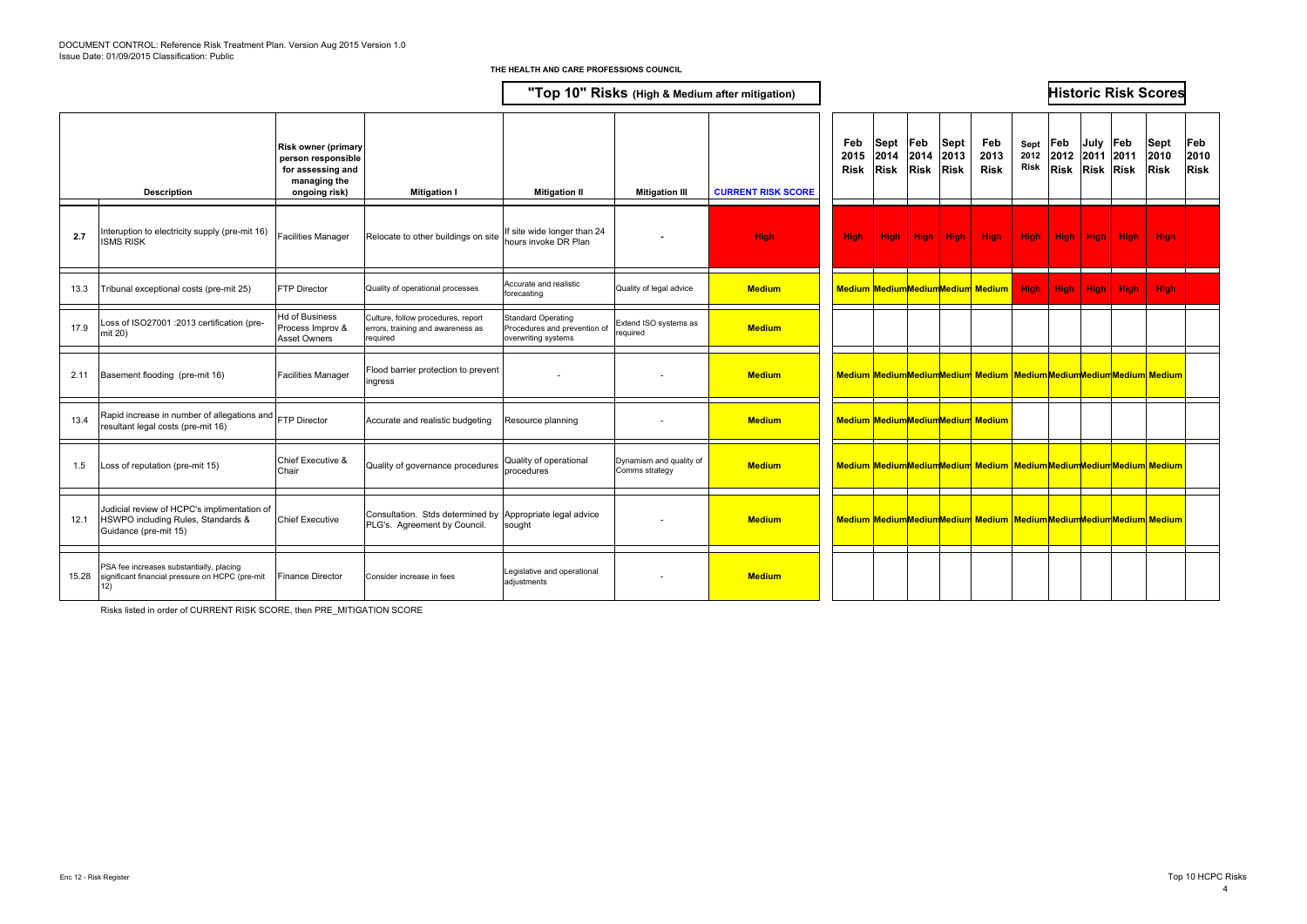DOCUMENT CONTROL: Reference Risk Treatment Plan. Version Aug 2015 Version 1.0 Issue Date: 01/09/2015 Classification: Public

### **Changes since the previous iteration of HCPC's Risk Register**

| <b>Category</b>             | Ref#  | <b>Description</b>                                                   | <b>Nature of change in this version</b>                                 |
|-----------------------------|-------|----------------------------------------------------------------------|-------------------------------------------------------------------------|
| <b>All</b>                  | All   | Update all dates to latest iteration of risk register                |                                                                         |
| <b>Strategic Risks</b>      | 1.1   | <b>Add Mitigation III</b>                                            | Ensure Strategic Intent is up to date.                                  |
|                             | 1.5   | Lower likelihood $4 > 3$                                             | Lowers Risk                                                             |
| <u>ICommunications</u>      | 3.3   | Update Mitigations I & II                                            | <b>Disaster Recovery &gt; Business Continuity</b>                       |
|                             | 3.5   | Update Mitigation II & Mitigation III                                | Add ISO9001 and Forward Comms Planner                                   |
| <b>Corporate Governance</b> | 4.2   | Lower likelihood $4 > 3$                                             | Lowers risk of conflict of interest with smaller Council                |
|                             | 4.3   | <b>Update Mitigation III</b>                                         | Edit mitigation                                                         |
|                             | 4.10  | Update description, Mitigation I & Mitigation III                    |                                                                         |
|                             | 4.12  | Update Mitigation II & Mitigation III                                |                                                                         |
|                             | 4.15  | Update Mitigation II & Mitigation III                                |                                                                         |
| Partners                    | 6.2   | Update Description, Mitigation I                                     |                                                                         |
|                             | 6.4   | <b>Update Description</b>                                            |                                                                         |
|                             | 6.5   | Add to Description & update Mitigations I & II & III                 | Make Description more clear, and disirate from 6.2 Description          |
|                             | 6.6   | <b>Update Mitigation III</b>                                         |                                                                         |
|                             | 6.7   | Update Mitigation III                                                |                                                                         |
| Education                   | 7.2   | Update Description, Mitigation II & Mitigation III                   |                                                                         |
|                             | 7.5   | Update Mitigation II & Mitigation III                                | Reflects new Education IT system                                        |
|                             | 7.7   | New risk around Monitoring processes                                 |                                                                         |
| Projects                    | 8.18  | Registration process review project - closed                         | Project closed                                                          |
|                             | 8.2   | Failure to successfully replace the Lotus Notes system with          |                                                                         |
|                             |       | Microsoft Outlook                                                    | Project closed                                                          |
| Registrations               | 10.1  | <b>Update Mitigation III</b>                                         | Edit mitigation                                                         |
|                             | 10.3  | Update Mitigation III                                                | Edit mitigation                                                         |
|                             | 10.4  | <b>Update Mitigation III</b>                                         | Edit mitigation                                                         |
| <b>HR</b>                   | 11.1  | Update Mitigation I & III                                            |                                                                         |
|                             | 11.2  | Increase Likkelihood 2 > 3, update Mitigation III                    | Risk increased                                                          |
|                             | 11.3  | Increase Impact & Likelihood 2 > 3, update Mitigation I              | Risk increased                                                          |
|                             | 11.4  | Update Description, lower Likelihood 3 > 2, update Mitigation I & II | <b>Risk lowered</b>                                                     |
|                             | 11.6  | Lower Likelihood 3 > 2                                               | <b>Risk lowered</b>                                                     |
|                             | 11.7  | Update Mitigations II & III                                          |                                                                         |
|                             | 11.9  | Lower Impact 5 > 4, update Mitigation I & III                        | <b>Risk lowered</b>                                                     |
| FTP                         | 13.9  | Add Mitigation III                                                   | New mitigation detail                                                   |
| Finance                     | 15.23 | PSA Fee model risk removed                                           | Fee structure now known                                                 |
|                             | 15.25 | Lower likelihood 3 > 2, update Mitigation I                          | Add Framework agreements to Mit I, old Mit I added to Mit II            |
|                             | 15.28 | New PSA Fees risk, ongoing risk                                      | Risk around fee per registrant inflation                                |
| Pensions                    | 16.3  | Lower Likelihood 2 > 1                                               | Overall risk lowered as retirees crystallise lower outstanding benefits |
| <b>Information Security</b> | 17.1  | Add to Mitigations II & III                                          | Include ISO27001                                                        |
|                             | 17.3  | Add to Description & update Mitigations II & III                     | Include ISO27001                                                        |
|                             | 17.8  | Add to Description & update Mitigations II & III                     | Include ISO27001                                                        |
|                             | 17.19 | Loss of ISO27001 certification                                       | Add new risk post certification recommendation                          |

### Overview of Risk Management and Risk Treatment process

Throughout the year exisiting risks are continually monitored and assessed by Risk Owners against Likelihood, and Impact on HCPC, the effectiveness of mitigations and the levels of residual risk.

Future risks are also documented, evaluated and monitored against the same criteria.

Every six months these changes and additions to risks are updated in the risk register and formally documented by the Director of Operations or Head of Business Process Improvement, and the Top Ten Risks (High & Medium only after mitigation) are recorded.

Enc 12 - Risk Register Changes since last publishe (2)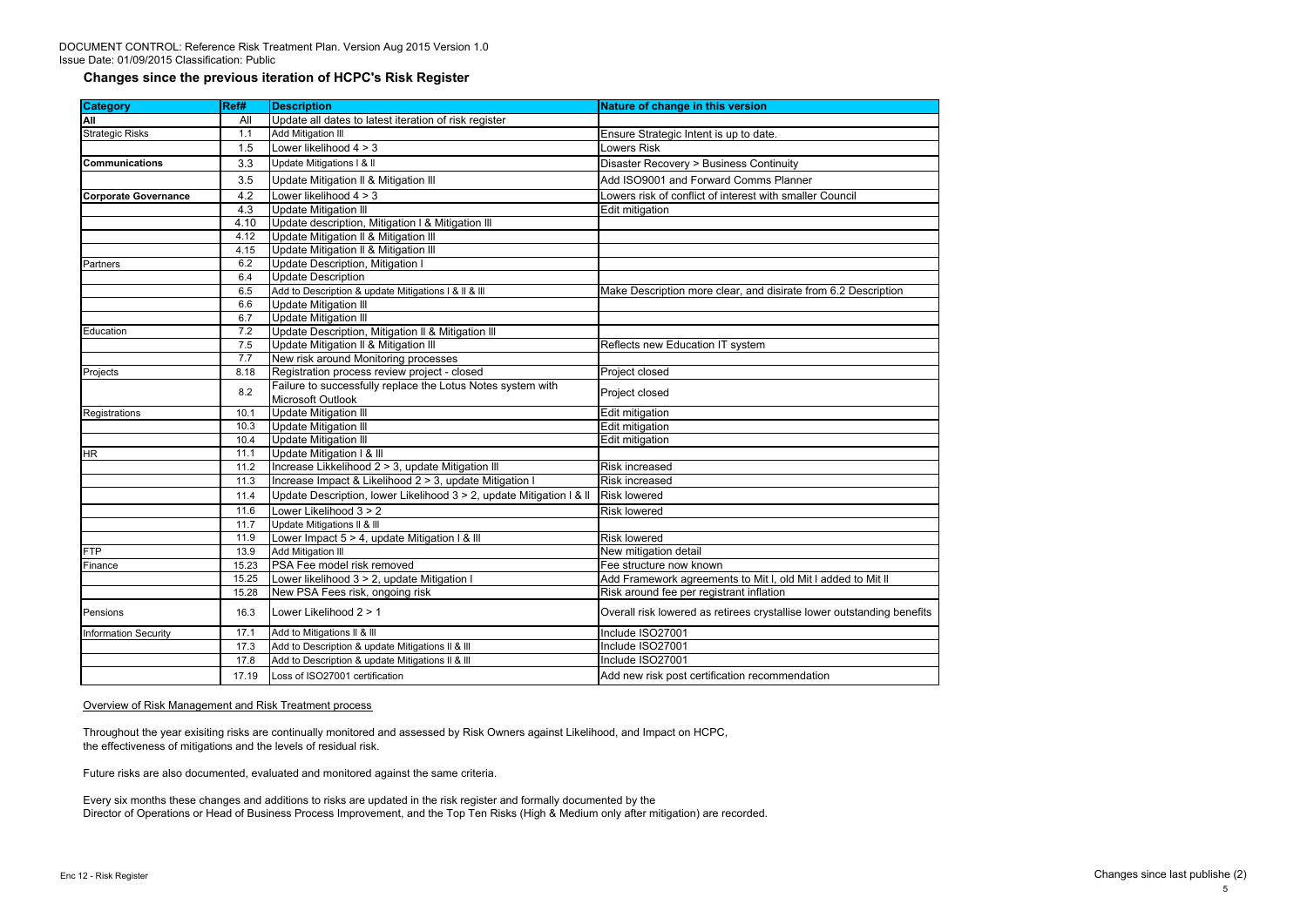| Ref | Category         | <b>ISMS</b><br><b>Risks</b> | Ref# | <b>Description</b>                                              | <b>Risk owner (primary</b><br>person responsible for<br>assessing and managing<br>the ongoing risk) | Impact before<br>mitigations Jul<br>2015 | <b>Likelihood before</b><br>mitigations Jul<br>2015 | <b>Risk Score =</b><br>Impact x<br>Likelihood | <b>Mitigation I</b>                                                       | <b>Mitigation II</b>                                                               | <b>Mitigation III</b>                     | <b>RISK score after</b><br><b>Mitigation Jul</b><br>2015 | <b>RISK score after</b><br><b>Mitigation Jan</b><br>2015 |
|-----|------------------|-----------------------------|------|-----------------------------------------------------------------|-----------------------------------------------------------------------------------------------------|------------------------------------------|-----------------------------------------------------|-----------------------------------------------|---------------------------------------------------------------------------|------------------------------------------------------------------------------------|-------------------------------------------|----------------------------------------------------------|----------------------------------------------------------|
|     | <b>Strategic</b> |                             | 1.1  | HCPC fails to deliver SI Sec 6.2<br>& Health Bill               | Council                                                                                             | 5                                        |                                                     | 5                                             | Delivery of HCPC Strategy                                                 | Publication of Annual Report                                                       | Ensure Strategic Intent is up to          | Low                                                      | Low                                                      |
|     |                  |                             |      | Links to 7.1-7.4, 8.1-8.2, 10.4,<br>10.5, 11.4, 15.9            |                                                                                                     |                                          |                                                     |                                               |                                                                           |                                                                                    |                                           |                                                          |                                                          |
|     | <b>Strategic</b> |                             | 1.2  | Unexpected change in UK<br>legislation                          | <b>Chief Executive</b>                                                                              | 5                                        | $\overline{2}$                                      | 10 <sup>°</sup>                               | Relationship with Government depts                                        | <b>Enviromental scanning</b>                                                       |                                           | Low                                                      | Low                                                      |
|     |                  |                             |      | Links to 2.2.                                                   |                                                                                                     |                                          |                                                     |                                               |                                                                           |                                                                                    |                                           |                                                          |                                                          |
|     | <b>Strategic</b> |                             | 1.3  | Incompatible SI Sec 6.2 & Health<br>Bill and EU legislation     | <b>Chief Executive</b>                                                                              |                                          | 3                                                   | 3                                             | Monitoring of EU directives e.g. Professional<br>Qualifications Directive | Membership of Alliance of UK Health<br>Regulators on Europe (lobby group)          |                                           | Low                                                      | Low                                                      |
|     | <b>Strategic</b> |                             | 1.4  | Failure to maintain a relationship<br>with PSA                  | Chief Executive & Chair                                                                             | 5                                        |                                                     | 5                                             | <b>HCPC Chair and Chief Executive relationship</b><br>with PSA            | Communications                                                                     |                                           | Low                                                      | Low                                                      |
|     | <b>Strategic</b> |                             | 1.5  | Loss of reputation                                              | Chief Executive & Chair                                                                             | 5                                        | $\overline{3}$                                      | 15                                            | Quality of governance procedures                                          | Quality of operational procedures                                                  | Dynamism and quality of<br>Comms strategy | Medium                                                   | <b>Medium</b>                                            |
|     | <b>Strategic</b> |                             | 1.6  | Failure to abide by current<br>Equality & Diversity legislation | <b>Chief Executive</b>                                                                              | 4                                        | $\overline{2}$                                      | 8                                             | Equality & Diversity scheme                                               | Implimentation of scheme for<br>employees Implimentation of scheme<br>for partners | Equality & Diversity working<br>group     | Low                                                      | Low                                                      |
|     | <b>Strategic</b> |                             | 1.7  | Failure to maintain HCPC culture Chief Executive                |                                                                                                     | 5                                        | $\overline{2}$                                      | 10 <sup>°</sup>                               | Behaviour of all employees                                                | Induction of new employees                                                         | Internal communication                    | Low                                                      | Low                                                      |
|     |                  |                             |      |                                                                 |                                                                                                     |                                          |                                                     |                                               |                                                                           |                                                                                    |                                           |                                                          |                                                          |

**RISK ASSESSMENT & RISK TREATMENT PLAN Jul 2015**

## **Strategic**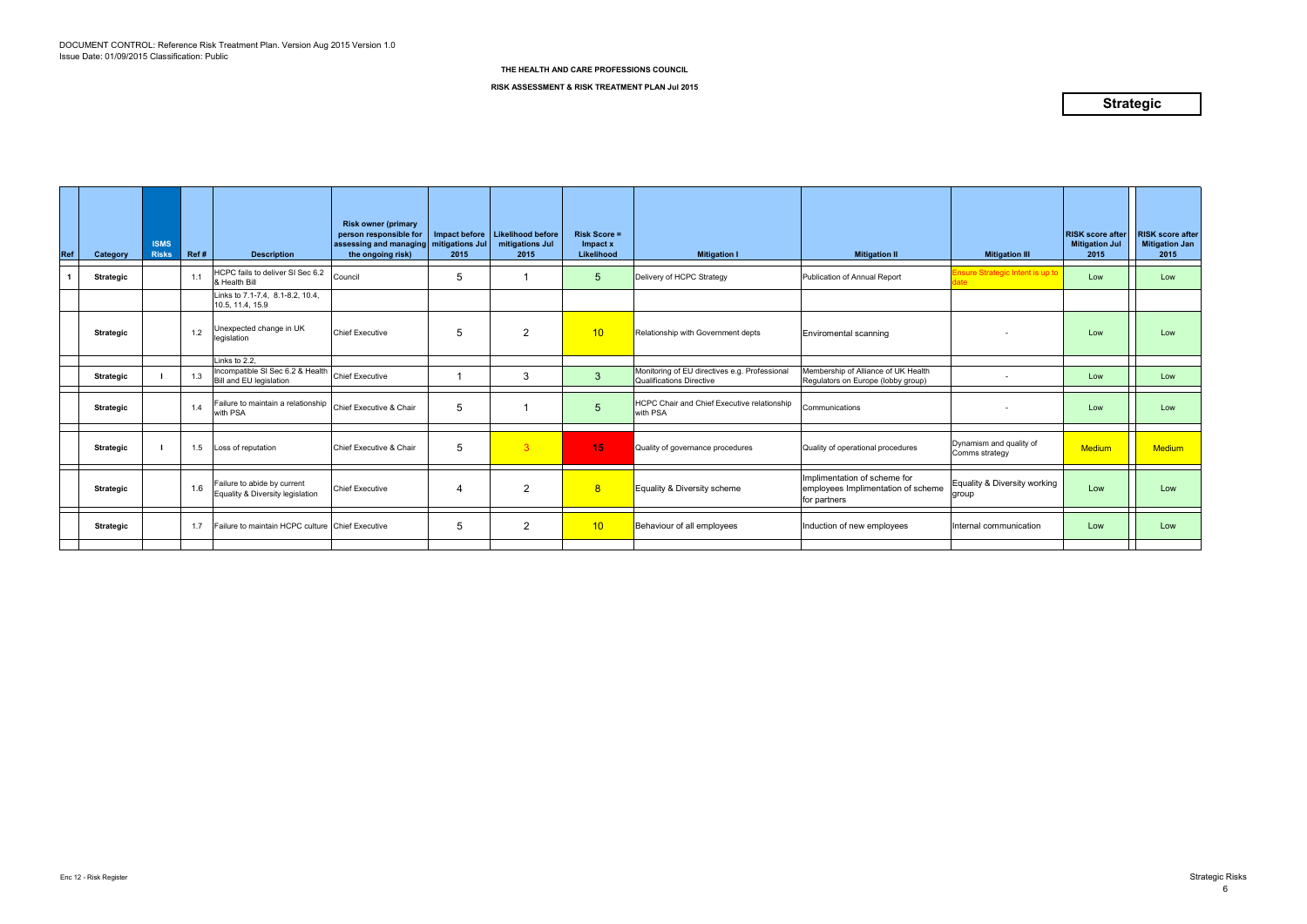| Ref          | Category          | <b>ISMS</b><br><b>Risks</b> | Ref#           | <b>Description</b>                                                                                                                                                                    | <b>Risk owner (primary</b><br>person responsible for<br>assessing and<br>managing the ongoing<br>risk) | Impact before<br>mitigations Jul<br>2015 | <b>Likelihood before</b><br>mitigations Jul<br>2015 | <b>Risk Score =</b><br>Impact x<br>Likelihood | <b>Mitigation I</b>                                                               | <b>Mitigation II</b>                                                   | <b>Mitigation III</b>                                                                                       | <b>RISK score after</b><br><b>Mitigation Jul</b><br>2015 | <b>RISK score after</b><br><b>Mitigation Jan</b><br>2015 |
|--------------|-------------------|-----------------------------|----------------|---------------------------------------------------------------------------------------------------------------------------------------------------------------------------------------|--------------------------------------------------------------------------------------------------------|------------------------------------------|-----------------------------------------------------|-----------------------------------------------|-----------------------------------------------------------------------------------|------------------------------------------------------------------------|-------------------------------------------------------------------------------------------------------------|----------------------------------------------------------|----------------------------------------------------------|
| $\mathbf{2}$ | <b>Operations</b> |                             | 2.1            | inability to occupy premises or use Facilities Manager<br>interior equipment                                                                                                          |                                                                                                        | 4                                        | 3                                                   | 12 <sub>1</sub>                               | Invoke Disaster Recovery/Business Continuity<br>plan                              | Commercial combined insurance cover<br>(fire, contents, terrorism etc) |                                                                                                             | Low                                                      | Low                                                      |
|              | <b>Operations</b> |                             | 2.2            | Rapid increase in registrant<br><b>umbers</b>                                                                                                                                         | Chief Executive and EMT                                                                                | 3                                        | 4                                                   | 12                                            | Scaleable business processes and scalable IT<br>systems to support them           | nfluence the rate at which new professions<br>are regulated            |                                                                                                             | Low                                                      | Low                                                      |
|              | <b>Operations</b> |                             | 2.3            | inks to 1.2, 13.4<br>Unacceptable service standards                                                                                                                                   | Director of Operations                                                                                 | 5                                        | 4                                                   | 20                                            | ISO 9001 Registration, process maps, well<br>documented procedures & BSI audits   | Hire temporary employees to clear service<br>backlogs                  | Detailed workforce plan to<br>match workload.                                                               | Low                                                      | Low                                                      |
|              | <b>Operations</b> |                             | 2.4            | Links to 9.1, 10.4<br>Inability to communicate via postal<br>services (e.g. Postal strikes)                                                                                           | <b>Facilities Manager</b>                                                                              | 3                                        | 3                                                   | 9                                             | Use of other media including Website,<br>newsletter & email and courier services  | Invoke Business Continuity Plan                                        | Collection of >80% income fees<br>by DD                                                                     | <b>Medium</b>                                            | <b>Medium</b>                                            |
|              | <b>Operations</b> |                             | 2.5            | Public transport disruption leading Facilities Manager &<br>to inability to use Park House                                                                                            | <b>Head Bus Proc</b>                                                                                   | 4                                        | 5                                                   | 20                                            | Contact employees via Business Continuity Plan<br>process                         | Make arrangements for employees to work<br>at home if possible         |                                                                                                             | Low                                                      | Low                                                      |
|              | <b>Operations</b> |                             | 2.6            | nability to accommodate HCPC<br>employees<br>Links to 5.2                                                                                                                             | <b>Facilities Manager</b>                                                                              | 4                                        | 3                                                   | 12 <sub>1</sub>                               | Ongoing Space planning                                                            | Additional premises purchase or rented                                 | $\sim$                                                                                                      | Low                                                      | Low                                                      |
|              | <b>Operations</b> |                             | 2.7            | Interruption to electricity supply                                                                                                                                                    | <b>Facilities Manager</b>                                                                              | 4                                        | 4                                                   | 16                                            | Relocate to other buildings on site                                               | If site wide longer than 24 hours invoke<br><b>BCM/DR Plan</b>         |                                                                                                             | <b>High</b>                                              | <b>High</b>                                              |
|              | <b>Operations</b> |                             | 2.8            | Interruption to gas supply                                                                                                                                                            | <b>Facilities Manager</b>                                                                              |                                          | $\overline{2}$                                      | 2 <sup>1</sup>                                | Temporary heaters to impacted areas                                               |                                                                        |                                                                                                             | Low                                                      | Low                                                      |
|              | <b>Operations</b> |                             | 2.9            | nterruption to water supply                                                                                                                                                           | <b>Facilities Manager</b>                                                                              | $\overline{2}$                           | $\overline{2}$                                      | 4                                             | Reduce consumption                                                                | Temporarily reduce headcount to align with<br>legislation              | Invoke DR plan if over 24 hrs                                                                               | Low                                                      | Low                                                      |
|              | <b>Operations</b> |                             | 2.10           | Telephone system failure causing<br>protracted service outage                                                                                                                         | Director of IT                                                                                         | 4                                        | 3                                                   | 12                                            | Support and maintenance contract for hardware<br>and software of the ACD and PABX | Backup of the configuration for both the<br><b>ACD and PABX</b>        | Diverse routing for the physical<br>telephone lines from the two<br>exchanges with different media<br>types | Low                                                      | Low                                                      |
|              | <b>Operations</b> |                             |                | 2.11 Basement flooding                                                                                                                                                                | <b>Facilities Manager</b>                                                                              | 4                                        | $\overline{4}$                                      | 16 <sup>°</sup>                               | Flood barrier protection to prevent ingress                                       |                                                                        |                                                                                                             | Medium                                                   | <b>Medium</b>                                            |
|              | <b>Operations</b> |                             | 2.12           | Significant disruption to UK<br>transport network by<br>environmental extremes e.g.<br>snow, rain, ash; civil unrest or<br>industrial action; disrupts planned<br>external activities | Director of Operations &<br>Head Bus Proc                                                              | 3                                        | $\overline{c}$                                      | 6                                             | Use of alternate networks                                                         | Use of video or teleconferencing facility to<br>achieve corum          | Invoke Disaster<br>Recovery/Business Continuity<br>plan                                                     | Low                                                      | Low                                                      |
|              | <b>Operations</b> |                             | 2.14<br>y11.5) | (formerl Health & Safety of employees                                                                                                                                                 | Chief Executive &<br><b>Facilities Manager</b>                                                         | 5                                        | 4                                                   | 20                                            | Health & Safety Training, policies and<br>procedures                              | <b>H&amp;S Assessments</b>                                             | Personal Injury & Travel<br>insurance                                                                       | Low                                                      | Low                                                      |
|              | <b>Operations</b> |                             | 2.15           | Links to 4.9, 6.3<br>Expenses abuse by Partners not<br>prevented                                                                                                                      | Director of FTP, Director<br>of Education, Head of<br>Registration, Partner<br>Manager                 |                                          | $\overline{2}$                                      | $\overline{2}$                                | Clear and appropriate Partner Expenses policy                                     | Sign off by "user" departments                                         | Planned travel supplier only<br>policy in near future                                                       | Low                                                      | Low                                                      |
|              |                   |                             |                |                                                                                                                                                                                       |                                                                                                        |                                          |                                                     |                                               |                                                                                   |                                                                        |                                                                                                             |                                                          |                                                          |

**RISK ASSESSMENT & RISK TREATMENT PLAN Jul 2015**

### **Operations**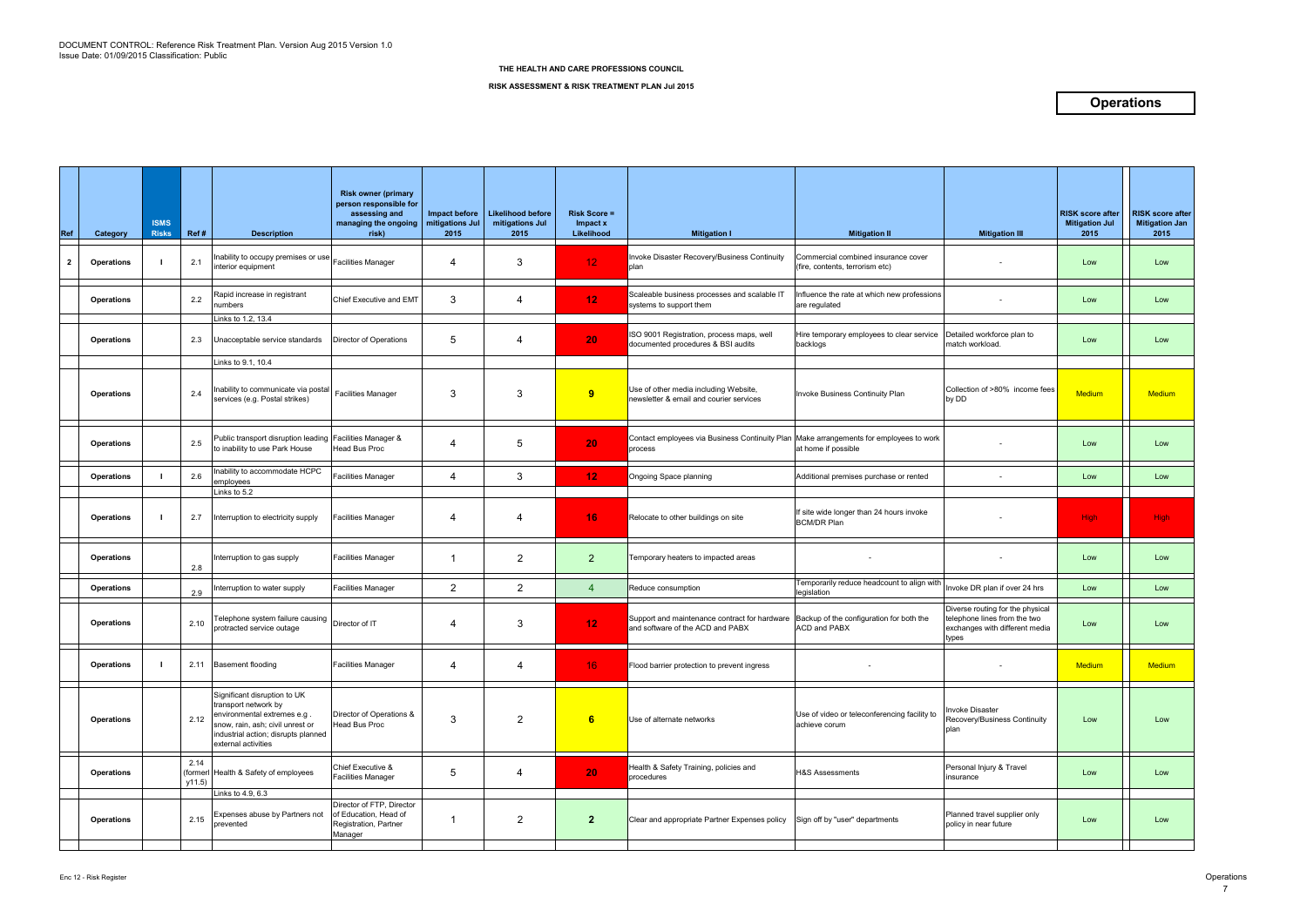| Ref | Category              | <b>ISMS</b><br><b>Risks</b> | Ref# | <b>Description</b>                                                                                  | <b>Risk owner (primary</b><br>person responsible for<br>assessing and<br>managing the ongoing   mitigations Jul<br>risk) | 2015 | Impact before   Likelihood before<br>mitigations Jul<br>2015 | <b>Risk Score =</b><br>Impact x<br>Likelihood | <b>Mitigation I</b>                                                  | <b>Mitigation II</b>                                                                                                                                                                                 | <b>Mitigation III</b>                                 | <b>RISK score after</b><br><b>Mitigation Jul</b><br>2015 | <b>RISK score after</b><br><b>Mitigation Jan</b><br>2015 |
|-----|-----------------------|-----------------------------|------|-----------------------------------------------------------------------------------------------------|--------------------------------------------------------------------------------------------------------------------------|------|--------------------------------------------------------------|-----------------------------------------------|----------------------------------------------------------------------|------------------------------------------------------------------------------------------------------------------------------------------------------------------------------------------------------|-------------------------------------------------------|----------------------------------------------------------|----------------------------------------------------------|
|     | <b>Communications</b> |                             | 3.1  | Failure to inform public Article 3<br>13)                                                           | Director of Comms                                                                                                        | 5    |                                                              | $\overline{5}$                                | Delivery of communications strategy.                                 | Delivery of aspects of communications<br>workplan, specifically public information<br>campaigns, multi media advetising,<br>distribution of public information materials,<br>and web.                |                                                       | Low                                                      | Low                                                      |
|     | <b>Communications</b> |                             | 3.2  | Loss of support from Key Stake<br>holders including professional<br>bodies, employers or government | Director of Comms                                                                                                        | 5    | 3                                                            | 15                                            | Delivery of communications strategy,<br>supporting the HCPC strategy | Delivery of aspects of communications<br>work plan, specifically stakeholder<br>activities                                                                                                           | Quality of Operational<br>procedures                  | Low                                                      | Low                                                      |
|     |                       |                             |      | inks to 1.5                                                                                         |                                                                                                                          |      |                                                              |                                               |                                                                      |                                                                                                                                                                                                      |                                                       |                                                          |                                                          |
|     | <b>Communications</b> |                             | 3.3  | Inability to inform stakeholders<br>following crisis                                                | Director of Comms                                                                                                        | 4    |                                                              | 4                                             | <b>Invoke Business Continuity Plan (BCP)</b>                         | Up to date Comms BCP available                                                                                                                                                                       |                                                       | Low                                                      | Low                                                      |
|     | <b>Communications</b> |                             | 3.4  | Failure to inform Registrants<br>Article 3 (13)                                                     | Director of Comms                                                                                                        | 5    |                                                              | 5                                             | Delivery of communications strategy                                  | Delivery of aspects of communications<br>workplan, specifically, Meet the HCPC<br>events, campaigns, Registrant Newsletter,<br>Profesional media and conference<br>attendance. Publications and web. | <b>Quality of Operational</b><br>procedures           | Low                                                      | Low                                                      |
|     |                       |                             |      |                                                                                                     |                                                                                                                          |      |                                                              |                                               |                                                                      |                                                                                                                                                                                                      |                                                       |                                                          |                                                          |
|     | <b>Communications</b> |                             | 3.5  | Publication of material not<br>approved for release                                                 | Director of Comms                                                                                                        | 4    | $\overline{2}$                                               | 8                                             | Delivery of communications plan                                      | Adherence to ISO9001 processes                                                                                                                                                                       | Adherence to operational<br>plans, eg forward planner | Low                                                      | Low                                                      |
|     |                       |                             |      |                                                                                                     |                                                                                                                          |      |                                                              |                                               |                                                                      |                                                                                                                                                                                                      |                                                       |                                                          |                                                          |

#### **RISK ASSESSMENT & RISK TREATMENT PLAN Jul 2015**

### **Communications**

#### **THE HEALTH AND CARE PROFESSIONS COUNCIL**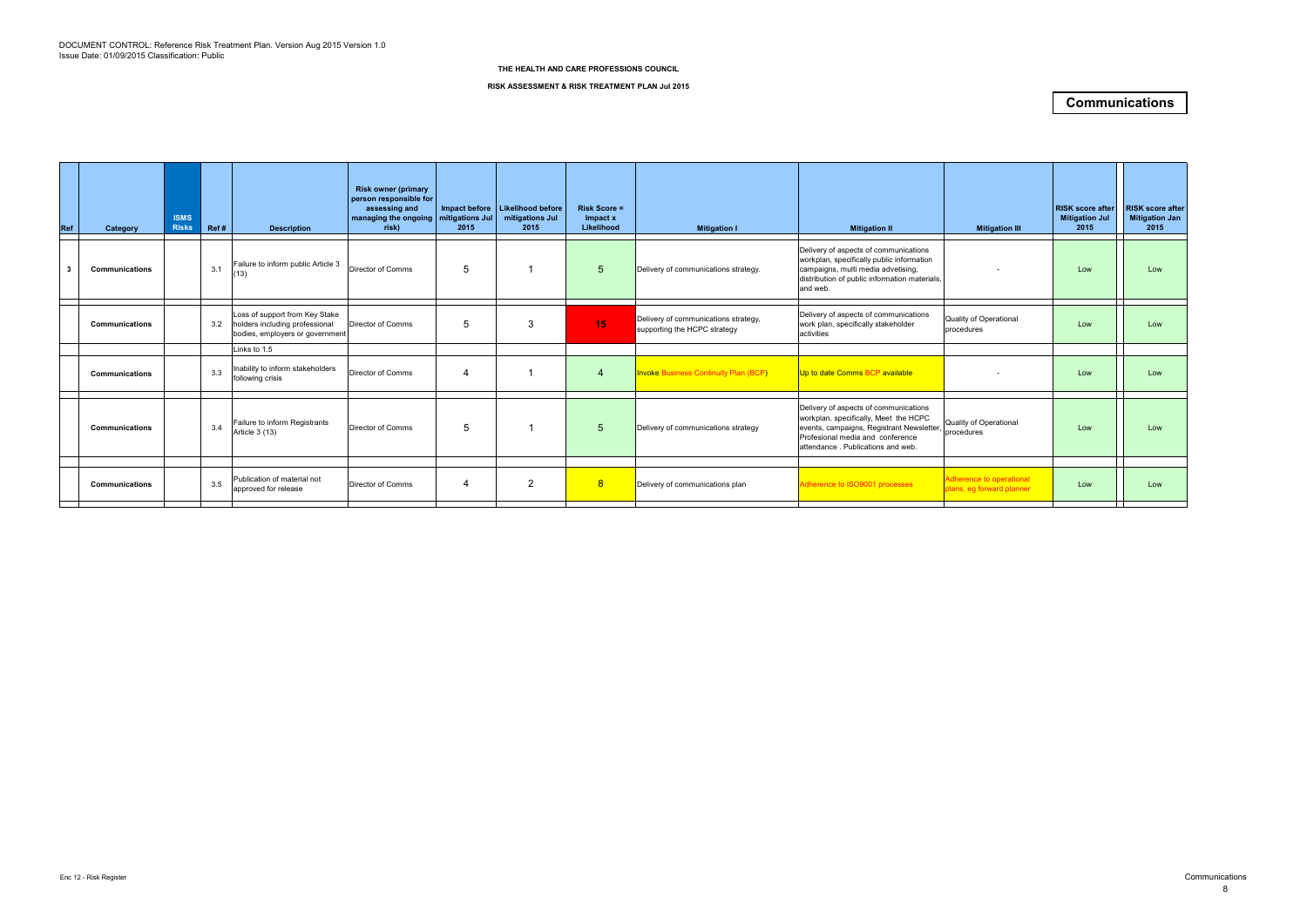| <b>Ref</b>     | Category                | <b>ISMS</b><br><b>Risks</b> | Ref# | <b>Description</b>                                                                                 | <b>Risk owner (primary</b><br>person responsible for<br>assessing and<br>managing the ongoing<br>risk) | Impact before<br>mitigations Jul<br>2015 | <b>Likelihood before</b><br>mitigations Jul 2015 | <b>Risk Score =</b><br>Impact x<br>Likelihood | <b>Mitigation I</b>                                                                                     | <b>Mitigation II</b>                                                                                                                           | <b>Mitigation III</b>                                                         | <b>RISK score after</b><br><b>Mitigation Jul 2015</b> | <b>RISK score after</b><br><b>Mitigation Jan</b><br>2015 |
|----------------|-------------------------|-----------------------------|------|----------------------------------------------------------------------------------------------------|--------------------------------------------------------------------------------------------------------|------------------------------------------|--------------------------------------------------|-----------------------------------------------|---------------------------------------------------------------------------------------------------------|------------------------------------------------------------------------------------------------------------------------------------------------|-------------------------------------------------------------------------------|-------------------------------------------------------|----------------------------------------------------------|
| $\overline{4}$ | Corporate<br>Governance |                             | 4.1  | Council inability to make<br>decisions<br>inks to 4.4                                              | Director of Council &<br>Committee Services, &<br>Chair                                                | 3                                        |                                                  | $\mathbf{3}$                                  | Regular meetings, agendas and clear lines o<br>accountability between Council and<br>committees         | Well researched and drafted decision<br>papers at meetings                                                                                     | Attendance by external professionals<br>as required                           | Low                                                   | Low                                                      |
|                | Corporate<br>Governance |                             | 4.2  | Council members conflict of<br>nterest                                                             | Chair                                                                                                  | 4                                        | 3                                                | 12 <sub>1</sub>                               | Disclosure of members' interests to the<br>Secretariat and ongoing Council & committee<br>agenda item   | Annual reminder to update Register of<br>nterests                                                                                              | Member induction and training                                                 | Low                                                   | Low                                                      |
|                | Corporate<br>Governance |                             | 4.3  | oor Council decision-making<br>lue to conflicting advice or<br>ecision process                     | Chair                                                                                                  |                                          |                                                  | $\boldsymbol{A}$                              | Well-researched & drafted decision papers,<br>Clear lines of accountability and scheme of<br>delegation | hair facilitates well reasoned decision                                                                                                        | Attendance by external professionals,<br>as required.                         | Low                                                   | Low                                                      |
|                | Corporate<br>Governance |                             | 4.4  | Failure to meet<br>Council/Committee quorums /<br>failure to make quorate decisions<br>inks to 4.1 | Director of Council &<br><b>Committee Services</b>                                                     |                                          | 3                                                | 12 <sub>1</sub>                               | Clear communication of expectations of<br>Council members' duties upfront                               | Adequate processes notifying Council &<br>committee members of forthcoming<br>meetings prior to meeting icluding<br>confirmation of attendance |                                                                               | Low                                                   | Low                                                      |
|                | Corporate<br>Governance |                             | 4.5  | Members' poor performance                                                                          | Chair                                                                                                  | 4                                        | -1                                               | $\overline{4}$                                | Appointment against competencies                                                                        | Annual appraisal of Council members                                                                                                            | Removal under Sch 1, Para 9(1)(f) of<br>the HSWPO 2001                        | Low                                                   | Low                                                      |
|                | Corporate<br>Governance |                             | 4.6  | Poor performance by the Chair                                                                      | Council                                                                                                | 5                                        |                                                  | 5                                             | Appointment against competencies                                                                        | Power to remove the Chair under Sch 1,<br>Article 12(1) C of the HSWPO 2001                                                                    |                                                                               | Low                                                   | Low                                                      |
|                | Corporate<br>Governance |                             | 4.7  | Poor performance by Chief<br>Executive                                                             | Chair                                                                                                  | 5                                        | -1                                               | 5                                             | Performance reviews and regular "one to<br>ones" with the Chair                                         | Contract of Employment                                                                                                                         |                                                                               | Low                                                   | Low                                                      |
|                | Corporate<br>Governance |                             | 4.8  | mproper financial incentives<br>offered to Council<br>members/employees                            | Chair and Chief<br>Executive                                                                           | 4                                        | $\overline{2}$                                   | 8                                             | Gifts & Inducements policy                                                                              | Council member code of conduct                                                                                                                 | Induction training re:adherence to<br>Nolan principles & Bribery Act 2010     | Low                                                   | Low                                                      |
|                | Corporate<br>Governance |                             | 4.9  | Failure to ensure the Health &<br>Safety of Council Members ?<br>Should this be HCPC wide?         | Director of Council &<br>Committee Services,<br>acilities Manager &<br>Finance Director                | 4                                        | $\overline{2}$                                   | 8                                             | Safety briefing at start of each Council or<br>Committee meeting.                                       | H&S information on Council Extranet                                                                                                            | Personal Injury and Travel insurance                                          | Low                                                   | Low                                                      |
|                | Corporate<br>Governance |                             | 4.10 | Links to 6.3<br>Establishing appropriately<br>:onstituted Council                                  | Chair                                                                                                  |                                          | $\overline{2}$                                   | 8                                             | Robust and effective recruitment process                                                                | Use of skills matrix in recruitment exercise Induction of Council members                                                                      |                                                                               | Low                                                   | Low                                                      |
|                | Corporate<br>Governance |                             | 4.11 | Links to 6.1, 11.13<br>Expense claim abuse by<br>nembers                                           | Director of Council &<br><b>Committee Services</b>                                                     | 4                                        | $\overline{2}$                                   | 8                                             | Members Code of Conduct (public office)                                                                 | Clear and comprehensive Council agreed<br>policies posted on the Council member<br>Extranet and made clear during induction                    | Budget holder review and<br>authorisation procedures                          | Low                                                   | Low                                                      |
|                | Corporate<br>Governance |                             | 4.12 | Operationalise Section 60<br>legislation                                                           | Council                                                                                                | 5                                        | $\overline{2}$                                   | 10                                            | Scheme of delegation                                                                                    | <b>Council Reporting</b>                                                                                                                       | <b>Quality Management Processes</b><br>(ISO9001)                              | Low                                                   | Low                                                      |
|                | Corporate<br>Governance |                             | 4.13 | Failure to comply with DPA 1998<br>or FOIA 2000, leading to ICO<br>action                          | Director of Council &<br><b>Committee Services</b>                                                     | $\mathbf{3}$                             | 3                                                | 9                                             | Legal advice                                                                                            | Clear ISO processes                                                                                                                            | Department training                                                           | Low                                                   | Low                                                      |
|                | Corporate<br>Governance |                             | 4.15 | Failure to adhere to the<br>requirements of the Bribery Act<br>2010                                | Chair, & Director of<br>Council & Committee<br>Services                                                | 4                                        | $\overline{2}$                                   | 8                                             | Suite of policies and processes related to the<br><b>Bribery Act</b>                                    | uality Management Systems                                                                                                                      | Oversight of EMT, Internal Audit &<br><b>External Audit</b>                   | Low                                                   | Low                                                      |
|                | Corporate<br>Governance |                             | 4.16 | PSA fails to recommend<br>appointment of Council members<br>to the Privy Council                   | Director of Council &<br><b>Committee Services</b>                                                     | -1                                       | $5\phantom{.0}$                                  | 5 <sub>5</sub>                                | Sign off of high level process by Council                                                               | PSA comments on advance notice of<br>intent acted on appropriately                                                                             | PSA informed of any deviations from<br>agreed process at earliest opportunity | Low                                                   | Low                                                      |
|                | Corporate<br>Governance |                             | 4.17 | Failure to meet requirements of<br>the constitution order                                          | Director of Council &<br>Committee Services                                                            | 3                                        | -1                                               | 3 <sup>1</sup>                                | Scrutiny of advance notice of intent                                                                    | Targeted advertising strategy                                                                                                                  | $\overline{\phantom{m}}$                                                      | Low                                                   | Low                                                      |

#### **RISK ASSESSMENT & RISK TREATMENT PLAN Jul 2015**

### **Corporate Governance**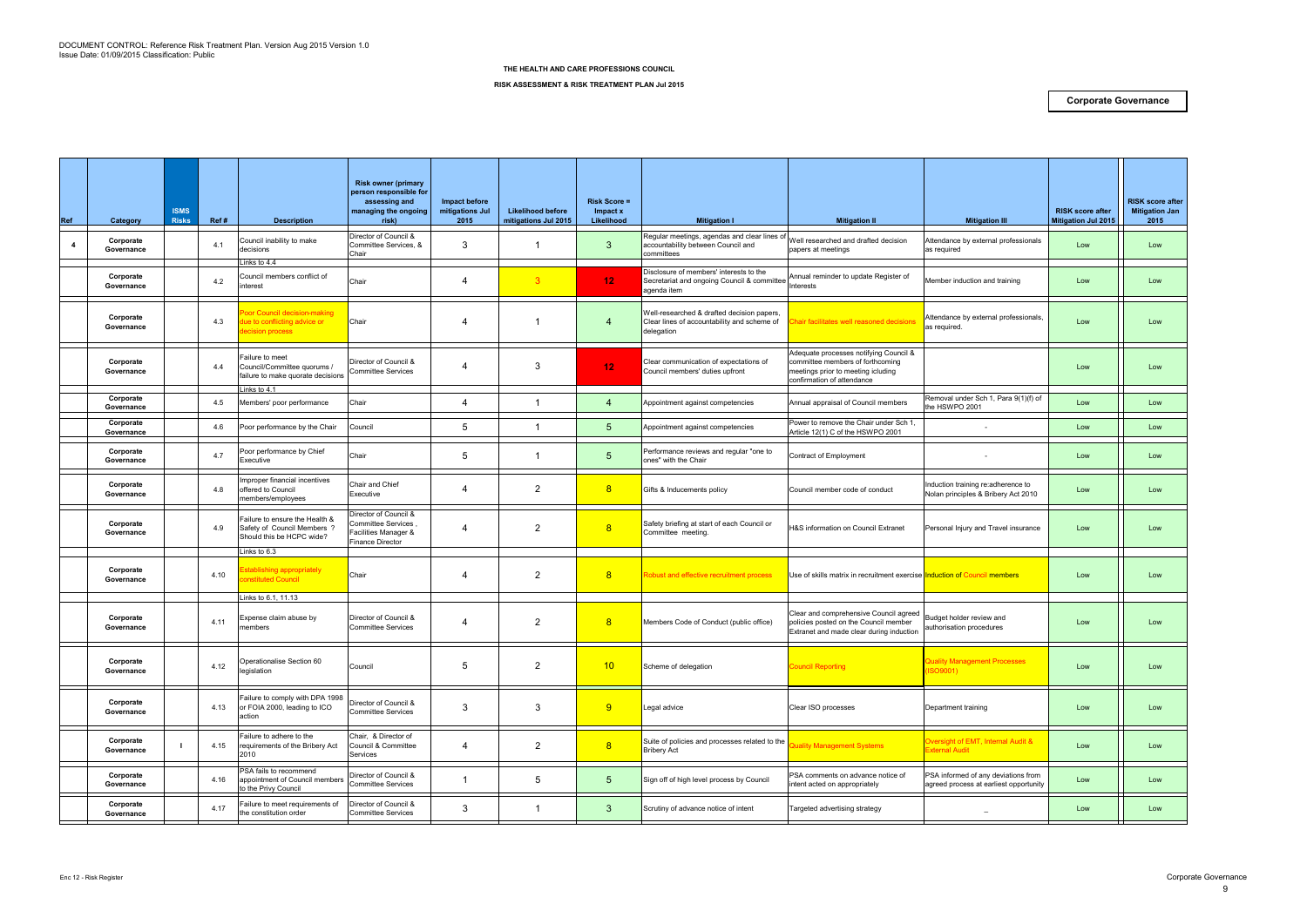| Ref | Category     | <b>ISMS</b><br><b>Risks</b> | Ref# | <b>Description</b>                                                | <b>Risk owner (primary</b><br>person responsible for<br>assessing and<br>managing the ongoing   mitigations Jul<br>risk) | 2015           | Impact before   Likelihood before<br>mitigations Jul<br>2015 | <b>Risk Score =</b><br>Impact x<br>Likelihood | <b>Mitigation I</b>                                                                                          | <b>Mitigation II</b>                                                                                | <b>Mitigation III</b>                                                                                                                                                                                                  | <b>RISK score after</b><br><b>Mitigation Jul</b><br>2015 | <b>RISK score after</b><br><b>Mitigation Jan 2015</b> |
|-----|--------------|-----------------------------|------|-------------------------------------------------------------------|--------------------------------------------------------------------------------------------------------------------------|----------------|--------------------------------------------------------------|-----------------------------------------------|--------------------------------------------------------------------------------------------------------------|-----------------------------------------------------------------------------------------------------|------------------------------------------------------------------------------------------------------------------------------------------------------------------------------------------------------------------------|----------------------------------------------------------|-------------------------------------------------------|
|     | IT           |                             | 5.1  | Software Virus damage                                             | Director of IT                                                                                                           | 4              | 5                                                            | 20 <sub>1</sub>                               | Anti-virus software deployed at several key<br>points. Application of security patches in a<br>timely manner | Adherence to IT policy, procedures and<br>training                                                  | Regular externally run security<br>benetration tests.                                                                                                                                                                  | Low                                                      | Low                                                   |
|     | $\mathsf{I}$ |                             | 5.2  | Links to 2.3, 10.2<br>Technology obsolescence,<br>(Hard/SoftWare) | Director of IT                                                                                                           | $\overline{2}$ | $\overline{2}$                                               |                                               | Delivery of the IT strategy including the refresh<br>of technology.                                          | Employ small core of mainstream<br>technology with recognised support and<br>maintenance agreements | Accurately record technology<br>assets.                                                                                                                                                                                | Low                                                      | Low                                                   |
|     | $\mathsf{I}$ |                             | 5.3  | Links to 2.6, 10.2<br>Fraud committed through IT<br>services      | Director of IT                                                                                                           | 3              | 3                                                            | 9                                             | Appropriate and proportionate access<br>restrictions to business data. System audit<br>trails.               | Regular, enforced strong password<br>changes.                                                       | Regular externally run security<br>tests.                                                                                                                                                                              | Low                                                      | Low                                                   |
|     |              |                             |      | Links to 10.2 and 17.1                                            |                                                                                                                          |                |                                                              |                                               |                                                                                                              |                                                                                                     |                                                                                                                                                                                                                        |                                                          |                                                       |
|     | -IT          |                             | 5.4  | Failure of IT Continuity Provision   Director of IT               |                                                                                                                          | 4              | 3                                                            | 12 <sub>1</sub>                               | Annual IT continuity tests                                                                                   | IT continuity plan is reviewed when a<br>service changes or a new service is<br>added               | Appropriate and proportionate<br>technical solutions are<br>employed. IT technical staff<br>appropriately trained.                                                                                                     | Low                                                      | Low                                                   |
|     | <b>IT</b>    |                             | 5.5  | Malicious damage from<br>unauthorised access                      | Director of IT                                                                                                           | 4              | 5                                                            | 20 <sub>1</sub>                               | Security is designed into the IT architecture,<br>using external expert consultancy where<br>necessary       | Regular externally run security penetration<br>tests.                                               | Periodic and systematic<br>proactive security reviews of<br>the infrastructure. Application<br>of security patches in a timely<br>Physical<br>manner.<br>access to the IT infrastructure<br>restricted and controlled. | Low                                                      | Low                                                   |
|     | $\mathsf{I}$ |                             | 5.6  | Data service disruption (via utility Director of IT<br>action)    |                                                                                                                          | 5              |                                                              | 5 <sup>5</sup>                                | Redundant services                                                                                           | Diverse routing of services where possible utility providers and IT                                 | Appropriate service levels with<br>continuity plan                                                                                                                                                                     | Low                                                      | Low                                                   |
|     |              |                             |      |                                                                   |                                                                                                                          |                |                                                              |                                               |                                                                                                              |                                                                                                     |                                                                                                                                                                                                                        |                                                          |                                                       |

**RISK ASSESSMENT & RISK TREATMENT PLAN Jul 2015**

### **Information Technology**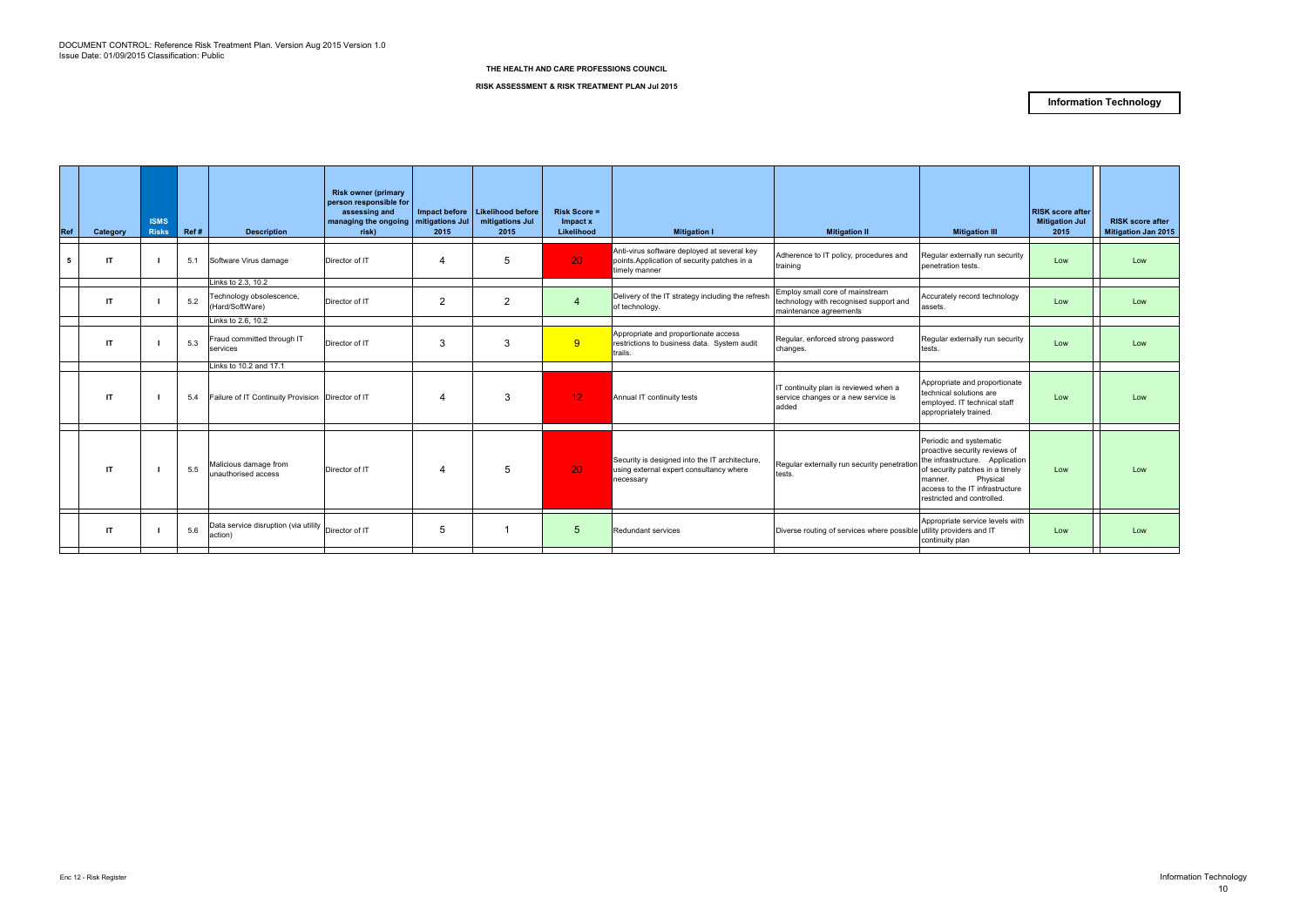| Ref | Category        | <b>ISMS</b><br><b>Risks</b> | Ref# | <b>Description</b>                                                                               | <b>Risk owner (primary</b><br>person responsible for<br>assessing and<br>managing the ongoing   mitigations Jul<br>risk) | Impact before<br>2015 | <b>Likelihood before</b><br>mitigations Jul<br>2015 | <b>Risk Score =</b><br>Impact x<br>Likelihood | <b>Mitigation I</b>                                                                            | <b>Mitigation II</b>                                                                           | <b>Mitigation III</b>                                                                                                                                         | <b>RISK score after</b><br><b>Mitigation Jul</b><br>2015 | <b>RISK score after</b><br><b>Mitigation Jan</b><br>2015 |
|-----|-----------------|-----------------------------|------|--------------------------------------------------------------------------------------------------|--------------------------------------------------------------------------------------------------------------------------|-----------------------|-----------------------------------------------------|-----------------------------------------------|------------------------------------------------------------------------------------------------|------------------------------------------------------------------------------------------------|---------------------------------------------------------------------------------------------------------------------------------------------------------------|----------------------------------------------------------|----------------------------------------------------------|
| 6   | <b>Partners</b> |                             | 6.1  | nability to recruit and retain<br>suitable Partners                                              | Partner Manager                                                                                                          | 3                     | 3                                                   | 9                                             | Targetted recruitment strategy.                                                                | Appropriate fees for partner services and<br>reimbursement of expenses.                        | Efficient and effective support<br>and communication from the<br>Partner team.                                                                                | Low                                                      | Low                                                      |
|     | <b>Partners</b> |                             | 6.2  | Links to 4.10, 11.3, 7.3,<br>ncorrect interpretation of law b<br>artners resulting in PSA review | Director of FTP, Director<br>of Education, Head of<br>Registration, Partner<br>Manager                                   | $\overline{2}$        | 4                                                   | 8                                             | Partner training and newsletters                                                               | Legal Advice                                                                                   | Regular appraisal system                                                                                                                                      | Low                                                      | Low                                                      |
|     | <b>Partners</b> |                             | 6.3  | Health & Safety of Partners                                                                      | Partner Manager                                                                                                          | 3                     | $\overline{2}$                                      | 6                                             | H&S briefing at start of any HCPC sponsored<br>event.                                          | Liability Insurance                                                                            |                                                                                                                                                               | Low                                                      | Low                                                      |
|     | <b>Partners</b> |                             | 6.4  | Links to 4.9<br>artners poor performance and<br>conduct                                          | Director of FTP, Director<br>of Education, Head of<br>Registration, Partner<br>Manager                                   | -4                    | 3                                                   | 12 <sub>1</sub>                               | Regular training                                                                               | Regular appraisal system                                                                       | Partner Complaints Process &<br>Partner Code of Conduct                                                                                                       | Low                                                      | Low                                                      |
|     | <b>Partners</b> |                             | 6.5  | ncorrect interpretation of HSWF<br>VHCPC in use of Partners                                      | Director of FTP, Director<br>of Education, Head of<br>Registration, Partner<br>Manager                                   | 3                     | $\overline{2}$                                      | 6                                             | <b>Legal Advice</b>                                                                            | <b>Clearly defined Quality Management</b><br>processes and policies                            | Correct selection process and<br>use of qualified partners                                                                                                    | Low                                                      | Low                                                      |
|     | <b>Partners</b> |                             | 6.6  | Adequate number and type of<br>partner roles                                                     | Partner Manager, Director<br>of FTP, Director of<br>Education, Head of<br>Registration                                   | 3                     | $\overline{2}$                                      | 6                                             | Regular review of availability of existing pool of<br>partners to ensure requirements are met. | Annual forecasting of future partner<br>requirements to ensure that they are<br>budgetted for. | <b>Rolling partner agreements</b><br>across professions for Panel<br>Member and Panel Chair to<br>ensure adequate supply in line<br>with the eight year rule. | Low                                                      | Low                                                      |
|     | <b>Partners</b> |                             | 6.7  | User departments using non-<br>active partners                                                   | Partner Manager, Director<br>of FTP, Director of<br>Education, Head of<br>Registration                                   | 3                     | 3                                                   | 9                                             | Notification of partner resignations to user<br>departments.                                   | Current partner lists available to user<br>departments on shared drive.                        | Daily Email notificaton of partne<br>registrant lapse                                                                                                         | Low                                                      | Low                                                      |
|     | <b>Partners</b> |                             | 6.8  | Expense claim abuse by Partners                                                                  | Partner Manager, Director<br>of FTP, Director of<br>Education, Head of<br>Registration                                   | $\overline{2}$        | $\overline{2}$                                      | $\overline{4}$                                | Budget holder review and authorisation process Comprehensive Partner agreement                 |                                                                                                | Challenge of non standard items<br>by, Finance department and<br>Partner Department                                                                           | Low                                                      | Low                                                      |
|     |                 |                             |      |                                                                                                  |                                                                                                                          |                       |                                                     |                                               |                                                                                                |                                                                                                |                                                                                                                                                               |                                                          |                                                          |

**RISK ASSESSMENT & RISK TREATMENT PLAN Jul 2015**

### **Partners**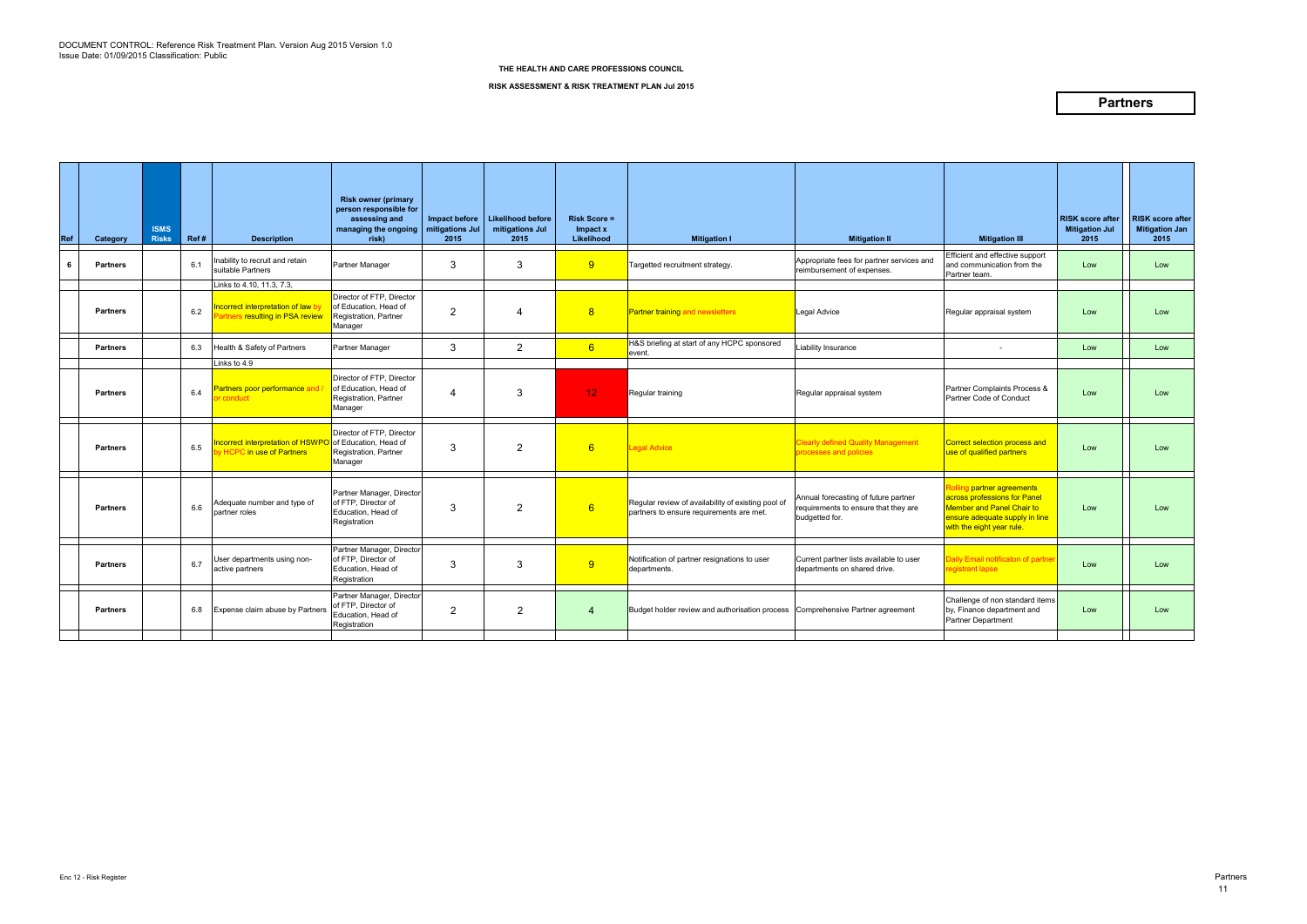| Ref | Category         | <b>ISMS</b><br><b>Risks</b> | Ref# | <b>Description</b>                                                                                               | <b>Risk owner (primary</b><br>person responsible for<br>assessing and<br>managing the ongoing   mitigations Jul<br>risk) | 2015           | Impact before   Likelihood before<br>mitigations Jul<br>2015 | <b>Risk Score =</b><br>Impact x<br>Likelihood | <b>Mitigation I</b>                                                                                              | <b>Mitigation II</b>                                                                     | <b>Mitigation III</b>                                                                                                                        | <b>RISK score after</b><br><b>Mitigation Jul</b><br>2015 | <b>RISK score after</b><br><b>Mitigation Jan</b><br>2015 |
|-----|------------------|-----------------------------|------|------------------------------------------------------------------------------------------------------------------|--------------------------------------------------------------------------------------------------------------------------|----------------|--------------------------------------------------------------|-----------------------------------------------|------------------------------------------------------------------------------------------------------------------|------------------------------------------------------------------------------------------|----------------------------------------------------------------------------------------------------------------------------------------------|----------------------------------------------------------|----------------------------------------------------------|
|     | <b>Education</b> |                             | 7.1  | Failure to detect low education<br>providers standards                                                           | Director of Education                                                                                                    | 4              | $\overline{2}$                                               | 8                                             | Operational processes (approval, monitoring<br>and complaints about an approved programme)                       | Regular training of employees and visitors                                               | Memorandums of<br>understandings with other<br>regulators (e.g. CQC and Care<br>Councils)                                                    | Low                                                      | Low                                                      |
|     | <b>Education</b> |                             | 7.2  | Links to 1.1, 4.3, 6.4<br><b>Education providers</b><br>dissengaging with process                                | Director of Education                                                                                                    | 3              | $\overline{3}$                                               | 9                                             | Legal powers (HSWPO 2001)                                                                                        | Delivery of Education Dpt supporting<br>activities as documented in regular work<br>plan | Stakeholder monitoring                                                                                                                       | Low                                                      | Low                                                      |
|     | <b>Education</b> |                             | 7.3  | Links to 1.1<br>Inability to conduct visits and<br>monitoring tasks                                              | Director of Education                                                                                                    | 4              | $\overline{2}$                                               | 8                                             | Adequate resourcing, training and visit<br>scheduling                                                            | Approvals & monitoring processes                                                         | Temporary staff hire to backfill<br>or clear work backlogs                                                                                   | Low                                                      | Low                                                      |
|     |                  |                             |      | Links to 1.1, 6.1, 11.2 & 11.3                                                                                   |                                                                                                                          |                |                                                              |                                               |                                                                                                                  |                                                                                          |                                                                                                                                              |                                                          |                                                          |
|     | <b>Education</b> |                             | 7.4  | Loss of support from Education<br>Providers                                                                      | Chief Executive or<br>Director of Education                                                                              | 5              | $\overline{2}$                                               | 10                                            | Delivery of Education strategy as documented in Partnerships with Visitors and professional<br>regular work plan | groups.                                                                                  | Publications, Newsletters,<br>website content, inclusion in<br>consultations and relevant<br>PLGs, consultations with<br>education providers | Low                                                      | Low                                                      |
|     |                  |                             |      | Links to 1.1, 14.2                                                                                               |                                                                                                                          |                |                                                              |                                               |                                                                                                                  |                                                                                          |                                                                                                                                              |                                                          |                                                          |
|     | <b>Education</b> |                             | 7.5  | <b>Protracted service outage</b><br><b>following Education system</b><br>failure                                 | Director of IT                                                                                                           | $\mathbf{3}$   | 2                                                            | 6                                             | Effective backup and recovery processes                                                                          | In house and third party skills to support<br>system                                     | Included in future DR/BC tests                                                                                                               | Low                                                      | Low                                                      |
|     | <b>Education</b> |                             | 7.6  | Loss or significant change to<br>funding, commissioing and<br>placement opportunities for<br>approved programmes | Director of Education                                                                                                    | 3              | $\overline{2}$                                               | 6                                             | Operational processes (approval, monitoring<br>and complaints about an approved programme) groups.               | Partnerships with Visitors and professional                                              | Regular training of employees<br>and visitors                                                                                                | Low                                                      | Low                                                      |
|     | <b>Education</b> | <b>NEW</b>                  |      | 7.7   Monitoring processes not effective Director of Education                                                   |                                                                                                                          | 3 <sup>2</sup> | $\overline{2}$                                               | 6                                             | Well documented processes                                                                                        | Trained executive & visitors                                                             | Communication with education<br>providers                                                                                                    | Low                                                      | <b>NEW</b>                                               |
|     |                  |                             |      |                                                                                                                  |                                                                                                                          |                |                                                              |                                               |                                                                                                                  |                                                                                          |                                                                                                                                              |                                                          |                                                          |
|     |                  |                             |      |                                                                                                                  |                                                                                                                          |                |                                                              |                                               |                                                                                                                  |                                                                                          |                                                                                                                                              |                                                          |                                                          |

**RISK ASSESSMENT & RISK TREATMENT PLAN Jul 2015**

### **Education**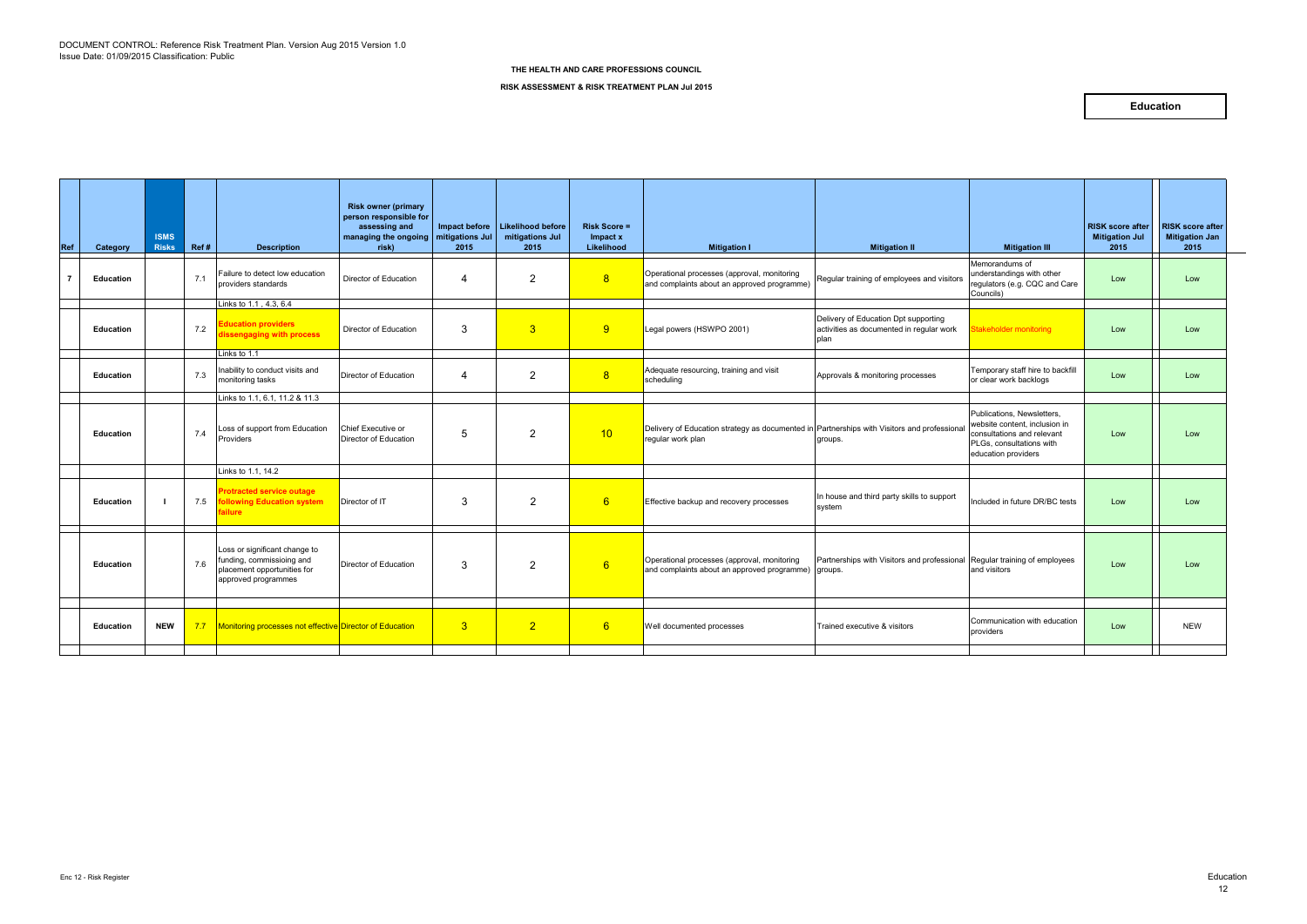| Category                                | <b>ISMS</b><br><b>Risks</b> | Ref# | <b>Description</b>       | <b>Risk owner (primary</b><br>person responsible for<br>assessing and<br>risk)                                                                                                                                                                                                                                                                                                                                                                                               | Impact before<br>2015                                                                                                                                                                             | mitigations Jul<br>2015                 | <b>Risk Score =</b><br>Impact x<br>Likelihood | <b>Mitigation I</b> | <b>Mitigation II</b>                                                                                                                                                                                                                                                                                                                                                                                                                                                                                                                                                                                                                                                          | <b>Mitigation III</b>                                                                                       | <b>Mitigation Jul</b><br>2015                             | <b>RISK score after</b><br><b>Mitigation Jan</b><br>2015 |
|-----------------------------------------|-----------------------------|------|--------------------------|------------------------------------------------------------------------------------------------------------------------------------------------------------------------------------------------------------------------------------------------------------------------------------------------------------------------------------------------------------------------------------------------------------------------------------------------------------------------------|---------------------------------------------------------------------------------------------------------------------------------------------------------------------------------------------------|-----------------------------------------|-----------------------------------------------|---------------------|-------------------------------------------------------------------------------------------------------------------------------------------------------------------------------------------------------------------------------------------------------------------------------------------------------------------------------------------------------------------------------------------------------------------------------------------------------------------------------------------------------------------------------------------------------------------------------------------------------------------------------------------------------------------------------|-------------------------------------------------------------------------------------------------------------|-----------------------------------------------------------|----------------------------------------------------------|
| Project<br>Management                   |                             | 8.1  | Fee change processes not | Director of Finance                                                                                                                                                                                                                                                                                                                                                                                                                                                          | 3                                                                                                                                                                                                 | 3                                       | 9                                             |                     | Project progress monitored by EMT &<br>stakeholders                                                                                                                                                                                                                                                                                                                                                                                                                                                                                                                                                                                                                           |                                                                                                             | Low                                                       | Low                                                      |
| Project<br>Management                   |                             | 8.2  |                          | Project Lead Project                                                                                                                                                                                                                                                                                                                                                                                                                                                         | 5                                                                                                                                                                                                 | 2                                       | 10 <sup>1</sup>                               |                     | Project progress monitored by EMT &<br>stakeholders                                                                                                                                                                                                                                                                                                                                                                                                                                                                                                                                                                                                                           | Assess lessons to be learned                                                                                | Low                                                       | Low                                                      |
|                                         |                             |      |                          |                                                                                                                                                                                                                                                                                                                                                                                                                                                                              |                                                                                                                                                                                                   |                                         |                                               |                     |                                                                                                                                                                                                                                                                                                                                                                                                                                                                                                                                                                                                                                                                               |                                                                                                             |                                                           |                                                          |
| <b>Project</b><br>Management            |                             | 8.13 |                          | Director of Education                                                                                                                                                                                                                                                                                                                                                                                                                                                        | 3                                                                                                                                                                                                 | 4                                       | 12 <sub>1</sub>                               |                     | Project progress monitored by EMT &<br>stakeholders                                                                                                                                                                                                                                                                                                                                                                                                                                                                                                                                                                                                                           | load                                                                                                        | Low                                                       | Low                                                      |
| Project<br>Management                   |                             | 8.14 |                          | Director of HR                                                                                                                                                                                                                                                                                                                                                                                                                                                               | 3                                                                                                                                                                                                 | 4                                       | 12 <sub>1</sub>                               |                     | Project progress monitored by EMT &<br>stakeholders                                                                                                                                                                                                                                                                                                                                                                                                                                                                                                                                                                                                                           | Project Initiation stage to pay<br>particular attention to project<br>scope and breadth/reach of<br>project | Low                                                       | Low                                                      |
| Project<br>Management                   |                             | 8.17 |                          | Manager                                                                                                                                                                                                                                                                                                                                                                                                                                                                      | 3                                                                                                                                                                                                 |                                         | 12 <sup>°</sup>                               |                     |                                                                                                                                                                                                                                                                                                                                                                                                                                                                                                                                                                                                                                                                               |                                                                                                             | <b>Med</b>                                                | <b>Med</b>                                               |
| <b>NEW Project</b><br><b>Management</b> |                             | 8.19 |                          | Director of Operations &                                                                                                                                                                                                                                                                                                                                                                                                                                                     | 5                                                                                                                                                                                                 |                                         | 20 <sub>1</sub>                               |                     | Project progress monitored by EMT &<br>stakeholders                                                                                                                                                                                                                                                                                                                                                                                                                                                                                                                                                                                                                           | Ensure robust testing including<br>load                                                                     | Low                                                       | <b>NEW</b>                                               |
|                                         |                             |      |                          | operational by required date<br>Links to 1.1, 15.3<br>Failure to regulate a new<br>profession or a post-registration<br>qualification as stipulated by<br>legislation<br>Links to 1.1, 15.3<br>Failure to build a system to the<br>the Education departments<br>requirements<br>Failure to deliver a system to the<br>HR & Partners departments<br>requirements<br>impact project delivery<br>Failure to build a system to the<br>Registrations department's<br>requirements | Project Portfolio Manager<br>Portfolio Manager<br>Project Portfolio Manager<br>Project Portfolio Manager<br>Organisation wide resourcing may EMT & Project Portfolio<br>Project Portfolio Manager | managing the on-going   mitigations Jul | <b>Likelihood before</b>                      |                     | Project is managed as part of major projects<br>portfolio & managed in accordance with HCPC<br>Project Management process<br>Project is managed as part of major projects<br>portfolio & managed in accordance with HCPC<br>Project Management process<br>Project is managed as part of major projects<br>portfolio & managed in accordance with HCPC<br>Project Management process<br>Project is managed as part of major projects<br>portfolio & managed in accordance with HCPC<br>Project Management process<br>Manage resources accordingly<br>Project is managed as part of major projects<br>portfolio & managed in accordance with HCPC<br>Project Management process | Accept changes to planned delivery                                                                          | from previous projects<br>Ensure robust testing including | <b>RISK score after</b><br>$\mathbf{1}$                  |

#### **RISK ASSESSMENT & RISK TREATMENT PLAN Jul 2015**

### **Project Management**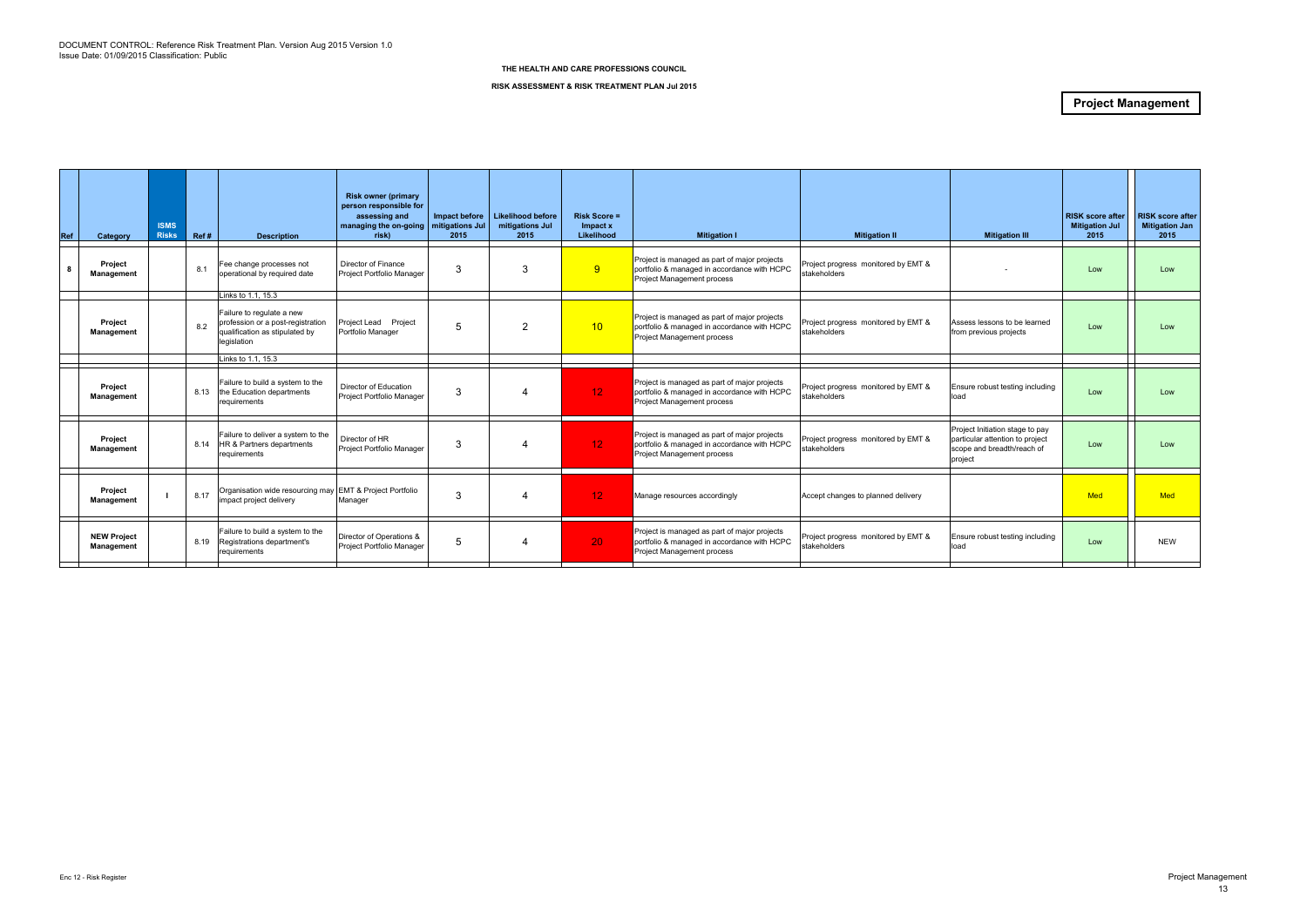| Ref | Category               | <b>ISMS</b><br><b>Risks</b> | Ref# | <b>Description</b>                                                             | <b>Risk owner (primary</b><br>person responsible for<br>assessing and<br>managing the ongoing   mitigations Jul<br>risk) | 2015 | Impact before   Likelihood before<br>mitigations Jul<br>2015 | <b>Risk Score =</b><br>Impact x<br>Likelihood | <b>Mitigation I</b>                          | <b>Mitigation II</b>                                                   | <b>Mitigation III</b>          | <b>RISK score after</b><br><b>Mitigation Jul</b><br>2015 | <b>RISK score after</b><br><b>Mitigation Jan</b><br>2015 |
|-----|------------------------|-----------------------------|------|--------------------------------------------------------------------------------|--------------------------------------------------------------------------------------------------------------------------|------|--------------------------------------------------------------|-----------------------------------------------|----------------------------------------------|------------------------------------------------------------------------|--------------------------------|----------------------------------------------------------|----------------------------------------------------------|
| -9  | Quality<br>Management. |                             | 9.1  | Loss of ISO 9001:2008<br>Certification                                         | Director of Operations,<br><b>Head of Business</b><br>Improvement                                                        |      | - 3                                                          | 12 <sub>1</sub>                               | Regular & internal audits                    | QMS standards applied across HCPC                                      | Management buy - in            | Low                                                      | Low                                                      |
|     |                        |                             |      | Links to 2.3, 10.3                                                             |                                                                                                                          |      |                                                              |                                               |                                              |                                                                        |                                |                                                          |                                                          |
|     | Quality<br>Management. |                             | 9.2  | Employees non-compliance with<br>established Standard Operating<br>Proceedures | <b>EMT</b>                                                                                                               |      | $\overline{2}$                                               | 10                                            | Culture, follow procedures and report errors | Standard Operating Procedures and<br>prevention of overwriting systems | Extend ISO systems as required | Low                                                      | Low                                                      |
|     |                        |                             |      |                                                                                |                                                                                                                          |      |                                                              |                                               |                                              |                                                                        |                                |                                                          |                                                          |

#### **RISK ASSESSMENT & RISK TREATMENT PLAN Jul 2015**

### **Quality Management**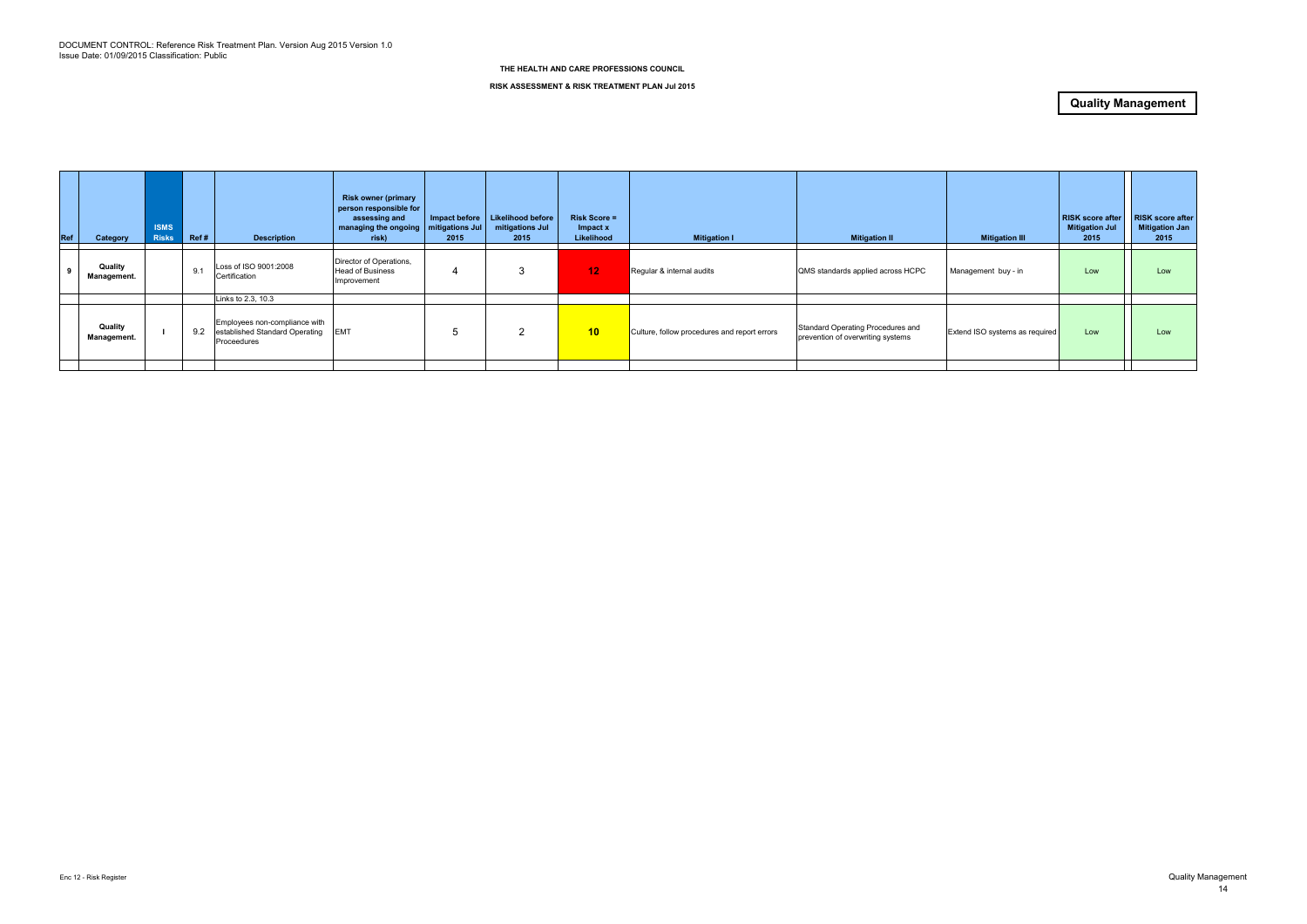| Ref | Category     | <b>ISMS</b><br><b>Risks</b> | Ref#                  | <b>Description</b>                                                                                            | <b>Risk owner (primary</b><br>person responsible for<br>assessing and<br>managing the ongoing<br>risk) | Impact before<br>mitigations Jul<br>2015 | <b>Likelihood before</b><br>mitigations Jul<br>2015 | <b>Risk Score =</b><br>Impact x<br>Likelihood | <b>Mitigation I</b>                                                                                                                     | <b>Mitigation II</b>                                                                                       | <b>Mitigation III</b>                                                                                                                                                          | <b>RISK score after</b><br><b>Mitigation Jul</b><br>2015 | <b>RISK score after</b><br><b>Mitigation Jan</b><br>2015 |
|-----|--------------|-----------------------------|-----------------------|---------------------------------------------------------------------------------------------------------------|--------------------------------------------------------------------------------------------------------|------------------------------------------|-----------------------------------------------------|-----------------------------------------------|-----------------------------------------------------------------------------------------------------------------------------------------|------------------------------------------------------------------------------------------------------------|--------------------------------------------------------------------------------------------------------------------------------------------------------------------------------|----------------------------------------------------------|----------------------------------------------------------|
| 10  | Registration |                             | 10.1                  | Customer service failures                                                                                     | Director of Operations.<br><b>Head of Registration</b>                                                 | 5                                        | 4                                                   | 20 <sub>1</sub>                               | Accurate staffing level forecasts                                                                                                       | Adequate staff resourcing & training                                                                       | Supporting automation<br>infrastructure eg call centre<br>systems, NetRegulate system<br>enhancements, registration re-<br>structure; externally sourced<br>registrant surveys | Low                                                      | Low                                                      |
|     |              |                             |                       | Links to 11.1, 11.2<br>Protracted service outage                                                              |                                                                                                        |                                          |                                                     |                                               |                                                                                                                                         |                                                                                                            |                                                                                                                                                                                |                                                          |                                                          |
|     | Registration |                             |                       | 10.2 following a NetRegulate<br>Registration system failure                                                   | Director of IT                                                                                         | 5                                        | 3                                                   | 15                                            | Effective backup and recovery procedures                                                                                                | Maintenance and support contracts for core<br>system elements.                                             | Annual IT Continuity tests                                                                                                                                                     | Low                                                      | Low                                                      |
|     |              |                             |                       | Links to 5.1-5.3 and 17.1                                                                                     |                                                                                                        |                                          |                                                     |                                               |                                                                                                                                         |                                                                                                            |                                                                                                                                                                                |                                                          |                                                          |
|     | Registration |                             | 10.3                  | Inability to detect fraudulent<br>applications                                                                | Director of Operations.<br><b>Head of Registration</b>                                                 | 5                                        | 2                                                   | 10 <sup>1</sup>                               | Financial audits, system audit trails                                                                                                   | Policy and procedures supported by<br>internal quality audits                                              | <b>Validation of submitted</b><br>information, Education & ID<br>checks. NHS Protect fraud<br>measurement exercises<br>ongoing                                                 | Low                                                      | Low                                                      |
|     |              |                             |                       | Links to 9.1, 17.1 and 17.2                                                                                   |                                                                                                        |                                          |                                                     |                                               |                                                                                                                                         |                                                                                                            |                                                                                                                                                                                |                                                          |                                                          |
|     | Registration |                             | 10.4                  | Backlogs of registration and<br>applications                                                                  | Director of Operations.<br><b>Head of Registration</b>                                                 | 4                                        | 3                                                   | 12 <sub>1</sub>                               | Continually refine model of accurate demand-<br>forecasting, to predict employees required to<br>prevent backlogs, and service failures | Process streamlining                                                                                       | latch resource levels to meet<br>emand & delivery published<br><b>Service Standards</b>                                                                                        | Low                                                      | Low                                                      |
|     |              |                             |                       | Links to 1.1                                                                                                  |                                                                                                        |                                          |                                                     |                                               |                                                                                                                                         |                                                                                                            |                                                                                                                                                                                |                                                          |                                                          |
|     | Registration |                             | 10.5                  | Mistake in the Registration<br>process leading to liability for<br>compensation to Registrant or<br>Applicant | Director of Operations,<br><b>Head of Registration</b>                                                 | 5                                        | 2                                                   | 10 <sup>°</sup>                               | Audits by Registration Management, system<br>audit trails, external auditors                                                            | Professional indemnity insurance. Excess<br>£2.5K. Limit £1M. (Doesn't cover<br>misappropriation of funds) | Policy and procedures<br>supported by ISO quality audits<br>and process controls/checks                                                                                        | Low                                                      | Low                                                      |
|     |              |                             |                       |                                                                                                               |                                                                                                        |                                          |                                                     |                                               |                                                                                                                                         |                                                                                                            |                                                                                                                                                                                |                                                          |                                                          |
| 18  | <b>CPD</b>   |                             | 10.6<br>(18.1<br>7.5) | CPD processes not effective                                                                                   | Director of Operations,<br><b>Head of Registration</b>                                                 | 4                                        | $\overline{2}$                                      | 8 <sup>°</sup>                                | Well documented processes                                                                                                               | Appropriately trained members of the<br>registrations team                                                 | Monitor and regulator feedback<br>to the Education & Training<br>Committee                                                                                                     | Low                                                      | Low                                                      |
|     |              |                             |                       | Links to 1.1                                                                                                  |                                                                                                        |                                          |                                                     |                                               |                                                                                                                                         |                                                                                                            |                                                                                                                                                                                |                                                          |                                                          |

**RISK ASSESSMENT & RISK TREATMENT PLAN Jul 2015**

### **Registrations**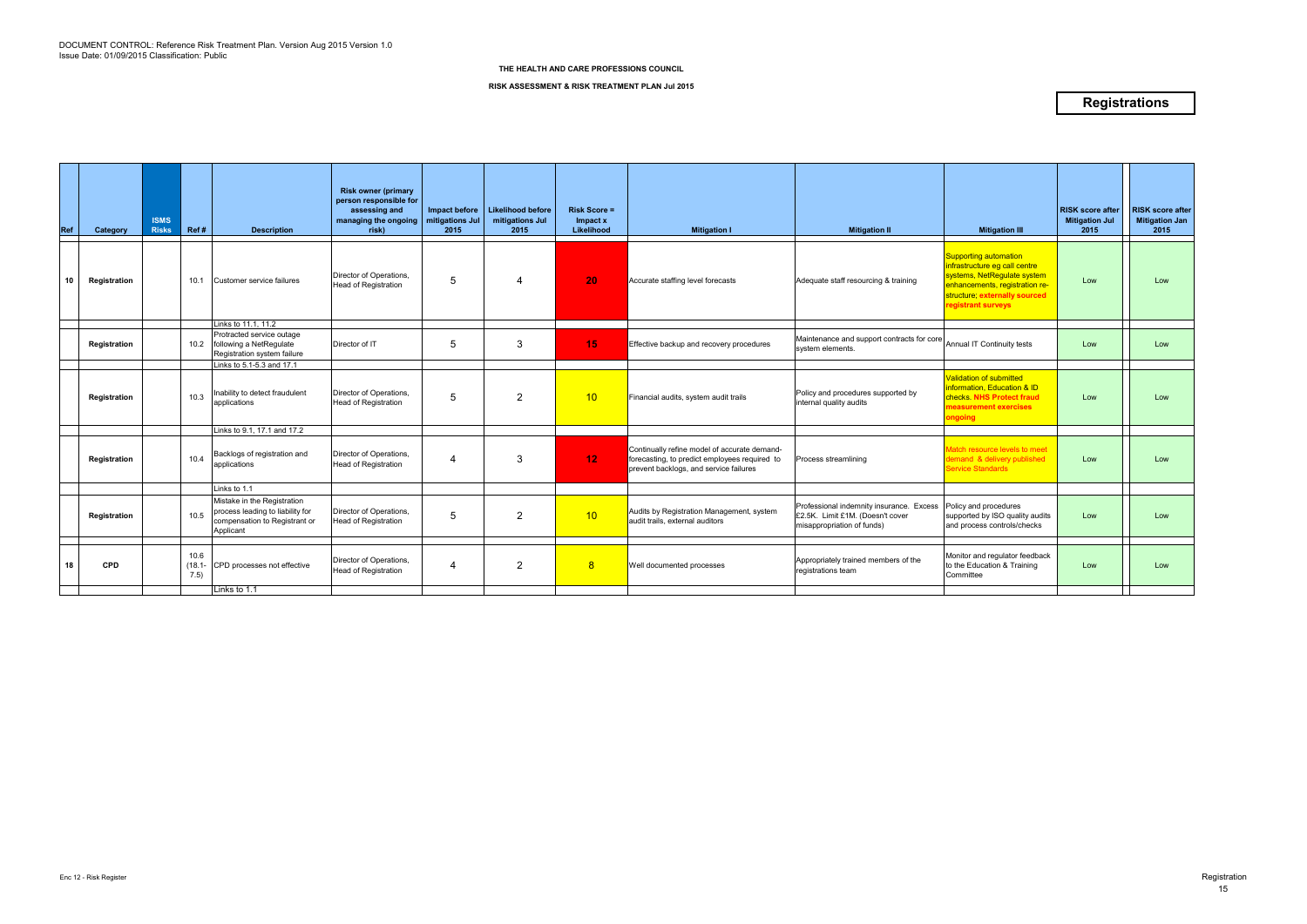| Ref | Category  | <b>ISMS</b><br><b>Risks</b> | Ref# | <b>Description</b>                                                                                            | <b>Risk owner (primary</b><br>person responsible for<br>assessing and<br>managing the ongoing   mitigations Jul<br>risk) | 2015           | Impact before   Likelihood before<br>mitigations Jul<br>2015 | <b>Risk Score =</b><br>Impact x<br>Likelihood | <b>Mitigation I</b>                                                                                                                  | <b>Mitigation II</b>                                                                                                          | <b>Mitigation III</b>                                                                                           | <b>RISK</b> score after<br><b>Mitigation Jul</b><br>2015 | <b>RISK score after</b><br><b>Mitigation Jan</b><br>2015 |
|-----|-----------|-----------------------------|------|---------------------------------------------------------------------------------------------------------------|--------------------------------------------------------------------------------------------------------------------------|----------------|--------------------------------------------------------------|-----------------------------------------------|--------------------------------------------------------------------------------------------------------------------------------------|-------------------------------------------------------------------------------------------------------------------------------|-----------------------------------------------------------------------------------------------------------------|----------------------------------------------------------|----------------------------------------------------------|
| 11  | <b>HR</b> |                             | 11.1 | Loss of key HCPC employees                                                                                    | Chair, Chief Executive<br>and EMT                                                                                        | 3              | 2                                                            | 6                                             | Organisation succession plan held by Chief<br><b>Executive and HR Director.</b>                                                      | Departmental training (partial or full) and<br>process documentation                                                          | <b>Iformal department level</b><br>succession plans                                                             | Low                                                      | Low                                                      |
|     | <b>HR</b> |                             | 11.2 | High turnover of employees                                                                                    | <b>HR Director</b>                                                                                                       | 3              | 3 <sup>°</sup>                                               | 9                                             | Remuneration and HR strategy                                                                                                         | Reqular performance reviews                                                                                                   | Exit interview analysis and<br>mployee survey analysis                                                          | Low                                                      | Low                                                      |
|     | <b>HR</b> |                             | 11.3 | Links to 11.3<br>Inability to recruit suitable<br>employees                                                   | <b>HR Director</b>                                                                                                       | $\mathbf{3}$   | 3 <sup>2</sup>                                               | 9                                             | Recruitment strategy and adequate resourcing<br>of the HR dept                                                                       | Careful specification of recruitment<br>adverts and interview panel selection                                                 | Hire skilled temporary<br>employees in the interim                                                              | Low                                                      | Low                                                      |
|     | <b>HR</b> |                             | 11.4 | Links to 4.10, 6.1, 11.2, 11.8<br>Lack of technical and managerial<br>skills to delivery the HCPC<br>strategy | <b>Chief Executive</b>                                                                                                   | $\overline{4}$ | $\overline{2}$                                               | $\overline{\mathbf{8}}$                       | <b>HR strategy and Performance and</b><br>Development management;<br>-Buy in skills<br>-Upskilling employees on the job<br>-Training | <b>Training needs analysis &amp; training delivery</b> Some projects or work<br>including Management Development<br>Programme | initiatives delayed or<br>outsourced                                                                            | Low                                                      | Low                                                      |
|     | <b>HR</b> |                             | 11.6 | Links to 1.1<br>High sick leave levels                                                                        | <b>EMT</b>                                                                                                               | $\overline{2}$ | $\overline{2}$                                               | $\overline{4}$                                | Adequate employees (volume and type)<br>including hiring temporary employees                                                         | Return to work interviews and sick leave<br>monitoring                                                                        | Regular progess reviews                                                                                         | Low                                                      | Low                                                      |
|     | <b>HR</b> |                             | 11.7 | Employee and ex-employee<br>litigation                                                                        | <b>HR Director</b>                                                                                                       | 4              | 3                                                            | 12 <sub>1</sub>                               | Regular one to one sessions between manager<br>and employee and regular performance<br>reviews.                                      | Keeping HR policies and processes in lin<br>with employment legislation                                                       | Employee surveys, Exit<br>Interviews, Employee<br>Assistance Programme,<br>Management Development<br>Programme. | Low                                                      | Low                                                      |
|     | <b>HR</b> |                             | 11.8 | Employer/employee inappropriate<br>behaviour<br>Links to 11.3                                                 | <b>HR Director</b>                                                                                                       | $\overline{2}$ | 2                                                            | 4                                             | Whistle blowing policy, Code of Conduct &<br>Behaviour                                                                               | Other HR policies and procedures                                                                                              | <b>Employee Assistance</b><br>programme                                                                         | Low                                                      | Low                                                      |
|     | <b>HR</b> |                             | 11.9 | Non-compliance with<br>Employment legislation                                                                 | <b>HR Director</b>                                                                                                       | $\overline{4}$ | $\overline{2}$                                               | 8 <sup>°</sup>                                | Up to date HR policies and processes in line<br>with employment legislation.                                                         | Obtain legislation updates and legal<br>advice                                                                                | <b>HR training for managers</b>                                                                                 | Low                                                      | Low                                                      |

#### **RISK ASSESSMENT & RISK TREATMENT PLAN Jul 2015**

### **HR**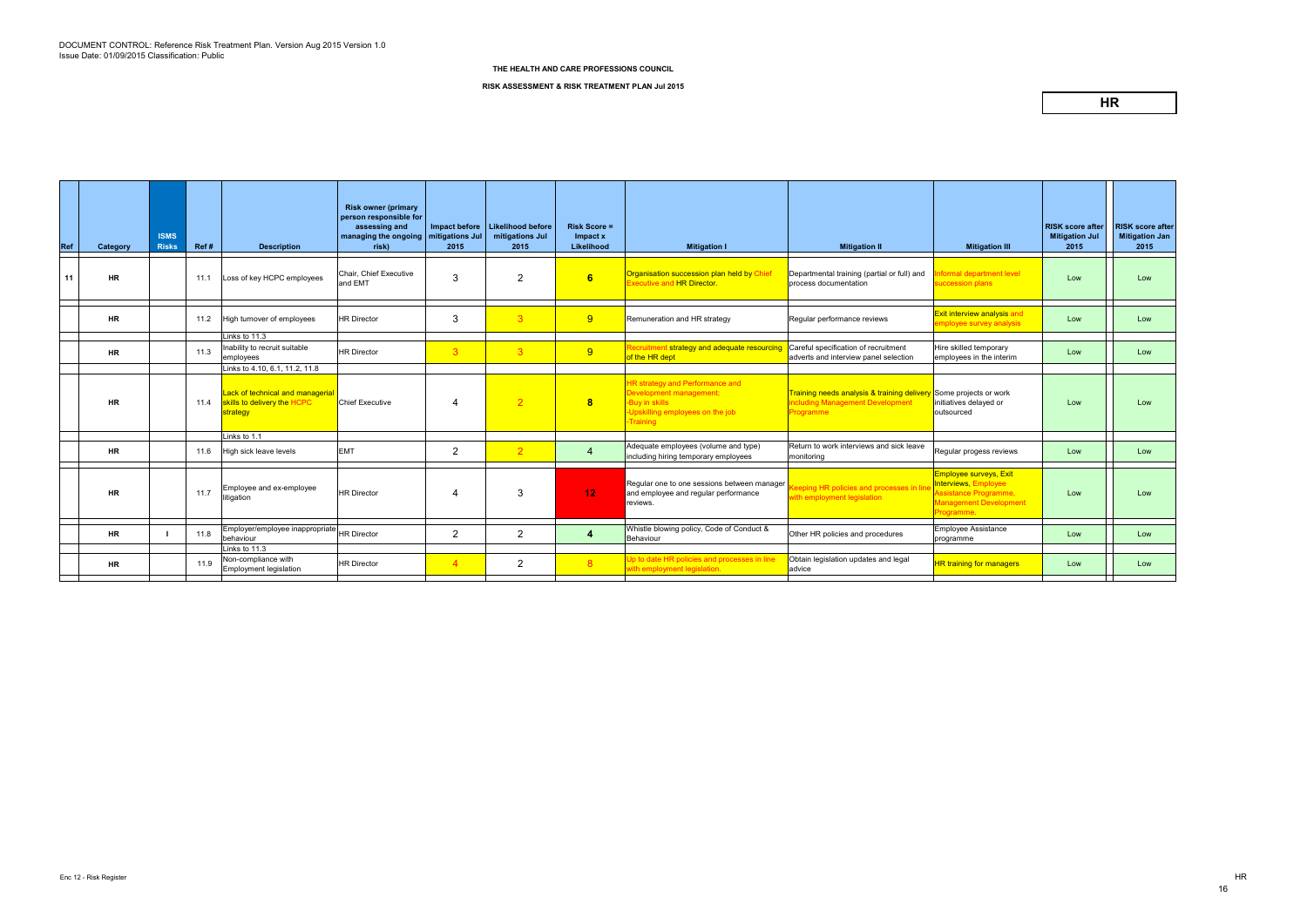| Ref | Category | <b>ISMS</b><br><b>Risks</b> | Ref# | <b>Description</b>                                                                               | <b>Risk owner (primary</b><br>person responsible for<br>assessing and<br>  managing the ongoing   mitigations Jul  <br>risk) | 2015 | Impact before   Likelihood before<br>mitigations Jul<br>2015 | <b>Risk Score =</b><br>Impact x<br>Likelihood | <b>Mitigation I</b>                                              | <b>Mitigation II</b>                                                                                        | <b>Mitigation III</b> | <b>RISK score after</b><br><b>Mitigation Jul</b><br>2015 | <b>RISK score after</b><br><b>Mitigation Jan</b><br>2015 |
|-----|----------|-----------------------------|------|--------------------------------------------------------------------------------------------------|------------------------------------------------------------------------------------------------------------------------------|------|--------------------------------------------------------------|-----------------------------------------------|------------------------------------------------------------------|-------------------------------------------------------------------------------------------------------------|-----------------------|----------------------------------------------------------|----------------------------------------------------------|
| 12  | Legal    |                             | 12.1 | Judicial review of HCPC's<br>implimentation of HSWPO<br>including Rules, Standards &<br>Guidance | <b>Chief Executive</b>                                                                                                       |      |                                                              | 15                                            | Consultation. Stds determined by PLG's.<br>Agreement by Council. | Appropriate legal advice sought                                                                             |                       | <b>Medium</b>                                            | <b>Medium</b>                                            |
|     |          |                             |      | Links to 1.2, 14.1, 14.2                                                                         |                                                                                                                              |      |                                                              |                                               |                                                                  |                                                                                                             |                       |                                                          |                                                          |
|     | Legal    |                             | 12.2 | Legal challenge to HCPC<br>operations                                                            | <b>Chief Executive</b>                                                                                                       |      | 4                                                            | 16 <sub>1</sub>                               | Legal advice and ISO                                             | <b>Pre-emptive and on-going</b><br>communications concerning legal basis<br>and implimentation of the HSWPO |                       | Low                                                      | Low                                                      |
|     |          |                             |      |                                                                                                  |                                                                                                                              |      |                                                              |                                               |                                                                  |                                                                                                             |                       |                                                          |                                                          |

**RISK ASSESSMENT & RISK TREATMENT PLAN Jul 2015**

### **Legal**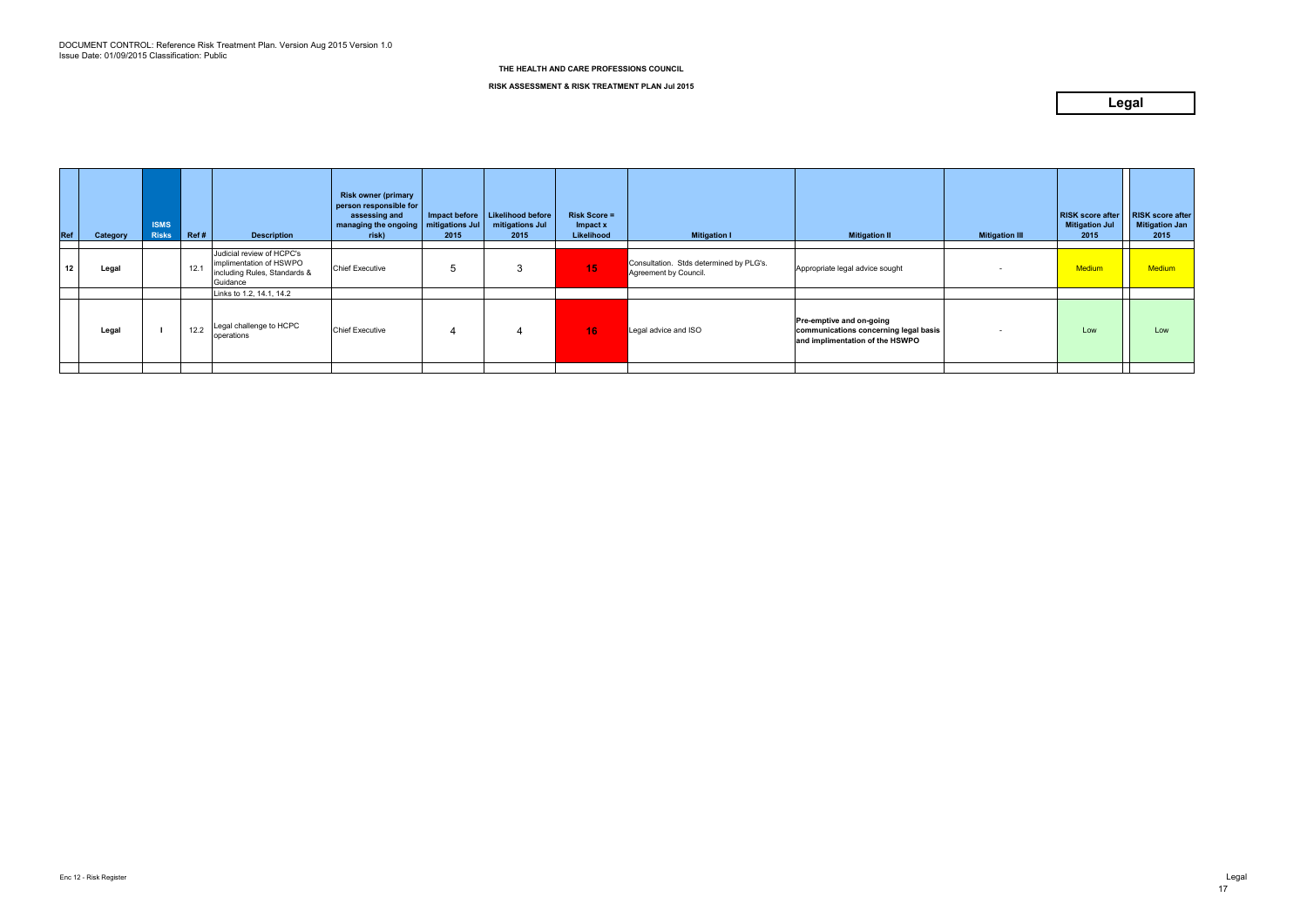| Ref | Category                             | <b>ISMS</b><br><b>Risks</b> | Ref# | <b>Description</b>                                                               | <b>Risk owner (primary</b><br>person responsible for<br>assessing and<br>managing the ongoing<br>risk) | Impact before<br>mitigations Jul<br>2015 | <b>Likelihood before</b><br>mitigations Jul<br>2015 | $Risk Score =$<br>Impact x<br>Likelihood | <b>Mitigation I</b>                                                                      | <b>Mitigation II</b>                                          | <b>Mitigation III</b>                                             | <b>RISK score after</b><br><b>Mitigation Jul</b><br>2015 | <b>RISK score after</b><br><b>Mitigation Jan</b><br>2015 |
|-----|--------------------------------------|-----------------------------|------|----------------------------------------------------------------------------------|--------------------------------------------------------------------------------------------------------|------------------------------------------|-----------------------------------------------------|------------------------------------------|------------------------------------------------------------------------------------------|---------------------------------------------------------------|-------------------------------------------------------------------|----------------------------------------------------------|----------------------------------------------------------|
| 13  | <b>Fitness to</b><br>Practise        |                             |      | 13.1 Legal cost over-runs                                                        | <b>FTP Director</b>                                                                                    | $\boldsymbol{4}$                         | 4                                                   | 16                                       | Contractual and SLA arrangements with legal<br>services providers(s)                     | Quality of operational procedures                             | <b>Quality assurance</b><br>mechanisms                            | Low                                                      | Low                                                      |
|     |                                      |                             |      | Links to 13.4, 15.2                                                              |                                                                                                        |                                          |                                                     |                                          |                                                                                          |                                                               |                                                                   |                                                          |                                                          |
|     | <b>Fitness to</b><br>Practise        |                             |      | 13.3 Tribunal exceptional costs                                                  | FTP Director                                                                                           | 5                                        | 5                                                   | 25                                       | Quality of operational processes                                                         | Accurate and realistic forecasting                            | Quality of legal advice                                           | Medium                                                   | <b>Medium</b>                                            |
|     | <b>Fitness to</b><br>Practise        |                             |      | Rapid increase in the number of<br>13.4 allegations and resultant legal<br>costs | FTP Director                                                                                           | 4                                        | 4                                                   | 16 <sup>°</sup>                          | Accurate and realistic budgeting                                                         | Resource planning                                             |                                                                   | Medium                                                   | <b>Medium</b>                                            |
|     |                                      |                             |      | Links to 13.1                                                                    |                                                                                                        |                                          |                                                     |                                          |                                                                                          |                                                               |                                                                   |                                                          |                                                          |
|     | <b>Fitness to</b><br><b>Practise</b> |                             |      | 13.5 Witness non-attendance                                                      | FTP Director                                                                                           | 4                                        | $\overline{2}$                                      | 8                                        | Vulnerable witness provisions in the legislation                                         | Witness support programme                                     | Witness summons                                                   | Low                                                      | Low                                                      |
|     | <b>Fitness to</b><br>Practise        |                             | 13.6 | Employee/Partner physical assault FTP Director<br>by Hearing attendees           |                                                                                                        | 5                                        | 5                                                   | 25                                       | <b>Risk Assessment Processes</b>                                                         | Adequate facilities security                                  | Periodic use of security<br>contractors and other steps           | Low                                                      | Low                                                      |
|     | <b>Fitness to</b><br><b>Practise</b> |                             | 13.7 | High Number of Registration<br>Appeals                                           | FTP Director & Director of<br>Operations, Head of<br>Registrations                                     | 3                                        | 5                                                   | 15                                       | Training and selection of Registration<br>Assessors, so reasoned decisions are generated | Quality of operational processes                              |                                                                   | Low                                                      | Low                                                      |
|     | <b>Fitness to</b><br>Practise        |                             |      | 13.8 Backlog of FTP cases                                                        | <b>FTP Director</b>                                                                                    | 3                                        | 4                                                   | 12 <sub>1</sub>                          | Reforecasting budget processes                                                           | Monthly management reporting                                  | Quality of operational processes                                  | Low                                                      | Low                                                      |
|     |                                      |                             |      |                                                                                  |                                                                                                        |                                          |                                                     |                                          |                                                                                          |                                                               |                                                                   |                                                          |                                                          |
|     | <b>Fitness to</b><br>Practise        |                             | 13.9 | Excessive cases per Case<br>Manager workload                                     | <b>FTP Director</b>                                                                                    | 3                                        | 4                                                   | 12 <sub>2</sub>                          | Reforecasting budget processes                                                           | Monthly management reporting                                  | <b>Resource planning &amp; Quality of</b><br>perational processes | Low                                                      | Low                                                      |
|     |                                      |                             |      | 13.2 moved to 12.2                                                               |                                                                                                        |                                          |                                                     |                                          |                                                                                          |                                                               |                                                                   |                                                          |                                                          |
|     | <b>Fitness to</b><br>Practise        |                             |      | Protracted service outage<br>13.10 following a Case Management<br>System failure | Director of IT                                                                                         | 5                                        | 3                                                   | 15                                       | Effective backup and recovery procedures                                                 | Maintenance and support contracts for core<br>system elements | Annual IT continuity tests                                        | Low                                                      | Low                                                      |
|     |                                      |                             |      |                                                                                  |                                                                                                        |                                          |                                                     |                                          |                                                                                          |                                                               |                                                                   |                                                          |                                                          |

**RISK ASSESSMENT & RISK TREATMENT PLAN Jul 2015**

### **Fitness to Practise**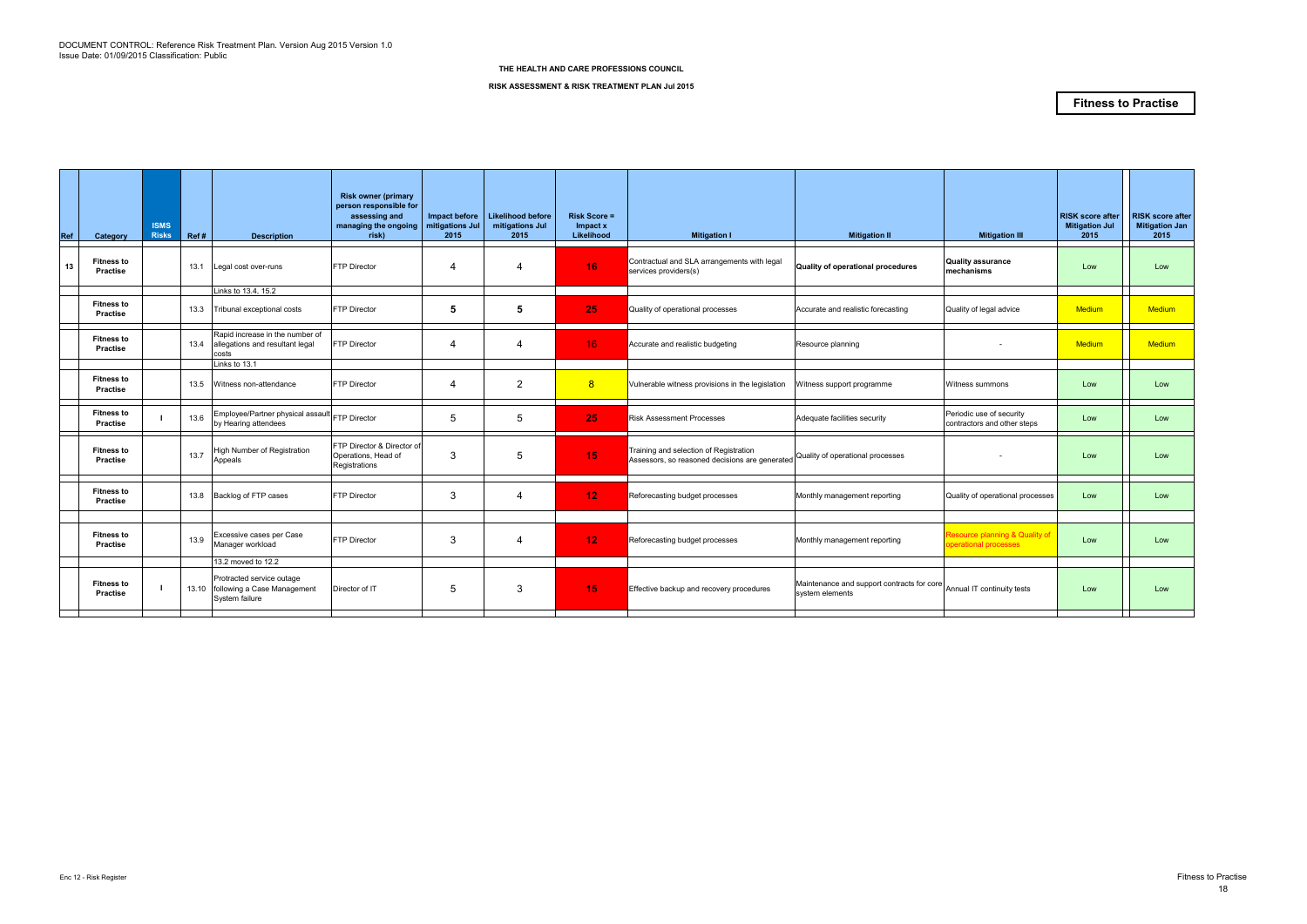| Ref | Category                     | <b>ISMS</b><br><b>Risks</b> | Ref# | <b>Description</b>                                                                                                          | <b>Risk owner (primary</b><br>person responsible for<br>assessing and<br>managing the ongoing<br>risk) | mitigations Jul<br>2015 | Impact before   Likelihood before<br>mitigations Jul<br>2015 | <b>Risk Score =</b><br>Impact x<br>Likelihood | <b>Mitigation I</b>                                                                                               | <b>Mitigation II</b>                                                 | <b>Mitigation III</b>                                                                | <b>RISK score after</b><br><b>Mitigation Jul</b><br>2015 | <b>RISK score after</b><br><b>Mitigation Jan</b><br>2015 |
|-----|------------------------------|-----------------------------|------|-----------------------------------------------------------------------------------------------------------------------------|--------------------------------------------------------------------------------------------------------|-------------------------|--------------------------------------------------------------|-----------------------------------------------|-------------------------------------------------------------------------------------------------------------------|----------------------------------------------------------------------|--------------------------------------------------------------------------------------|----------------------------------------------------------|----------------------------------------------------------|
| 14  | Policy &<br><b>Standards</b> |                             | 14.1 | Incorrect process followed to<br>establish stds/guidance/policy eg Policy & Stds Director<br>no relevant Council decision   |                                                                                                        | 4                       | $\overline{2}$                                               | 8                                             | Legal advice and sign off sought on processes Appropriately experienced and trained                               |                                                                      | Quality mgt system &<br>processes                                                    | Low                                                      | Low                                                      |
|     |                              |                             |      | Links to 12.1                                                                                                               |                                                                                                        |                         |                                                              |                                               |                                                                                                                   |                                                                      |                                                                                      |                                                          |                                                          |
|     | Policy &<br><b>Standards</b> |                             | 14.2 | Inappropriate stds/quidance<br>published eg stds are set at<br>inappropriate level, are too<br>confusing or are conflicting | Council/committees                                                                                     | 4                       |                                                              | $\overline{4}$                                | Use of professional liaison groups, and Council<br>and committees including members with<br>appropriate expertise | Appropriately experienced and trained<br>members of Policy team.     | Consultation with stakeholders<br>& legal advice sought                              | Low                                                      | Low                                                      |
|     | Policy &<br><b>Standards</b> |                             | 14.3 | Changing/evolving legal advice<br>rendering previous work<br>inappropriate                                                  | Policy & Stds Director                                                                                 | 4                       | $\overline{2}$                                               | 8                                             | Use of well-qualified legal professionals.<br>Regular reviews.                                                    | Legal advice obtained in writing.                                    | Appropriately experienced and<br>trained members of Policy team<br>and others eg HR. | Low                                                      | Low                                                      |
|     | Policy &<br><b>Standards</b> |                             | 14.4 | Inadequate preparation for a<br>change in legislation (Health<br>Professions Order, or other<br>legislation affecting HCPC) | <b>EMT</b>                                                                                             | 3                       |                                                              | 3                                             | EMT responsible for remaining up to date<br>relationships with governemnt depts and<br>agencies.                  | HCPC's 5 year planning process                                       | Legal advice sought                                                                  | Low                                                      | Low                                                      |
|     | Policy &<br><b>Standards</b> |                             | 14.5 | PLG member recruitment without<br>requisite skills and knowledge                                                            | Policy & Stds Director<br>HCPC Chair, Director of<br>Council & Committee<br>Services(?)                | $\overline{\mathbf{4}}$ |                                                              | $\overline{4}$                                | Skills and knowledge identified in work plan                                                                      | Recruitment policy                                                   | Council Scrutiny of PLG result                                                       | Low                                                      | Low                                                      |
|     |                              |                             |      | Lnks to $4.10$                                                                                                              |                                                                                                        |                         |                                                              |                                               |                                                                                                                   |                                                                      |                                                                                      |                                                          |                                                          |
|     | Policy &<br><b>Standards</b> |                             |      | 14.6 Loss of Corporate Memory                                                                                               | Policy & Stds Director                                                                                 | 3                       | -3                                                           | 9                                             | Maintain appropriate records of project<br>decisions                                                              | Appropriate hand over and succession Department training<br>planning |                                                                                      | Low                                                      | Low                                                      |
|     |                              |                             |      |                                                                                                                             |                                                                                                        |                         |                                                              |                                               |                                                                                                                   |                                                                      |                                                                                      |                                                          |                                                          |

**RISK ASSESSMENT & RISK TREATMENT PLAN Jul 2015**

### **Policy & Standards**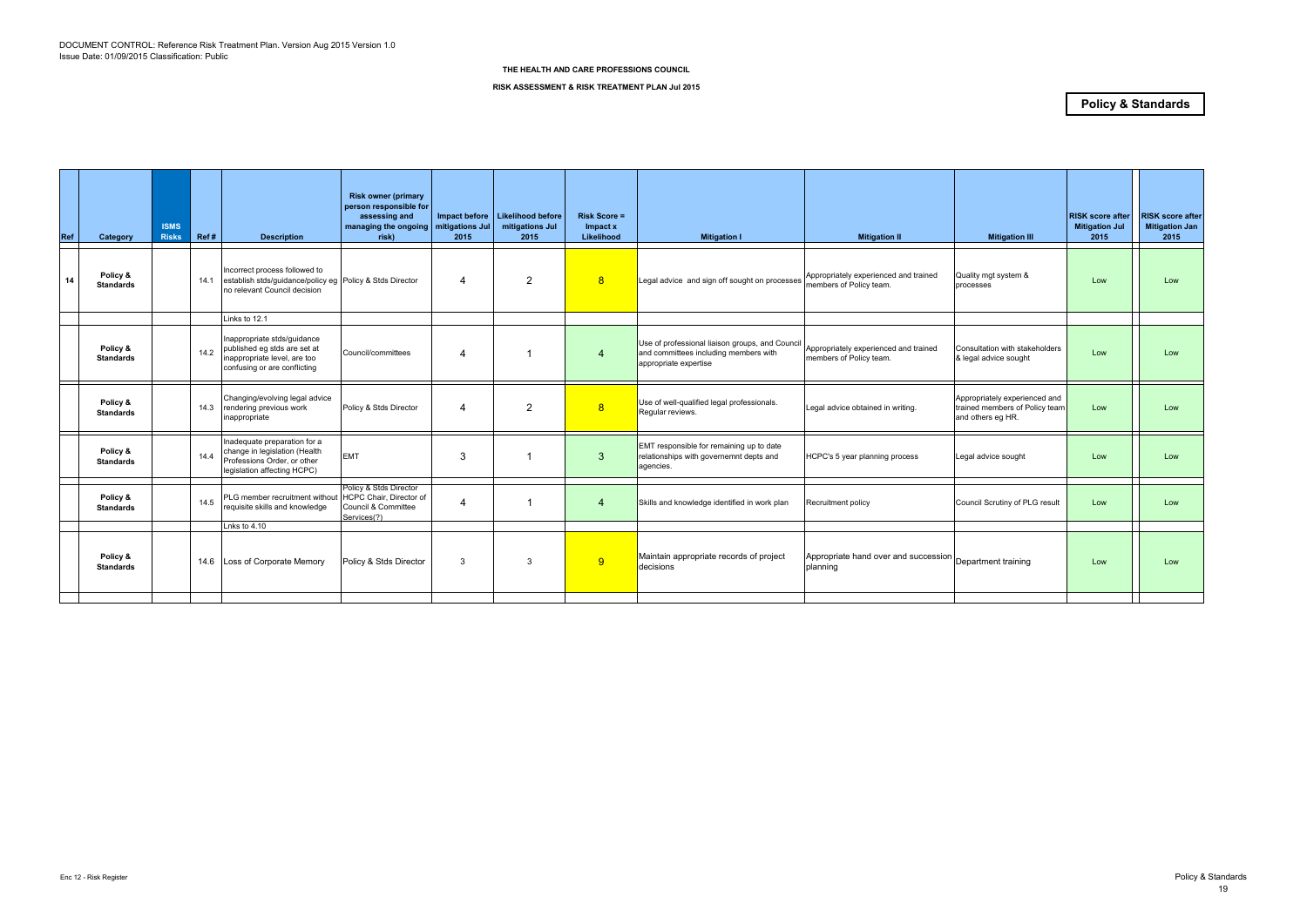| Ref | Category       | <b>ISMS</b><br><b>Risks</b> | Ref#  | <b>Description</b>                                                                                              | <b>Risk owner (primary</b><br>person responsible for<br>assessing and<br>managing the ongoing $\vert$ mitigations Jul<br>risk) | Impact before<br>2015 | <b>Likelihood before</b><br>mitigations Jul<br>2015 | <b>Risk Score =</b><br>Impact x<br>Likelihood | <b>Mitigation I</b>                                                                                                                                                                                                             | <b>Mitigation II</b>                                                                                                                                                                                                                                      | <b>Mitigation III</b>                                                                                         | <b>RISK score after</b><br><b>Mitigation Jul</b><br>2015 | <b>RISK score after</b><br><b>Mitigation Jan</b><br>2015 |
|-----|----------------|-----------------------------|-------|-----------------------------------------------------------------------------------------------------------------|--------------------------------------------------------------------------------------------------------------------------------|-----------------------|-----------------------------------------------------|-----------------------------------------------|---------------------------------------------------------------------------------------------------------------------------------------------------------------------------------------------------------------------------------|-----------------------------------------------------------------------------------------------------------------------------------------------------------------------------------------------------------------------------------------------------------|---------------------------------------------------------------------------------------------------------------|----------------------------------------------------------|----------------------------------------------------------|
| 15  | <b>Finance</b> |                             | 15.1  | nsufficient cash to meet<br>commitments                                                                         | <b>Finance Director</b>                                                                                                        | 5                     | -1                                                  | 5 <sup>5</sup>                                | Reserves policy specifies minimum cash level to<br>be maintained throughout the year. Cash flow<br>forecast prepared as part of annual budget and 5 the year<br>year plan assesses whether policy minimum<br>level will be met. | Regular cash forecasts and reviews during                                                                                                                                                                                                                 | Fee rises and DoH grant<br>applications as required.                                                          | Low                                                      | Low                                                      |
|     | <b>Finance</b> |                             | 15.2  | Inexpected rise in operating<br>expenses                                                                        | <b>EMT</b>                                                                                                                     | 4                     |                                                     | $\overline{4}$                                | Budget holder accountability for setting budgets<br>and managing them. Timely monthly reporting<br>and regular budget holder reviews held. EMT<br>review of the monthly variances year to date.                                 | Six and nine month reforecasts with<br>spending plan revisions as feasible and<br>appropriate. FTP costs mainly incurred<br>towards the end of the lifecycle of a case,<br>so increase in case pipeline would give<br>early warning of rise in FTP costs. | Capped FTP legal case costs.                                                                                  | Low                                                      | Low                                                      |
|     | <b>Finance</b> |                             |       | Link to 13.1<br>15.3 Major Project Cost Over-runs                                                               | Project Lead / EMT                                                                                                             | 4                     | $\mathbf{2}$                                        | 8                                             | Effective project specification including creating<br>decision points. Effective project management<br>and timely project progress reporting (financial<br>and non financial).                                                  | Project budgets have 15% contingency.<br>Project exception reports including revised<br>funding proposal is presented to EMT for<br>approval.                                                                                                             | EMT review of the project<br>spendng variances to date                                                        | Low                                                      | Low                                                      |
|     | <b>Finance</b> |                             | 15.7  | Registrant Credit Card record<br>fraud/theft                                                                    | <b>Finance Director</b>                                                                                                        | 2                     | $\mathbf{2}$                                        | $\overline{4}$                                | Compliance with PCI standards.                                                                                                                                                                                                  | Limited access to card information                                                                                                                                                                                                                        | Professional Indemnity & fidelity<br>(fraud) insurance for first £250k<br>of loss                             | Low                                                      | Low                                                      |
|     | <b>Finance</b> |                             | 15.9  | Links to $5.3$<br>Mismatch between Council goals<br>& approved financial budgets                                | <b>Chief Executive</b>                                                                                                         | 4                     | $\mathbf{2}$                                        | 8                                             | Close and regular communication between the<br>Executive, Council and its Committees.                                                                                                                                           | Adequate quantification of the budgetary<br>implications of proposed new initiatives                                                                                                                                                                      | Use of spending prioritisation<br>criteria during the budget<br>process                                       | Low                                                      | Low                                                      |
|     | <b>Finance</b> |                             | 15.12 | Links to 1.1<br>Inauthorised removal of assets<br>(custody issue)                                               | Facilities Manager & IT<br><b>Director</b>                                                                                     | 2                     | $\overline{2}$                                      | 4                                             | Building security including electronic access<br>control and recording and CCTV. IT asset<br>labeling & asset logging (issuance to<br>employees)                                                                                | Fixed Asset register itemising assets. Job<br>exit procedures (to recover HCPC laptops,<br>blackberries, mobile phones etc). Regular<br>audits. Whistleblowing policy.                                                                                    | Computer asset insurance.                                                                                     | Low                                                      | Low                                                      |
|     | <b>Finance</b> |                             |       | 15.13a Theft or fraud<br>Incorporates aspects of previous risks 15.10 and 15.11                                 | <b>Finance Director</b>                                                                                                        | 3                     | $\overline{2}$                                      | $6^{\circ}$                                   | Well established effective processes, incl<br>segregation of duties and review of actual costs<br>vs budgets.                                                                                                                   | Regular audits; whistleblowing policy                                                                                                                                                                                                                     | Professional Indemnity & fidelity<br>(fraud) insurance for first £250k<br>of loss                             | Low                                                      | Low                                                      |
|     | <b>Finance</b> |                             |       | 15.18 PAYE/NI/corporation tax<br>compliance                                                                     | <b>Finance Director</b>                                                                                                        | 2                     | $\mathbf{3}$                                        | $6 -$                                         | Effective payroll process management at 3rd<br>party. Finance staff attend payroll & tax updates                                                                                                                                | Signed disclosure forms indicating tax<br>category status for all Council and<br>Committee members. Professional tax<br>advice sought where necessary, including<br>status of CCM's and partners                                                          | PAYE Settlement Agreement in<br>place with HMRC relating to<br>Category One Council and<br>Committee members. | Low                                                      | Low                                                      |
|     | <b>Finance</b> |                             |       | Bank insolvency: permanent loss<br>15.20 of deposits or temporary inability<br>to access deposits               | <b>Finance Director</b>                                                                                                        | 5                     | -1                                                  | 5 <sup>5</sup>                                | Investment policy sets "investment grade"<br>minimum credit rating for HCPC's banks and<br>requires diversification - cash spread across at<br>least two banking licences                                                       |                                                                                                                                                                                                                                                           |                                                                                                               | Low                                                      | Low                                                      |
|     | <b>Finance</b> |                             |       | Financial distress of key trade<br>15.21 suppliers causes loss of business Finance Director<br>critical service |                                                                                                                                | 4                     | $\overline{2}$                                      | 8 <sup>1</sup>                                | Financial health of new suppliers above OJEU<br>threshold considered as part of OJEU PQQ<br>process. Ongoing financial monitoring of key<br>suppliers                                                                           | Escrow agreements                                                                                                                                                                                                                                         | Alternative suppliers where<br>possible, eg transcription<br>services framework                               | <b>Medium</b>                                            | Medium                                                   |

#### **RISK ASSESSMENT & RISK TREATMENT PLAN Jul 2015**

### **Finance**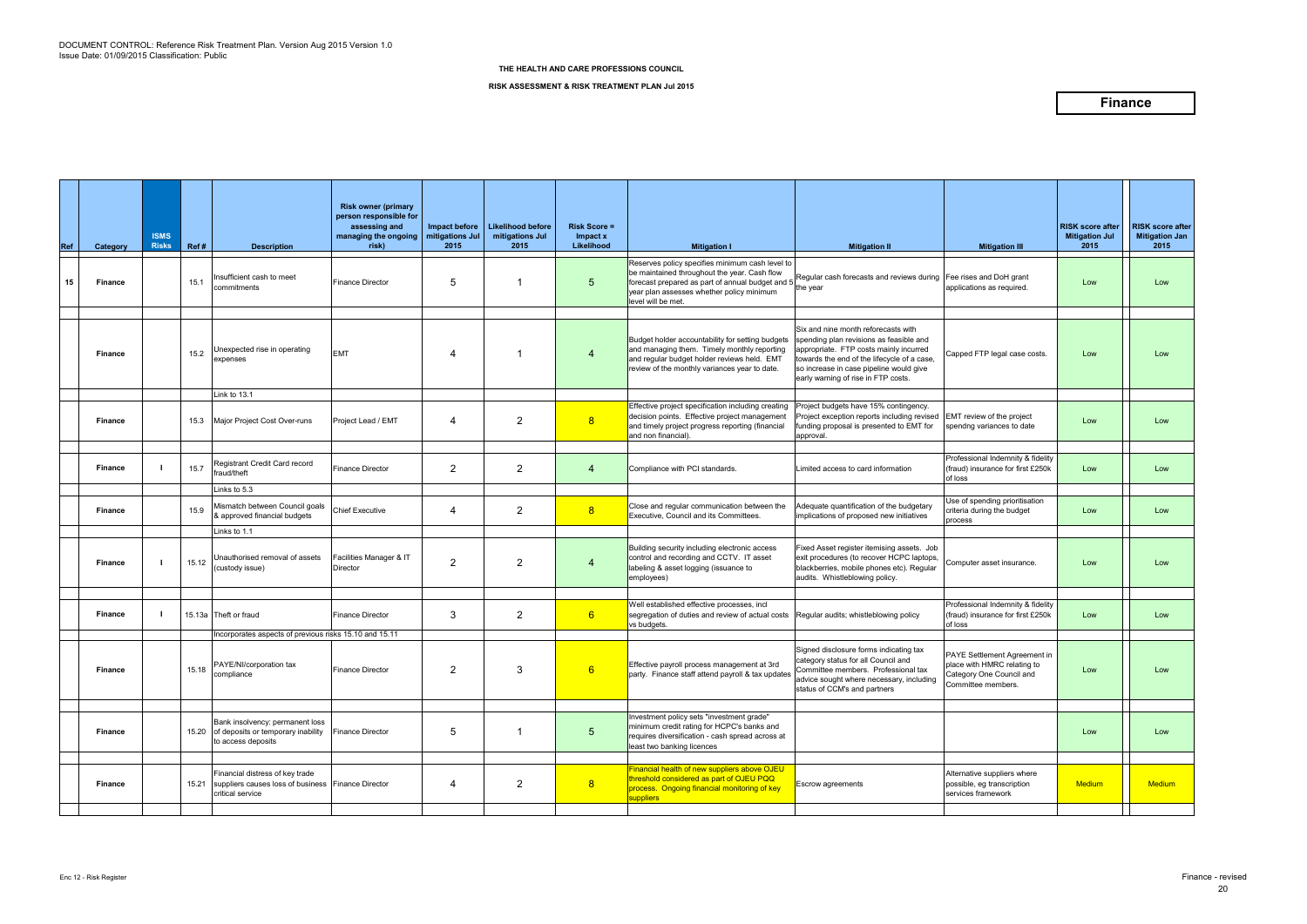#### **RISK ASSESSMENT & RISK TREATMENT PLAN Jul 2015**

### **Finance**

| <b>Ref</b> | Category       | <b>ISMS</b><br><b>Risks</b> | Ref#  | <b>Description</b>                                                                                                                  | <b>Risk owner (primary</b><br>person responsible for<br>assessing and<br>managing the ongoing   mitigations Jul<br>risk) | Impact before<br>2015 | <b>Likelihood before</b><br>mitigations Jul<br>2015 | <b>Risk Score =</b><br>Impact x<br>Likelihood | <b>Mitigation I</b>                                                                                                                                                                  | <b>Mitigation II</b>                                                                                                                             | <b>Mitigation III</b>                                                                       | <b>RISK score after</b><br><b>Mitigation Jul</b><br>2015 | <b>RISK score after</b><br><b>Mitigation Jan</b><br>2015 |
|------------|----------------|-----------------------------|-------|-------------------------------------------------------------------------------------------------------------------------------------|--------------------------------------------------------------------------------------------------------------------------|-----------------------|-----------------------------------------------------|-----------------------------------------------|--------------------------------------------------------------------------------------------------------------------------------------------------------------------------------------|--------------------------------------------------------------------------------------------------------------------------------------------------|---------------------------------------------------------------------------------------------|----------------------------------------------------------|----------------------------------------------------------|
|            | Finance        |                             |       | 15.22 Payroll process delay or failure                                                                                              | <b>Finance Director</b>                                                                                                  | 2                     | $\overline{2}$                                      | $\overline{4}$                                | Outsourced to third party. Agreed monthly<br>payroll process timetable (with slack built in). If<br>process delayed, payment may be made by<br>CHAPS (same day payment) or cheque.   | Hard copy records held securely. Restricted<br>system access.                                                                                    |                                                                                             | Low                                                      | Low                                                      |
|            | <b>Finance</b> |                             | 15.24 | Failure to apply good procurement<br>practice (contracts below OJEU<br>threshold) leads to poor value for<br>money and/or criticism | Finance Director &<br>Procurement Mgr                                                                                    | $\overline{2}$        | 2                                                   | $\overline{4}$                                | Approved procurement policy. Legal advice on<br>ISO9001 compliant process design.                                                                                                    | Internal monitoring of Tendering and<br>contract process use.                                                                                    | New suppliers process as<br>"backstop" to failure.                                          | Low                                                      | Low                                                      |
|            | <b>Finance</b> |                             | 15.25 | Failure to adhere to OJEU<br>Procurement and Tendering<br>requirements leads to legal<br>challenge and costs                        | Finance Director &<br>Procurement Mgr                                                                                    | 4                     | $\overline{2}$                                      | 8                                             | Use Framework Agreements as standard<br>oractise at HCPC                                                                                                                             | Robust OJEU specific processes agreed<br>legal advisors. Legal oversight of OJEU<br>related material created by HCPC                             | Legal oversight of OJEU scoring<br>and supplier communication                               | Low                                                      | Low                                                      |
|            | Finance        |                             | 15.26 | Budgeting error leads to<br>overcommitment of funds                                                                                 | <b>Finance Director</b>                                                                                                  | 4                     | 2                                                   | 8                                             | Income and FTP costs are budgeted for on<br>FAST standard models. Payroll costs are<br>budgeted for post by post. Cautious<br>assumptions used in relation to income and<br>payroll. | Budgets are prepared by departments and<br>then reviewed by Finance. Budgets for<br>coming year baselined vs current year<br>budget and forecast | <b>Budgets</b> are<br>discussed/challenged by EMT at<br>annual pre-budget setting<br>review | Low                                                      | Low                                                      |
|            | Finance        |                             | 15.27 | Payment error leads to<br>irrecoverable funds                                                                                       | <b>Finance Director</b>                                                                                                  | 3                     | $\overline{2}$                                      | 6                                             | Extensive use of preferred suppliers with bank<br>account details loaded into Sage.                                                                                                  | System controls over changing payee bank Payment signatory reviews of<br>details                                                                 | payment runs                                                                                | Low                                                      | Low                                                      |
|            | <b>Finance</b> |                             |       | <b>PSA</b> fee increases substantially,<br>15.28 placing significant financial<br>pressure on HCPC                                  | <b>Finance Director</b>                                                                                                  | $\overline{4}$        | 3 <sup>°</sup>                                      | 12 <sub>1</sub>                               | Consider increase in fees                                                                                                                                                            | Legislative and operational adjustments                                                                                                          |                                                                                             | <b>Medium</b>                                            | <b>New</b>                                               |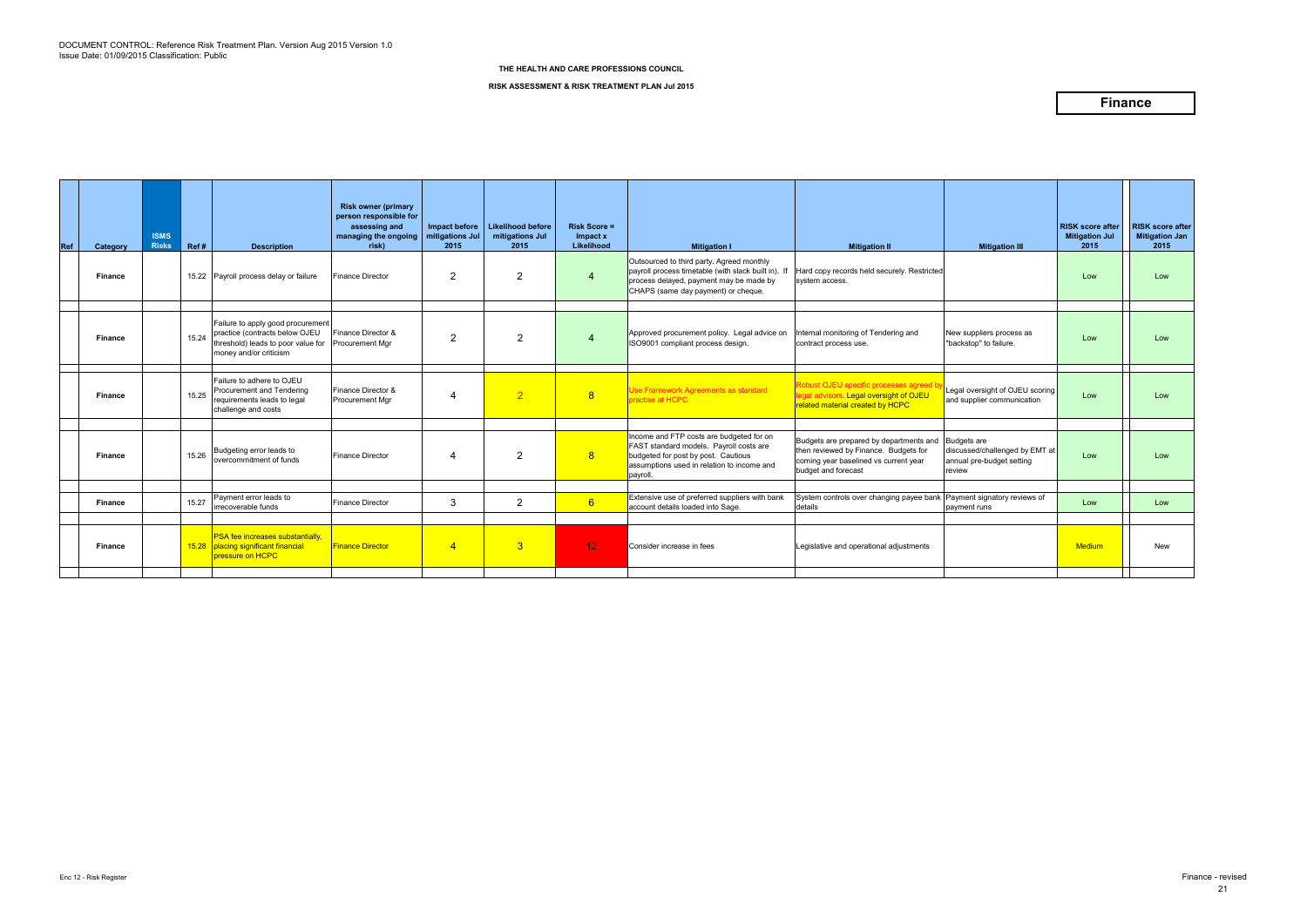| Ref | Category        | <b>ISMS</b><br><b>Risks</b> | Ref# | <b>Description</b>                                                                                  | <b>Risk owner (primary</b><br>person responsible for<br>assessing and<br>managing the ongoing<br>risk) | Impact before<br>mitigations Jul<br>2015 | Likelihood before<br>mitigations Jul<br>2015 | <b>Risk Score =</b><br>Impact x<br>Likelihood | <b>Mitigation I</b>                                                                                                                      | <b>Mitigation II</b>                                                            | <b>Mitigation III</b>                                                          | <b>RISK score after</b><br><b>Mitigation Jul</b><br>2015 | <b>RISK score after</b><br><b>Mitigation Jan</b><br>2015 |
|-----|-----------------|-----------------------------|------|-----------------------------------------------------------------------------------------------------|--------------------------------------------------------------------------------------------------------|------------------------------------------|----------------------------------------------|-----------------------------------------------|------------------------------------------------------------------------------------------------------------------------------------------|---------------------------------------------------------------------------------|--------------------------------------------------------------------------------|----------------------------------------------------------|----------------------------------------------------------|
|     | <b>Pensions</b> |                             | 16.2 | Non compliance with pensions<br>legislation                                                         | Finance Director and HR<br>Director                                                                    | 3                                        |                                              | $6^{\circ}$                                   | HCPC pension scheme reviewed for compliance<br>with pensions legislation including auto<br>enrolment                                     | HR and Finance staff briefed on regulations Seek specialist pensions legal      | Advice from payroll provider.<br>advice as required.                           | Low                                                      | Low                                                      |
|     |                 |                             |      |                                                                                                     |                                                                                                        |                                          |                                              |                                               |                                                                                                                                          |                                                                                 |                                                                                |                                                          |                                                          |
|     | <b>Pensions</b> |                             | 16.3 | Increase in the Capita Flexiplan<br>funding liability resulting from<br>scheme valuation deficiency | <b>Finance Director</b>                                                                                | 3                                        | $\overline{2}$                               | $6^{\circ}$                                   | Plan is closed to new members so there is only<br>a limited set of circumstances that could give<br>rise to an increase in the liability | Initial employer contributions to the Plan<br>deficit were set on prudent basis | Monitor the performance of the<br>Plan through periodic<br>employers' meetings | Low                                                      | Low                                                      |

#### **RISK ASSESSMENT & RISK TREATMENT PLAN Jul 2015**

### **Pensions**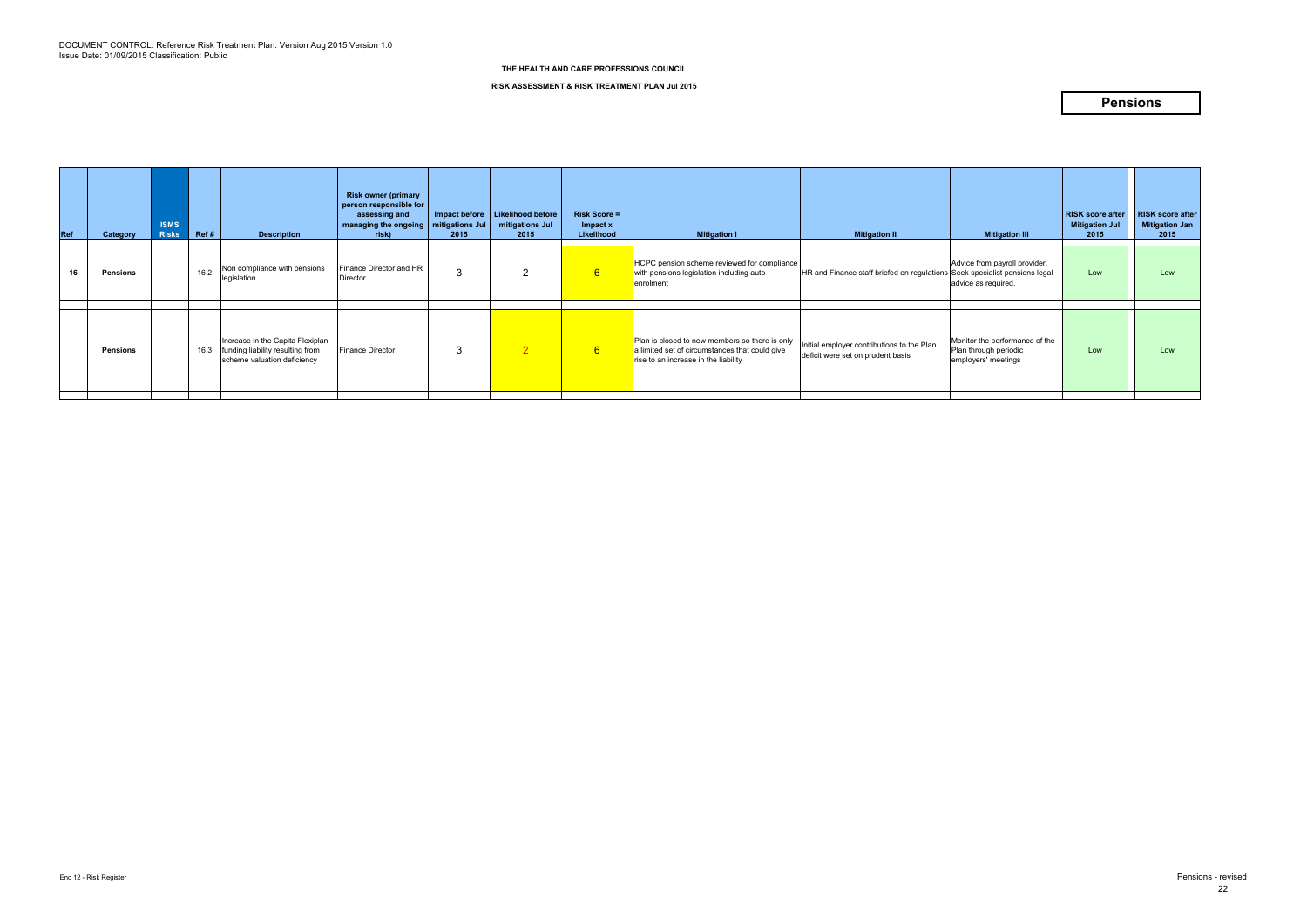| Ref | Category                                            | <b>ISMS</b><br><b>Risks</b> | Ref# | <b>Description</b>                                                                                                                                                               | <b>Risk owner (primary</b><br>person responsible for<br>assessing and<br>managing the ongoing<br>risk) | Impact before<br>mitigations Jul<br>2015 | <b>Likelihood before</b><br>mitigations Jul<br>2015 | $Risk Score =$<br>Impact x<br>Likelihood | <b>Mitigation I</b>                                                                                                                                                              | <b>Mitigation II</b>                                                                                                                                                                                                  | <b>Mitigation III</b>                                                                                                                                                                               | <b>RISK score after</b><br><b>Mitigation Jul</b><br>2015 | <b>RISK score after</b><br><b>Mitigation Jan</b><br>2015 |
|-----|-----------------------------------------------------|-----------------------------|------|----------------------------------------------------------------------------------------------------------------------------------------------------------------------------------|--------------------------------------------------------------------------------------------------------|------------------------------------------|-----------------------------------------------------|------------------------------------------|----------------------------------------------------------------------------------------------------------------------------------------------------------------------------------|-----------------------------------------------------------------------------------------------------------------------------------------------------------------------------------------------------------------------|-----------------------------------------------------------------------------------------------------------------------------------------------------------------------------------------------------|----------------------------------------------------------|----------------------------------------------------------|
| 17  | Information<br>Security                             |                             | 17.1 | Loss of information from HCPC's<br>electronic databases due to<br>inappropriate removal by an<br>employee                                                                        | EMT, Director of IT and<br>Director of Operations                                                      | -5                                       | 3                                                   | 15                                       | Access is restricted to only the data that is<br>necessary for the performance of the services.<br>Employment contract includes Data Protection<br>and Confidentiality Agreement | Adequate access control procedures<br>naintained. System audit trails. Trainin<br>here appropriate.                                                                                                                   | Laptop encryption.<br>Remote access to our<br>infrastructure using a VPN<br>Documented file encryption<br>procedure Maintain<br>SO27001                                                             | Low                                                      | Low                                                      |
|     | Information<br><b>Security</b>                      |                             | 17.2 | Links to 5.3. Incl old 17.6<br><b>HCPC Document &amp; Paper record</b><br>Data Security                                                                                          | EMT; Head of Business<br>Improvement                                                                   | -5                                       | 3                                                   | 15                                       | Use of locked document destruction bins in<br>each dept. Use of shredder machines for<br>confidential record destruction in some depts<br>e.g. Finance.                          | Data Protection agreements signed by the Regarding Reg Appln forms<br>relevant suppliers. Dept files stored<br>onsite in locked cabinets. Training where contract includes Data<br>appropriate (Employees & Partners) | processing, employment<br><b>Protection Agreement</b>                                                                                                                                               | Low                                                      | Low                                                      |
|     | Information<br><b>Security</b>                      |                             | 17.3 | Links to 15.7<br>Unintended release of electronic or<br>paper based information by externa<br>ervice providers.                                                                  | EMT, Director of IT and<br>Director of Operations                                                      | .5                                       | 3                                                   | 15                                       | Access is restricted to only the data that is<br>necessary for the performance of the<br>services.                                                                               | Effective system processes including<br>secure data transfer and remote access<br>granted only on application and through<br>secure methods.                                                                          | Data Processor agreements<br>gned by the relevant<br>uppliers. Maintain ISO27001                                                                                                                    | Low                                                      | Low                                                      |
|     | Information<br><b>Security</b>                      |                             | 17.4 | Inappropriate data received by<br>HCPC from third parties                                                                                                                        | Director of Ops, and<br>Director of FTP                                                                | -5                                       | 2                                                   | 10                                       | Read only, password protected access by a<br>restricted no of FTP employees to electronic<br>KN data                                                                             | Registrant payments taken in compliance<br>with Payment Card Industry (PCI) Security<br>standards ie with quarterly PCI testing.                                                                                      | Ensure third party data<br>providers e.g. professional<br>bodies provide the data<br>password<br>protected/encrypted/door to<br>door courier/registered<br>mail/sign in sign out as<br>appropriate. | Low                                                      | Low                                                      |
|     | Information<br>Security                             |                             |      | Loss of physical data dispatched to<br>17.5 and held by third parties for the<br>delivery of their services                                                                      | Director of Ops and Hd<br>of Business Process<br>Improv                                                | -5                                       | 3                                                   | 15                                       | Data Protection/Controller agreements signed<br>by the relevant suppliers. Use of electronic<br>firewalls by suppliers.                                                          | Use of transit cases for archive boxes<br>sent for scanning or copying and sign out<br>procedures.                                                                                                                    |                                                                                                                                                                                                     | Low                                                      | Low                                                      |
|     | Information<br><b>Security</b>                      |                             | 17.6 | Loss of Registrant personal data by<br>the registration system<br>(NetRegulate) application support<br>provider in the performance of their<br>support services (specific risk). | Director of IT and<br>Director of Operations,                                                          | -5                                       | 3                                                   | 15                                       | Access to and export of personal data is<br>restricted to only that which is necessary for the<br>performance of the services.                                                   | Effective system processes including<br>secure data transfer and remote access<br>granted only on application and through<br>secure methods.                                                                          | Data processor side letter<br>specifying obligations and<br>granting a limited indemnity.                                                                                                           | Low                                                      | Low                                                      |
|     | Information<br><b>Security</b>                      |                             |      | Incorrect risk assessment of<br>17.7 Information Assets                                                                                                                          | Hd of Business Process<br>Improv & Asset Owners                                                        | 4                                        | 2                                                   | $\boldsymbol{8}$                         | Identification and collection of information risk Reqular audit and review of information<br>assets                                                                              | risk assets by Hd of BPI                                                                                                                                                                                              | Regular identification and<br>review of information risk<br>assets by Hd of BPI                                                                                                                     | Low                                                      | Low                                                      |
|     | <b>NEW</b><br>Information<br>Security               |                             |      | Loss of personal data by an HCPC<br>17.8 Contractor, Partner, Council or<br>Committee member.                                                                                    | <b>EMT</b>                                                                                             | 5                                        | 3                                                   | 15 <sub>1</sub>                          | Access to and export of personal data is<br>restricted to only that which is necessary for the <b>granted only on application and through</b><br>performance of the services.    | <b>Effective system processes including</b><br>secure data transfer and remote access<br>secure methods. Training where<br>ppropriate.                                                                                | Maintain ISO27001                                                                                                                                                                                   | Low                                                      | Low                                                      |
|     | <b>NEW</b><br><b>Information</b><br><b>Security</b> |                             | 17.9 | Loss of ISO 27001:2013<br><b>Certification</b>                                                                                                                                   | <b>Id of Business Process</b><br>mprov & Asset Owners                                                  | $\overline{5}$                           | 4                                                   | 20                                       | Culture, follow procedures, report errors,<br>training and awareness as required                                                                                                 | Standard Operating Procedures and<br>prevention of overwriting systems                                                                                                                                                | Extend ISO systems as<br>required                                                                                                                                                                   | <b>Med</b>                                               | New                                                      |
|     |                                                     |                             |      |                                                                                                                                                                                  |                                                                                                        |                                          |                                                     |                                          |                                                                                                                                                                                  |                                                                                                                                                                                                                       |                                                                                                                                                                                                     |                                                          |                                                          |

#### **RISK ASSESSMENT & RISK TREATMENT PLAN Jul 2015**

### **Information Security**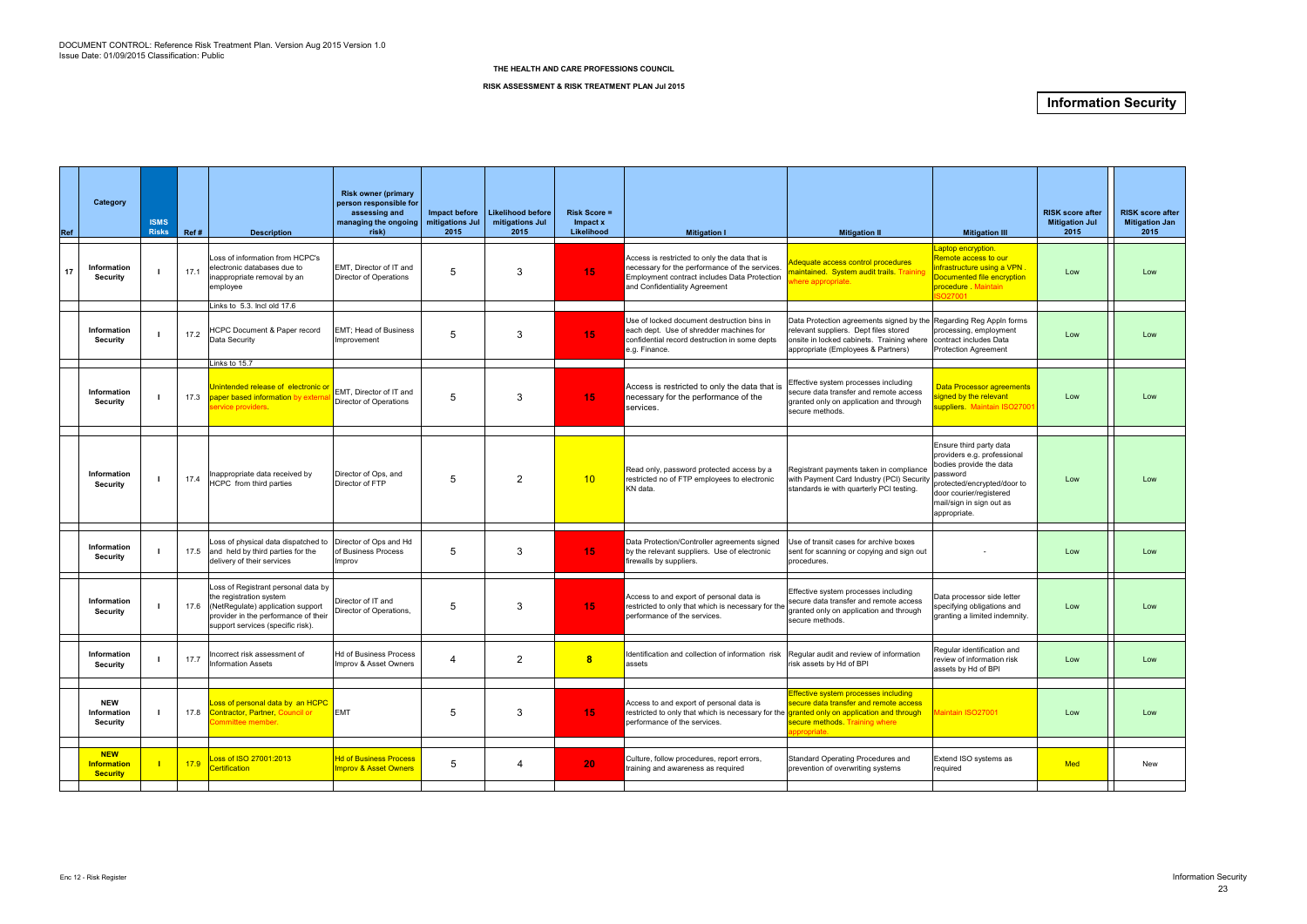### **Glossary & Abbreviations**

enc 12 - Risk Register AMAN MAN MAN MAN MAN MAN MAN App i Glossary & Abbreviations 24

| Term                        | <b>Meaning</b>                                                                                                                                      |
|-----------------------------|-----------------------------------------------------------------------------------------------------------------------------------------------------|
| <b>AGM</b>                  | <b>Annual General Meeting</b>                                                                                                                       |
| BCP / BCM                   | Business Continuity Plan / Business Continuity Management (Disaster Recovery and associated processes)                                              |
| <b>CDT</b>                  | Cross Directorate Team (formerly HCPC's Middle Management Group)                                                                                    |
| <b>CPD</b>                  | <b>Continuing Professional Development</b>                                                                                                          |
| <b>EEA</b>                  | European Economic Area, = European Economic Union, plus Norway, Iceland, plus for our purposes Switzerland                                          |
| <b>EMT</b>                  | <b>HCPC's Executive Management Team</b>                                                                                                             |
| EU                          | European Economic Union (formerly known as the "Common Market")                                                                                     |
| <b>Europa Quality Print</b> | Supplier of print and mailing services to HCPC                                                                                                      |
| FReM                        | <b>Financial Reporting Manual</b>                                                                                                                   |
| <b>FTP</b>                  | <b>Fitness to Practise</b>                                                                                                                          |
| GP                          | Grandparenting                                                                                                                                      |
| <b>HSWPO</b>                | Health and Social Work Professions Order (2001)                                                                                                     |
| HR                          | <b>Human Resources</b>                                                                                                                              |
| HW                          | Abbreviation for computer hardware                                                                                                                  |
| <b>ISMS</b>                 | I = Information Security Management System (ISMS) risk                                                                                              |
| Impact                      | The result of a particular event, threat or opportunity occuring. Scored between 1 least effect on HCPC and 5 maximum effect on HCPC.               |
| <b>ISO</b>                  | International Standards Organisation (the global governing body for the Quality standards used by HCPC)                                             |
| ISO 9001:2008               | The ISO Quality Management Standard used by HCPC.                                                                                                   |
| ISO 27001:2013              | The ISO Information Security Standard used by HCPC.                                                                                                 |
| IT                          | Information Technology                                                                                                                              |
| Likelihood                  | Used to mean Probability of the event or issue occurring within the next 12 months                                                                  |
| <b>MIS</b>                  | Management Information System                                                                                                                       |
| <b>MOU</b>                  | Memorandum of Understanding                                                                                                                         |
| NetRegulate                 | The bespoke computer application used to manage the application, registration and renewal processes, and publish the online register                |
| <b>OIC</b>                  | Order in Council                                                                                                                                    |
| <b>OJEU</b>                 | Official journal of the European Union                                                                                                              |
| Onboarding                  | The process of bringing a new profession into statuatory regulation from HCPC's viewpoint                                                           |
| <b>OPS</b>                  | Operations                                                                                                                                          |
| <b>PSA</b>                  | Formerly (CHRE), renamed Professional Standards Authority for Health and Social Care in the 2012 legislation.                                       |
| <b>PLG</b>                  | Professional Liason Group                                                                                                                           |
| Probability                 | Likelihood, chance of occurring. Not the "mathematical" probability. Scored between 1 least likely and 5 most likely to occur within the next year. |
| Q                           | Q = Quality Management System (QMS) Risk                                                                                                            |
| QMS                         | Quality Management System, used to record and publish HCPC's agreed management processes                                                            |
| Risk                        | An uncertain event/s that could occur and have an impact on the achievement of objectives                                                           |
| <b>Risk Owner</b>           | The person or entity that has been given the authority to manage a particular risk and is accountable for doing so.                                 |
| <b>Risk Score</b>           | Likelihood x Impact or Probability x Significance                                                                                                   |
| <b>SI</b>                   | <b>Statutory Instrument</b>                                                                                                                         |
| Significance                | Broadly similar to Impact                                                                                                                           |
| <b>SSFS</b>                 | Scheme Specific Funding Standard, a set of standards relating to pensions services                                                                  |
| <b>STD</b>                  | Standards                                                                                                                                           |
| SW                          | Abbreviation for computer software                                                                                                                  |
| <b>VPN</b>                  | Virtual Private Network, a method of securely accessing computer systems via the public internet                                                    |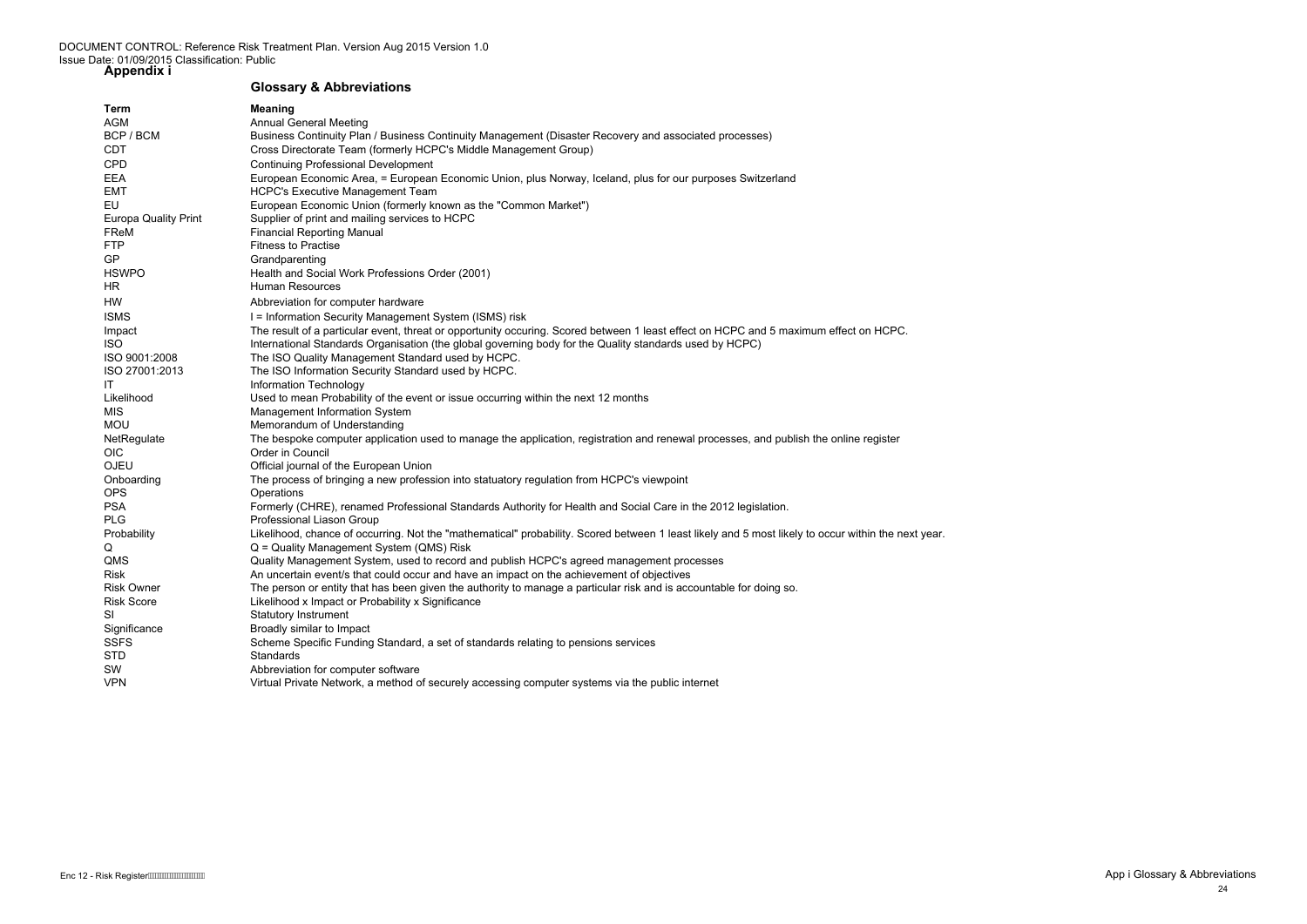### **Appendix ii**

#### **HCPC RISK MATRIX**

**IMPACT**

| <b>Public Protection</b>                                                                                                                                               | <b>Financial</b>                                             | Reputation                                                                                                                                                    |                                                                                                                                                                                                                               |                                                                                                                   |                                                           |                                                                                       |                                                                                                                                        |                                                                                    |
|------------------------------------------------------------------------------------------------------------------------------------------------------------------------|--------------------------------------------------------------|---------------------------------------------------------------------------------------------------------------------------------------------------------------|-------------------------------------------------------------------------------------------------------------------------------------------------------------------------------------------------------------------------------|-------------------------------------------------------------------------------------------------------------------|-----------------------------------------------------------|---------------------------------------------------------------------------------------|----------------------------------------------------------------------------------------------------------------------------------------|------------------------------------------------------------------------------------|
| Catastrophic 5<br>A systematic failure for which HCPC are ultimately responsible<br>for, exposes the public to serious harm in cases where<br>mitigation was expected. | Catastrophic 5<br>£1 million                                 | Catastrophic 5<br>Unfunded pressures greater than   Incompetence/ maladministration or other event<br>that will destroy public trust or a key relationship    | 5                                                                                                                                                                                                                             | 10                                                                                                                | 15                                                        | 20                                                                                    | 25                                                                                                                                     |                                                                                    |
| Significant 4<br>A systematic failure for which HCPC are ultimately responsible<br>for, exposes more than 10 people to harm in cases where<br>mitigation was expected. | Significant 4<br>Unfunded pressures £250,000 -<br>£1 million | Significant 4<br>Incompetence/ maladministration that will<br>indermine public trust or a key relationship for a<br>sustained period or at a critical moment. | 4                                                                                                                                                                                                                             | 8                                                                                                                 | 12                                                        | 16                                                                                    | 20                                                                                                                                     |                                                                                    |
| Moderate 3<br>A systemic failure for which HCPC are ultimately responsible<br>for exposes more than 2 people to harm in cases when<br>mitigation was expected.         | Moderate 3<br>Unfunded pressures £50,000 - £250,000          | Moderate 3<br>Incompetence/ maladministration that will<br>undermine public trust or a key relationship for a<br>short period. Example Policy U-turn          | 3                                                                                                                                                                                                                             | 6                                                                                                                 | 9                                                         | 12                                                                                    | 15                                                                                                                                     |                                                                                    |
| Minor 2                                                                                                                                                                | Minor 2                                                      | Minor 2                                                                                                                                                       |                                                                                                                                                                                                                               |                                                                                                                   |                                                           |                                                                                       |                                                                                                                                        |                                                                                    |
| A systemic failure which results in inadequate protection for<br>individuals/individual communities, including failure to resolve<br>celebrity cases.                  | Unfunded pressures £20,000 -<br>£50,000                      | Event that will lead to widespread public<br>criticism.                                                                                                       | $\mathbf{2}$                                                                                                                                                                                                                  | $\overline{\mathbf{4}}$                                                                                           | $6\phantom{a}$                                            | 8                                                                                     | 10                                                                                                                                     |                                                                                    |
| Insignificant 1                                                                                                                                                        | Insignificant 1                                              | Insignificant 1                                                                                                                                               |                                                                                                                                                                                                                               |                                                                                                                   |                                                           |                                                                                       |                                                                                                                                        |                                                                                    |
| A systemic failure for which fails to address an operational<br>requirement                                                                                            | Unfunded pressures over £10,000                              | Event that will lead to public criticism by externa<br>stakeholders as anticipated.                                                                           | 1                                                                                                                                                                                                                             | $\overline{2}$                                                                                                    | $\mathbf{3}$                                              | 4                                                                                     | 5                                                                                                                                      |                                                                                    |
| <b>KEY</b>                                                                                                                                                             |                                                              |                                                                                                                                                               | Negligible1                                                                                                                                                                                                                   | Rare 2                                                                                                            | Unlikely 3                                                | Possible 4                                                                            | Probable 5                                                                                                                             |                                                                                    |
| >11 High Risk: Urgent action required                                                                                                                                  |                                                              |                                                                                                                                                               | strategic environment or<br>occur during a project or<br>unlikely to happen in a<br>operational environment.<br>occur once a year<br>programmes lifecycle. May<br>Extremely infrequent<br>or so in an                         | occurring in the lifetime<br>of the strategy.<br>Only small chance<br>đ                                           | May well occur during<br>the lifetime of the<br>strategy  | next one<br>some point during the<br>Likely<br>to happen at<br>or two years           | "Clear and present danger",<br>represented by this risk - will<br>probably impact on this<br>initiative - sooner rather than<br>later. | <b>Strategic</b>                                                                   |
| 6-10 Medium Risk: Some action<br>required                                                                                                                              |                                                              |                                                                                                                                                               | occur once a year or<br>operational enviro<br>programmes lifecycle. May<br>unlikely to happen in a<br>strategic environment or<br>occur during a project or<br>Extremely infrequent -<br>$\overline{a}$<br>nment.<br>so in an | lifecyde<br>Not likely to<br>s of the progra<br>sly to occur di<br>project.<br>$\Omega$<br>during the<br>ramme of | May occur during the life of<br>the programme or project. | cycle<br>Likely<br>ly to happen in<br>e program<br>project.<br>n the life.<br>Imme or | cycle of the project,<br>early on and perhap<br>Likely to occur in the life-<br>than once.<br>probably<br>probably                     | <b>Programme</b><br>$\overline{\phantom{0}}$<br>$\mathbf{\overline{u}}$<br>'roject |
| <5 Low Risk: Ongoing monitoring<br>required                                                                                                                            |                                                              |                                                                                                                                                               | programmes lifecycle. May<br>occur once a year or so in<br>strategic environment or<br>occur during a project or<br>unlikely to happen in a<br>Extremely infrequent -<br>٩E<br>environment<br>operational                     | Does not happen often -<br>once every six months.                                                                 | May well happen on a<br>monthly basis                     | May well happen on a<br>weekly basis.                                                 | The threat is likely to<br>happen almost every day                                                                                     | <b>Operational</b>                                                                 |

**LIKELIHOOD**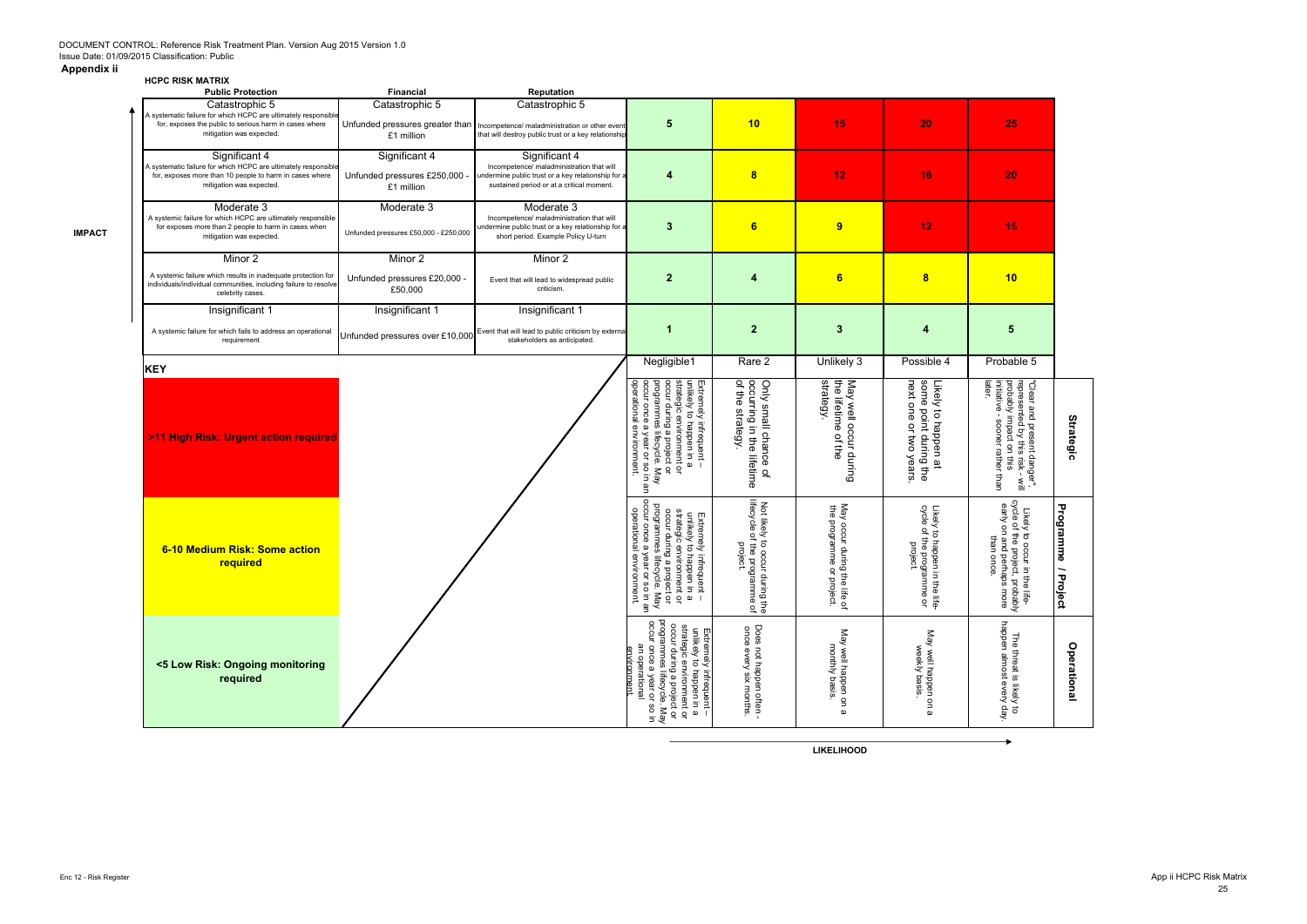### **RISK MATRIX DEFINITIONS**

### **IMPACT TYPES**

| <b>Public Protection</b>                                                                                                                                    | <b>Financial</b>                                                     | <b>Reputation</b>                                                                                                                                  |
|-------------------------------------------------------------------------------------------------------------------------------------------------------------|----------------------------------------------------------------------|----------------------------------------------------------------------------------------------------------------------------------------------------|
| <b>Catastrophic 5</b>                                                                                                                                       | <b>Catastrophic 5</b>                                                | <b>Catastrophic 5</b>                                                                                                                              |
| A systematic failure for which<br>HCPC are ultimately responsible<br>for, exposes the public to serious<br>harm in cases where mitigation<br>was expected.  | Unfunded pressures greater than<br>£1 million                        | Incompetence/<br>maladministration or other event<br>that will destroy public trust or a<br>key relationship                                       |
| Significant 4                                                                                                                                               | <b>Significant 4</b>                                                 | <b>Significant 4</b>                                                                                                                               |
| A systematic failure for which<br>HCPC are ultimately responsible<br>for, exposes more than 10<br>people to harm in cases where<br>mitigation was expected. | Unfunded pressures greater than<br>£50.000 £250k - £1 million        | Incompetence/<br>maladministration that will<br>undermine public trust or a key<br>relationship for a sustained<br>period or at a critical moment. |
| Moderate 3                                                                                                                                                  | Moderate 3                                                           | Moderate 3                                                                                                                                         |
| A systemic failure for which<br>HCPC are ultimately responsible<br>for exposes more than 2 people<br>to harm in cases when mitigation<br>was expected.      | Unfunded pressures greater than<br>£8,000 £50,000 - £250,000         | Incompetence/<br>maladministration that will<br>undermine public trust or a key<br>relationship for a short period.<br>Example Policy U-turn       |
| Minor 2                                                                                                                                                     | Minor 2                                                              | Minor 2                                                                                                                                            |
| A systemic failure which results<br>in inadequate protection for<br>individuals/individual<br>communities, including failure to<br>resolve celebrity cases. | Unfunded pressures over £2,000<br>between £20,000-£50,000            | Event that will lead to<br>widespread public criticism.                                                                                            |
| <b>Insignificant 1</b>                                                                                                                                      | Insignificant 1                                                      | <b>Insignificant 1</b>                                                                                                                             |
| A systemic failure for which fails<br>to address an operational<br>requirement                                                                              | Unfunded pressures over £1,000<br>Unfunded pressures over<br>£10.000 | Event that will lead to public<br>criticism by external<br>stakeholders as anticipated.                                                            |

**LIKELIHOOD AREAS ALL AND A RISK ASSESSMENT & RISK TREATMENT RISK ASSESSMENT & RISK TREATMENT** 

| ublic Protection                                                                                                                   | <b>Financial</b>                                                                                 | <b>Reputation</b>                                                                                                                                  |                   | <b>Strategic</b>                                                                                                                                                                                  | Programme / Project                                                                                                                                                                               | Operational                                                                                                                                                                                       |  |  |
|------------------------------------------------------------------------------------------------------------------------------------|--------------------------------------------------------------------------------------------------|----------------------------------------------------------------------------------------------------------------------------------------------------|-------------------|---------------------------------------------------------------------------------------------------------------------------------------------------------------------------------------------------|---------------------------------------------------------------------------------------------------------------------------------------------------------------------------------------------------|---------------------------------------------------------------------------------------------------------------------------------------------------------------------------------------------------|--|--|
| Catastrophic 5                                                                                                                     | Catastrophic 5                                                                                   | <b>Catastrophic 5</b>                                                                                                                              |                   | Probable 5                                                                                                                                                                                        | Probable 5                                                                                                                                                                                        | Probable 5                                                                                                                                                                                        |  |  |
| ematic failure for which<br>re ultimately responsible<br>ses the public to serious<br>cases where mitigation<br>was expected.      | Unfunded pressures greater than<br>£1 million                                                    | Incompetence/<br>maladministration or other event<br>that will destroy public trust or a<br>key relationship                                       |                   | "Clear and present danger",<br>represented by this risk - will<br>probably impact on this initiative<br>sooner rather than later.                                                                 | Likely to occur in the life-cycle of<br>the project, probably early on<br>and perhaps more than once.                                                                                             | The threat is likely to happen<br>almost every day.                                                                                                                                               |  |  |
| Significant 4                                                                                                                      | <b>Significant 4</b>                                                                             | <b>Significant 4</b>                                                                                                                               |                   | Possible 4                                                                                                                                                                                        | Possible 4                                                                                                                                                                                        | Possible 4                                                                                                                                                                                        |  |  |
| ematic failure for which<br>re ultimately responsible<br>xposes more than 10<br>to harm in cases where<br>ation was expected.      | Unfunded pressures greater than<br>£50.000 £250k - £1 million                                    | Incompetence/<br>maladministration that will<br>undermine public trust or a key<br>relationship for a sustained<br>period or at a critical moment. |                   | Likely to happen at some point<br>during the next one or two years.                                                                                                                               | Likely to happen in the life-cycle<br>of the programme or project.                                                                                                                                | May well happen on a weekly<br>basis.                                                                                                                                                             |  |  |
| Moderate 3                                                                                                                         | Moderate 3                                                                                       | Moderate 3                                                                                                                                         |                   | Unlikely 3                                                                                                                                                                                        | Unlikely 3                                                                                                                                                                                        | Unlikely 3                                                                                                                                                                                        |  |  |
| emic failure for which<br>re ultimately responsible<br>ses more than 2 people<br>n cases when mitigation<br>was expected.          | Unfunded pressures greater than<br>£8,000 £50,000 - £250,000                                     | Incompetence/<br>maladministration that will<br>undermine public trust or a key<br>relationship for a short period.<br>Example Policy U-turn       | <b>TIKELIHOOD</b> | May well occur during the<br>lifetime of the strategy.                                                                                                                                            | May occur during the life of the<br>programme or project.                                                                                                                                         | May well happen on a monthly<br>basis.                                                                                                                                                            |  |  |
| Minor 2                                                                                                                            | Minor 2                                                                                          | Minor 2                                                                                                                                            |                   | Rare 2                                                                                                                                                                                            | Rare 2                                                                                                                                                                                            | Rare 2                                                                                                                                                                                            |  |  |
| nic failure which results<br>dequate protection for<br>lividuals/individual<br>ities, including failure to<br>lve celebrity cases. | Unfunded pressures over £2,000<br>between £20,000-£50,000                                        | Event that will lead to<br>widespread public criticism.                                                                                            |                   | Only small chance of occurring<br>in the lifetime of the strategy.                                                                                                                                | Not likely to occur during the<br>lifecycle of the programme of<br>project.                                                                                                                       | Does not happen often - once<br>every six months.                                                                                                                                                 |  |  |
| Insignificant 1                                                                                                                    | Insignificant 1                                                                                  | Insignificant 1                                                                                                                                    |                   | Negligible1                                                                                                                                                                                       | Negligible1                                                                                                                                                                                       | Negligible1                                                                                                                                                                                       |  |  |
| dress an operational<br>requirement                                                                                                | nic failure for which fails Unfunded pressures over £1,000<br>Unfunded pressures over<br>£10.000 | Event that will lead to public<br>criticism by external<br>stakeholders as anticipated.                                                            |                   | Extremely infrequent - unlikely<br>to happen in a strategic<br>environment or occur during a<br>project or programmes lifecycle.<br>May occur once a year or so in<br>an operational environment. | Extremely infrequent - unlikely<br>to happen in a strategic<br>environment or occur during a<br>project or programmes lifecycle.<br>May occur once a year or so in<br>an operational environment. | Extremely infrequent - unlikely<br>to happen in a strategic<br>environment or occur during a<br>project or programmes lifecycle.<br>May occur once a year or so in<br>an operational environment. |  |  |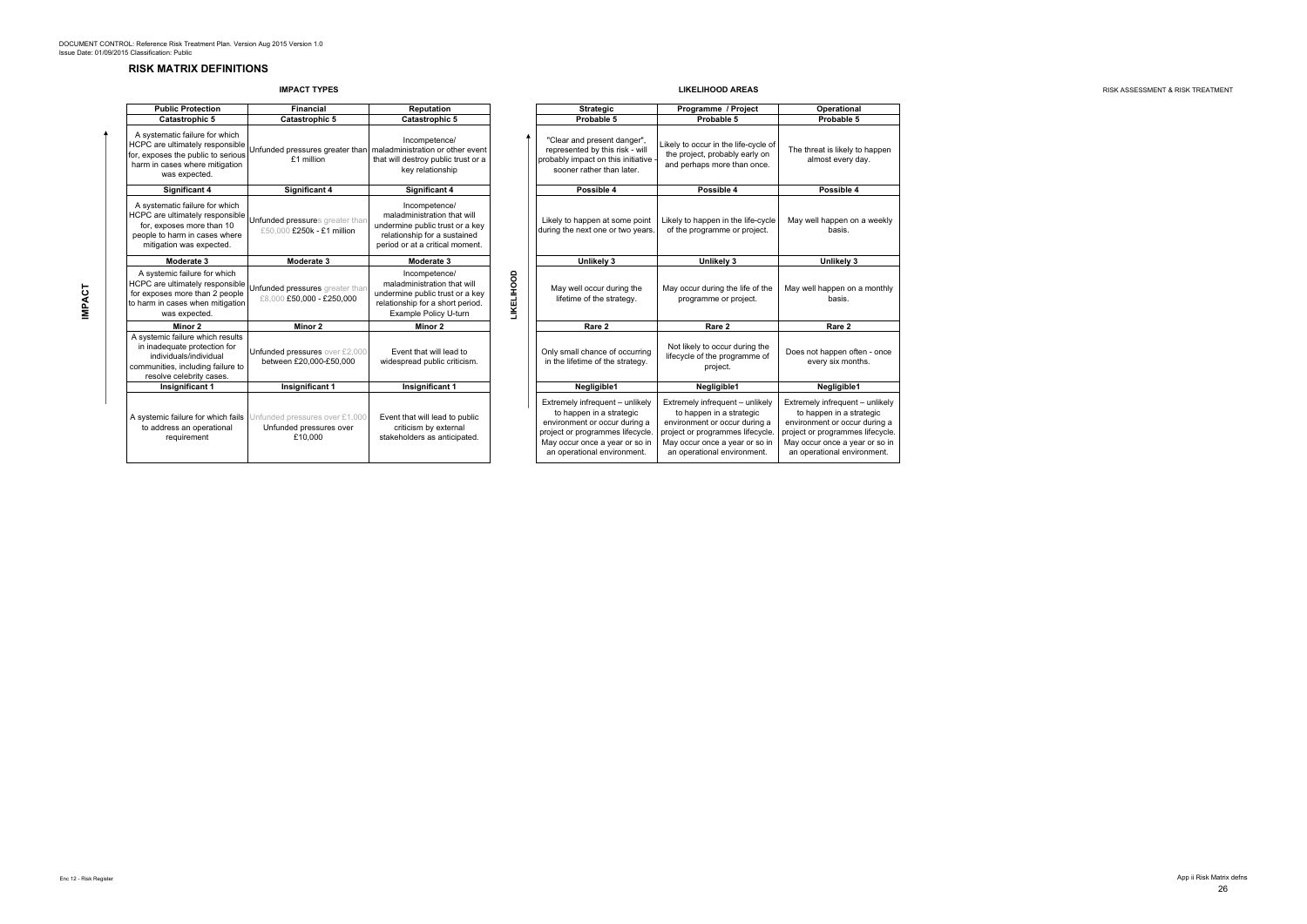DOCUMENT CONTROL: Reference Risk Treatment Plan. Version Aug 2015 Version 1.0 Issue Date: 01/09/2015 Classification: Public

# **HCPC Strategic Objectives 2009 - 2015**

| code                 |                                                                                                   |  |  |  |  |  |  |  |  |  |  |
|----------------------|---------------------------------------------------------------------------------------------------|--|--|--|--|--|--|--|--|--|--|
| SO1.GG               | <b>Objective 1: Good governance</b>                                                               |  |  |  |  |  |  |  |  |  |  |
|                      | To maintain, review and develop good corporate governance                                         |  |  |  |  |  |  |  |  |  |  |
| SO <sub>2</sub> .EBP | <b>Objective 2: Efficient business processes</b>                                                  |  |  |  |  |  |  |  |  |  |  |
|                      | To maintain, review and develop efficient business processes throughout the organisation          |  |  |  |  |  |  |  |  |  |  |
| SO3.Com              | <b>Objective 3: Communication</b>                                                                 |  |  |  |  |  |  |  |  |  |  |
|                      | To increase understanding and awareness of regulation amongst all stakeholders                    |  |  |  |  |  |  |  |  |  |  |
| SO4.Evid             | Objective 4: Build the evidence base of regulation                                                |  |  |  |  |  |  |  |  |  |  |
|                      | To ensure that the organisation's work is evidence based                                          |  |  |  |  |  |  |  |  |  |  |
| SO5.IPA              | Objective 5: Influence the policy agenda                                                          |  |  |  |  |  |  |  |  |  |  |
|                      | To be proactive in influencing the wider regulatory policy agenda                                 |  |  |  |  |  |  |  |  |  |  |
|                      | SO6.HmCty Objective 6: Engagement in the four countries                                           |  |  |  |  |  |  |  |  |  |  |
|                      | To ensure that our approach to regulation takes account of differences between the four countries |  |  |  |  |  |  |  |  |  |  |

# HCPC has an **averse** appetite to risk in that we;

- a. Identify all relevant risks
- b. Mitigate those risks to an appropriate level
- c. Invest mitigation resources in proportion to the level of risk

Enc 12 - Risk Register*httoiduiden methologiden methologiden methologiden methologiden methologiden methologiden methologiden methologiden methologiden methologiden methologiden methologiden methologiden methologiden metho*